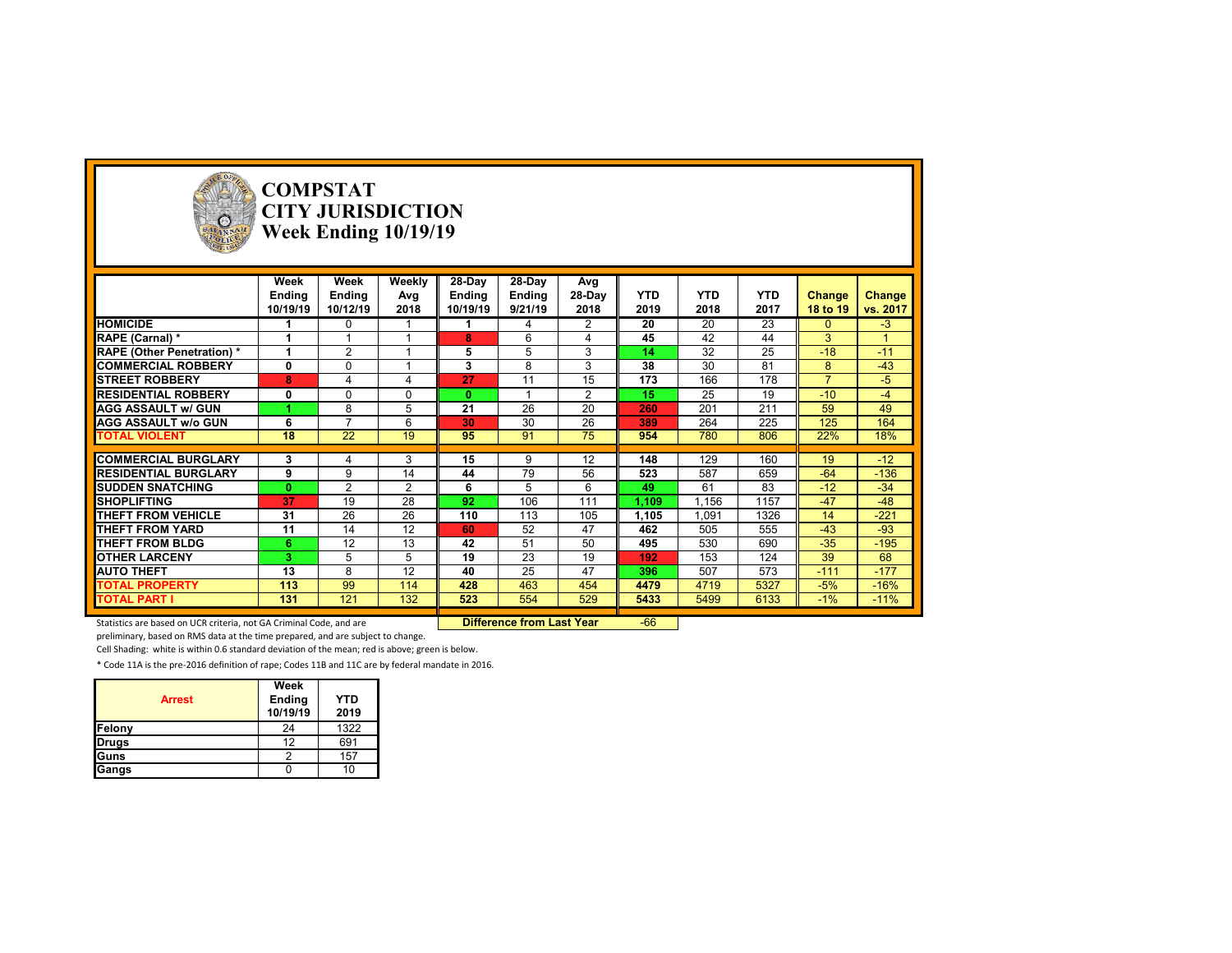

#### **COMPSTATNORTH PRECINCTWeek Ending 10/19/19**

#### **PRECINCT COMMANDER:**

**CAPT. CARY HILL**



|                                   | Week<br><b>Ending</b><br>10/19/19 | Week<br><b>Ending</b><br>10/12/19 | <b>Weekly</b><br>Avg<br>2018 | 28-Day<br><b>Ending</b><br>10/19/19 | $28-Dav$<br><b>Ending</b><br>9/21/19 | Avg<br>28-Day<br>2018 | <b>YTD</b><br>2019 | <b>YTD</b><br>2018 | <b>YTD</b><br>2017 | <b>Change</b><br>18 to 19 | <b>Change</b><br>vs. 2017 |
|-----------------------------------|-----------------------------------|-----------------------------------|------------------------------|-------------------------------------|--------------------------------------|-----------------------|--------------------|--------------------|--------------------|---------------------------|---------------------------|
| <b>HOMICIDE</b>                   | 0                                 | 0                                 | $\mathbf{0}$                 | 0                                   |                                      | 0                     | 5                  | 5                  | 3                  | $\Omega$                  | $\overline{2}$            |
| RAPE (Carnal) *                   | 1                                 | 0                                 | $\Omega$                     | 3                                   | $\overline{2}$                       |                       | 12                 | 10                 | 16                 | $\overline{2}$            | $-4$                      |
| <b>RAPE (Other Penetration) *</b> | $\bf{0}$                          | 0                                 | $\Omega$                     |                                     | 3                                    | $\mathbf{0}$          | 6                  | 6                  | 4                  | $\Omega$                  | $\overline{2}$            |
| <b>COMMERCIAL ROBBERY</b>         | 0                                 | 0                                 | $\Omega$                     | 0                                   |                                      | 0                     | 4                  | 6                  | 13                 | $-2$                      | $-9$                      |
| <b>STREET ROBBERY</b>             | $\overline{2}$                    | 0                                 |                              | 6                                   | 3                                    | 5                     | 48                 | 53                 | 65                 | $-5$                      | $-17$                     |
| <b>RESIDENTIAL ROBBERY</b>        | 0                                 | 0                                 | $\Omega$                     | 0                                   | $\Omega$                             | 0                     | 3                  | 5                  |                    | $-2$                      | $\overline{2}$            |
| <b>AGG ASSAULT w/ GUN</b>         | 1                                 |                                   |                              | $\overline{2}$                      | 8                                    | 5                     | 57                 | 47                 | 45                 | 10                        | $\overline{12}$           |
| <b>AGG ASSAULT w/o GUN</b>        | $\overline{2}$                    | 3                                 | 2                            | 12                                  | 12                                   | 8                     | 117                | 77                 | 66                 | 40                        | 51                        |
| <b>TOTAL VIOLENT</b>              | 6                                 | 4                                 | 5                            | 24                                  | 30                                   | 20                    | 252                | 209                | 213                | 21%                       | 18%                       |
|                                   |                                   |                                   |                              |                                     |                                      |                       |                    |                    |                    |                           |                           |
| <b>COMMERCIAL BURGLARY</b>        | 1                                 |                                   |                              | 4                                   |                                      | 3                     | 36                 | $\overline{30}$    | 44                 | 6                         | $-8$                      |
| <b>RESIDENTIAL BURGLARY</b>       | $\overline{2}$                    | 2                                 |                              | 5                                   | 6                                    | 6                     | 70                 | 65                 | 76                 | 5                         | $-6$                      |
| <b>ISUDDEN SNATCHING</b>          | $\bf{0}$                          | 0                                 |                              | 0                                   |                                      | $\mathcal{P}$         | 13                 | 27                 | 40                 | $-14$                     | $-27$                     |
| <b>SHOPLIFTING</b>                | 4                                 | 4                                 | 4                            | 12                                  | 18                                   | 18                    | 133                | 202                | 159                | $-69$                     | $-26$                     |
| <b>THEFT FROM VEHICLE</b>         | 6                                 | 7                                 | 6                            | 22                                  | 33                                   | 23                    | 260                | 225                | 324                | 35                        | $-64$                     |
| <b>THEFT FROM YARD</b>            | 3                                 | 4                                 | 3                            | 16                                  | 18                                   | 13                    | 124                | 137                | 171                | $-13$                     | $-47$                     |
| <b>THEFT FROM BLDG</b>            |                                   | $\overline{2}$                    | 3                            | 11                                  | 14                                   | 14                    | 115                | 147                | 194                | $-32$                     | $-79$                     |
| <b>OTHER LARCENY</b>              | 4                                 |                                   |                              | 4                                   | 7                                    | 6                     | 34                 | 43                 | 32                 | -9                        | $\overline{2}$            |
| <b>AUTO THEFT</b>                 | 4                                 |                                   | 3                            | 10                                  | 7                                    | 10                    | 80                 | 110                | 145                | $-30$                     | $-65$                     |
| <b>TOTAL PROPERTY</b>             | 22                                | 22                                | 23                           | 84                                  | 105                                  | 94                    | 865                | 986                | 1185               | $-12%$                    | $-27%$                    |
| <b>TOTAL PART I</b>               | 28                                | 26                                | 28                           | 108                                 | 135                                  | 114                   | 1117               | 1195               | 1398               | $-7%$                     | $-20%$                    |

Statistics are based on UCR criteria, not GA Criminal Code, and are **Difference from Last Year** -78

preliminary, based on RMS data at the time prepared, and are subject to change.

Cell Shading: white is within 0.6 standard deviation of the mean; red is above; green is below.

| <b>Arrests</b> | Week<br><b>Ending</b><br>10/19/19 | YTD<br>2019 |
|----------------|-----------------------------------|-------------|
| <b>Felony</b>  | 12                                | 343         |
| <b>Drugs</b>   |                                   | 186         |
| <b>Guns</b>    |                                   |             |
| Gangs          |                                   |             |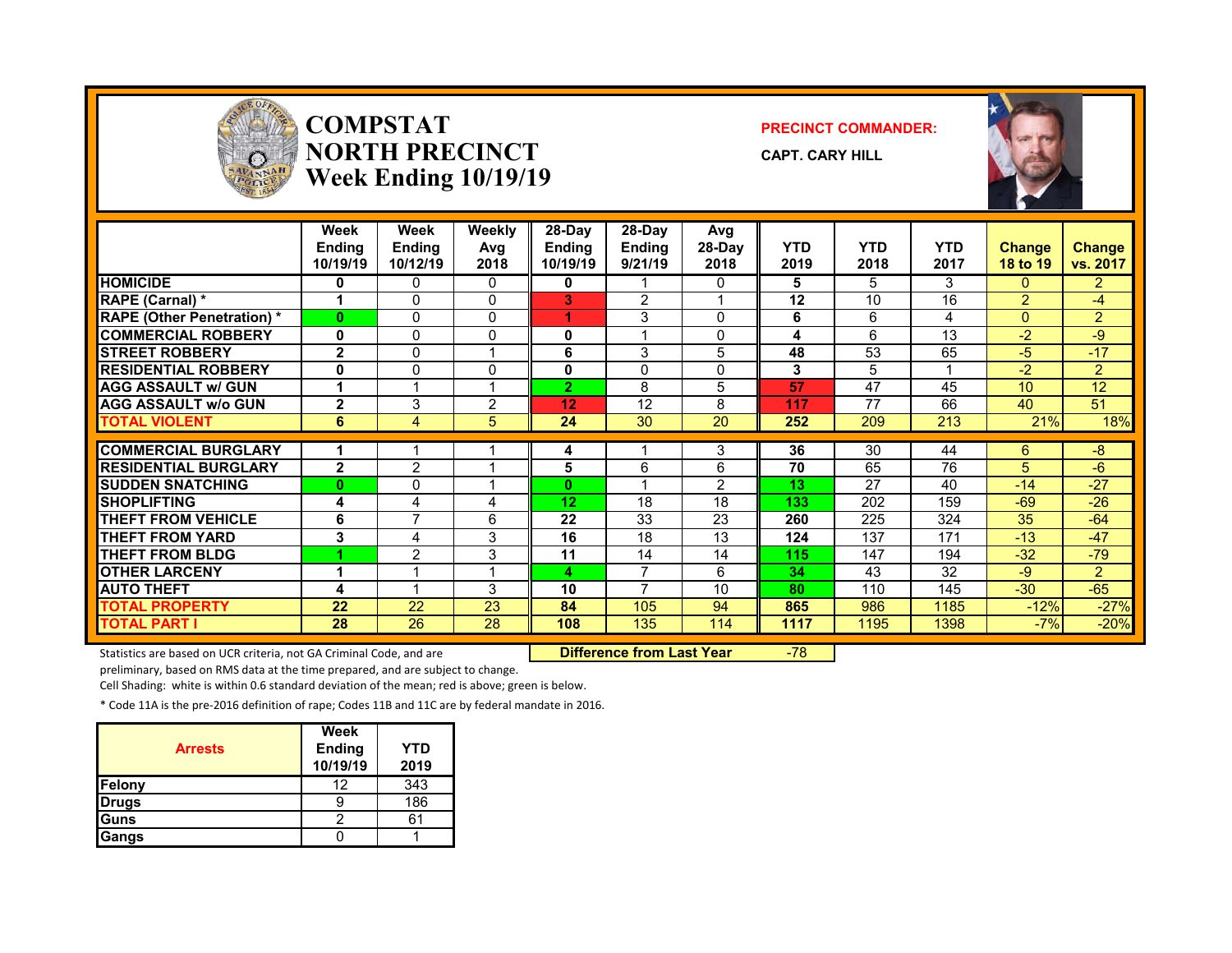

#### **COMPSTATCENTRAL PRECINCTWeek Ending 10/19/19**

#### **PRECINCT COMMANDER:**

**CAPT. TONYA REID**



|                                  | Week<br><b>Ending</b><br>10/19/19 | <b>Week</b><br><b>Endina</b><br>10/12/19 | Weekly<br>Avg<br>2018 | 28-Day<br><b>Ending</b><br>10/19/19 | 28-Dav<br><b>Ending</b><br>9/21/19 | Avg<br>28-Day<br>2018 | <b>YTD</b><br>2019 | <b>YTD</b><br>2018 | <b>YTD</b><br>2017 | <b>Change</b><br>18 to 19 | <b>Change</b><br>vs. 2017 |
|----------------------------------|-----------------------------------|------------------------------------------|-----------------------|-------------------------------------|------------------------------------|-----------------------|--------------------|--------------------|--------------------|---------------------------|---------------------------|
| <b>HOMICIDE</b>                  | 0                                 | 0                                        | 0                     | 0                                   | 2                                  |                       | 5                  | $\overline{2}$     | 7                  | 3                         | $-2$                      |
| RAPE (Carnal) *                  | O                                 |                                          | $\Omega$              | 3                                   | $\Omega$                           |                       | 10                 | 12                 | 15                 | $-2$                      | $-5$                      |
| <b>RAPE (Other Penetration)*</b> | $\mathbf{0}$                      | $\Omega$                                 | $\mathbf{0}$          | 4                                   | $\overline{2}$                     |                       | 4                  | 6                  | ⇁                  | $-2$                      | -3                        |
| <b>COMMERCIAL ROBBERY</b>        | 0                                 | 0                                        | $\Omega$              | $\mathbf{2}$                        | 3                                  |                       | 15                 | 8                  | 18                 | $\overline{7}$            | $-3$                      |
| <b>STREET ROBBERY</b>            | $\overline{2}$                    |                                          | 4                     | 9                                   | 4                                  | 5                     | 53                 | 48                 | 47                 | 5                         | 6                         |
| <b>RESIDENTIAL ROBBERY</b>       | 0                                 | 0                                        | 0                     | 0                                   | 0                                  |                       | 3                  | 8                  | 8                  | -5                        | $-5$                      |
| <b>AGG ASSAULT w/ GUN</b>        | $\bf{0}$                          | 2                                        | $\overline{2}$        | 9                                   | 8                                  | ⇁                     | 83                 | 71                 | 78                 | 12                        | 5                         |
| <b>AGG ASSAULT w/o GUN</b>       | $\mathbf{2}$                      | $\overline{2}$                           | $\overline{2}$        | 7                                   | $\overline{ }$                     |                       | 95                 | 67                 | 68                 | 28                        | 27                        |
| <b>TOTAL VIOLENT</b>             | 4                                 | 6                                        | 5                     | 31                                  | 26                                 | 22                    | 268                | 222                | 248                | 21%                       | 8%                        |
|                                  |                                   |                                          |                       |                                     |                                    |                       |                    |                    |                    |                           |                           |
| <b>COMMERCIAL BURGLARY</b>       |                                   |                                          |                       |                                     | 5                                  | 3                     | 45                 | 31                 | 35                 | 14                        | 10                        |
| <b>RESIDENTIAL BURGLARY</b>      | 4                                 | 3                                        | 4                     | 16                                  | 26                                 | 15                    | 171                | 168                | 183                | 3                         | $-12$                     |
| <b>SUDDEN SNATCHING</b>          | 0                                 | 0                                        | $\mathbf{0}$          | $\mathbf{0}$                        |                                    |                       | 9                  | 10                 | 21                 | -1                        | $-12$                     |
| <b>SHOPLIFTING</b>               | 6                                 | 4                                        | 4                     | 16                                  | 23                                 | 17                    | 204                | 178                | 205                | 26                        | $-1$                      |
| <b>THEFT FROM VEHICLE</b>        | 5                                 | 4                                        | 7                     | 24                                  | 40                                 | 26                    | 279                | 277                | 327                | 2                         | $-48$                     |
| <b>THEFT FROM YARD</b>           | 3                                 | 5                                        | 4                     | 17                                  | 24                                 | 16                    | 164                | 159                | 176                | 5                         | $-12$                     |
| <b>THEFT FROM BLDG</b>           |                                   | $\overline{2}$                           | 3                     | 11                                  | 14                                 | 13                    | 115                | 136                | 167                | $-21$                     | $-52$                     |
| <b>OTHER LARCENY</b>             | 4                                 | $\overline{2}$                           | 4                     | 7                                   | $\overline{7}$                     | 5                     | 66                 | 36                 | 34                 | 30                        | 32                        |
| <b>AUTO THEFT</b>                | 3                                 | $\mathcal{P}$                            | 4                     | 10                                  | 6                                  | 14                    | 98                 | 152                | 166                | $-54$                     | $-68$                     |
| <b>TOTAL PROPERTY</b>            | 24                                | 23                                       | 27                    | 108                                 | 146                                | 109                   | 1151               | 1147               | 1314               | $0\%$                     | $-12%$                    |
| <b>TOTAL PART I</b>              | 28                                | 29                                       | 33                    | 139                                 | 172                                | 131                   | 1419               | 1369               | 1562               | 4%                        | $-9%$                     |

Statistics are based on UCR criteria, not GA Criminal Code, and are **Difference from Last Year** 50

preliminary, based on RMS data at the time prepared, and are subject to change.

Cell Shading: white is within 0.6 standard deviation of the mean; red is above; green is below.

| <b>Arrests</b> | Week<br><b>Ending</b><br>10/19/19 | <b>YTD</b><br>2019 |
|----------------|-----------------------------------|--------------------|
| Felony         |                                   | 366                |
| <b>Drugs</b>   |                                   | 168                |
| Guns           |                                   |                    |
| Gangs          |                                   |                    |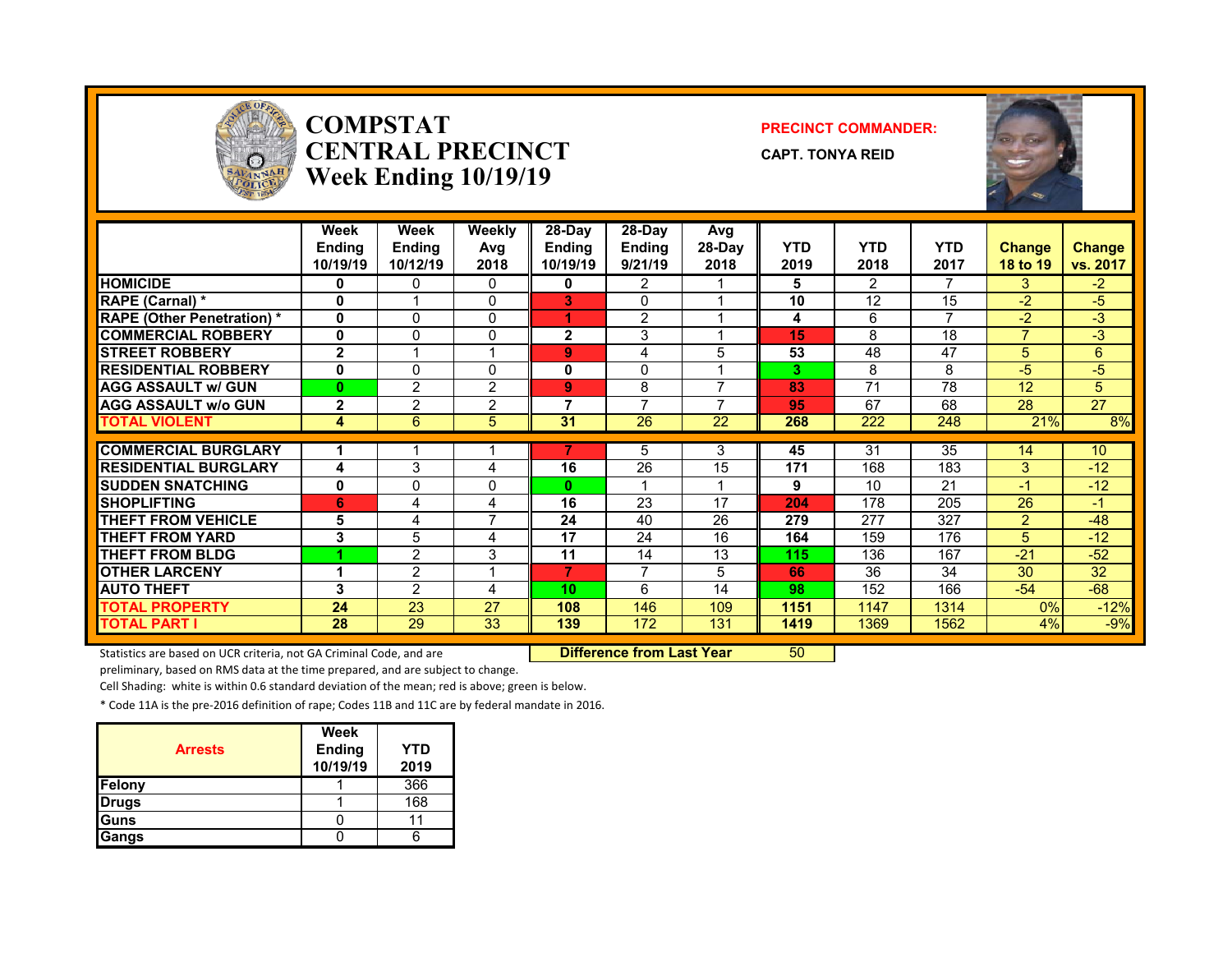

#### **COMPSTATSOUTH PRECINCTWeek Ending 10/19/19**

#### **PRECINCT COMMANDER:**

**CAPT. MICHELLE HALFORD**



|                                   | Week<br><b>Ending</b><br>10/19/19 | Week<br><b>Ending</b><br>10/12/19 | Weekly<br>Avg<br>2018   | $28-Dav$<br><b>Ending</b><br>10/19/19 | 28-Dav<br><b>Ending</b><br>9/21/19 | Avg<br>28-Day<br>2018 | <b>YTD</b><br>2019 | <b>YTD</b><br>2018 | <b>YTD</b><br>2017 | <b>Change</b><br>18 to 19 | Change<br>vs. 2017 |
|-----------------------------------|-----------------------------------|-----------------------------------|-------------------------|---------------------------------------|------------------------------------|-----------------------|--------------------|--------------------|--------------------|---------------------------|--------------------|
| <b>HOMICIDE</b>                   | 0                                 | 0                                 | $\mathbf{0}$            | 0                                     | $\mathbf{0}$                       | $\Omega$              | 5                  | 4                  |                    |                           | 4                  |
| <b>RAPE (Carnal) *</b>            | 0                                 | $\Omega$                          | 0                       |                                       | $\overline{2}$                     |                       | 10                 | 12                 | 6                  | $-2$                      | 4                  |
| <b>RAPE (Other Penetration) *</b> | $\bf{0}$                          | $\Omega$                          | $\Omega$                | $\bf{0}$                              | 0                                  |                       |                    | 14                 | 4                  | $-13$                     | $-3$               |
| <b>COMMERCIAL ROBBERY</b>         | 0                                 | 0                                 | $\mathbf{0}$            |                                       | 4                                  |                       | 16                 | 11                 | 27                 | 5.                        | $-11$              |
| <b>ISTREET ROBBERY</b>            | $\overline{2}$                    |                                   | 1                       | 3                                     | 0                                  | 3                     | 29                 | 33                 | 26                 | $-4$                      | 3                  |
| <b>RESIDENTIAL ROBBERY</b>        | 0                                 | $\Omega$                          | $\Omega$                | $\bf{0}$                              |                                    |                       | 4                  | 10                 | 3                  | $-6$                      |                    |
| <b>AGG ASSAULT w/ GUN</b>         | 0                                 | 0                                 | 1                       | 1                                     | 4                                  | 2                     | 43                 | 22                 | 32                 | 21                        | 11                 |
| <b>AGG ASSAULT w/o GUN</b>        |                                   |                                   | 1                       | 3                                     | 6                                  | 4                     | 68                 | 44                 | 32                 | 24                        | 36                 |
| <b>TOTAL VIOLENT</b>              | 3                                 | $\overline{2}$                    | 3                       | 9                                     | 17                                 | 14                    | 176                | 150                | 131                | 17%                       | 34%                |
|                                   |                                   |                                   |                         |                                       |                                    |                       |                    | 52                 | 56                 | $-2$                      |                    |
| <b>COMMERCIAL BURGLARY</b>        | 0                                 |                                   |                         | 2                                     | 3                                  | 5.                    | 50                 |                    |                    |                           | $-6$               |
| <b>RESIDENTIAL BURGLARY</b>       | $\bf{0}$                          |                                   | 4                       | 8                                     | 16                                 | 15                    | 94                 | 161                | 169                | $-67$                     | $-75$              |
| <b>ISUDDEN SNATCHING</b>          | $\bf{0}$                          |                                   | 0                       | 4                                     |                                    |                       | 15                 | 10                 | 8                  | 5.                        | $\overline{7}$     |
| <b>SHOPLIFTING</b>                | 17                                | $\overline{\phantom{a}}$          | 13                      | 45                                    | 45                                 | 53                    | 530                | 529                | 556                | 4                         | $-26$              |
| THEFT FROM VEHICLE                | 8                                 | ⇁                                 | 7                       | 27                                    | 12                                 | 28                    | 288                | 307                | 348                | $-19$                     | $-60$              |
| <b>THEFT FROM YARD</b>            | 3                                 |                                   | $\overline{2}$          | 9                                     | 5                                  | 8                     | 66                 | 90                 | 81                 | $-24$                     | $-15$              |
| <b>THEFT FROM BLDG</b>            | 3                                 |                                   | 3                       | 6                                     | 12                                 | 12                    | 138                | 122                | 176                | 16                        | $-38$              |
| <b>OTHER LARCENY</b>              | 1                                 |                                   | $\overline{\mathbf{A}}$ | 4                                     | 3                                  | 2                     | 44                 | 22                 | 30                 | 22                        | 14                 |
| <b>AUTO THEFT</b>                 | 5                                 | 4                                 | 3                       | 13                                    | 5                                  | 11                    | 113                | 117                | 128                | $-4$                      | $-15$              |
| <b>TOTAL PROPERTY</b>             | 37                                | 24                                | 34                      | 118                                   | 102                                | 136                   | 1338               | 1410               | 1552               | $-5%$                     | $-14%$             |
| <b>TOTAL PART I</b>               | 40                                | 26                                | 37                      | 127                                   | 119                                | 150                   | 1514               | 1560               | 1683               | $-3%$                     | $-10%$             |

Statistics are based on UCR criteria, not GA Criminal Code, and are **Difference from Last Year** -46

preliminary, based on RMS data at the time prepared, and are subject to change.

Cell Shading: white is within 0.6 standard deviation of the mean; red is above; green is below.

| <b>Arrests</b> | <b>Week</b><br><b>Ending</b><br>10/19/19 | YTD<br>2019 |
|----------------|------------------------------------------|-------------|
| Felony         |                                          | 280         |
| <b>Drugs</b>   |                                          | 111         |
| Guns           |                                          | 26          |
| Gangs          |                                          |             |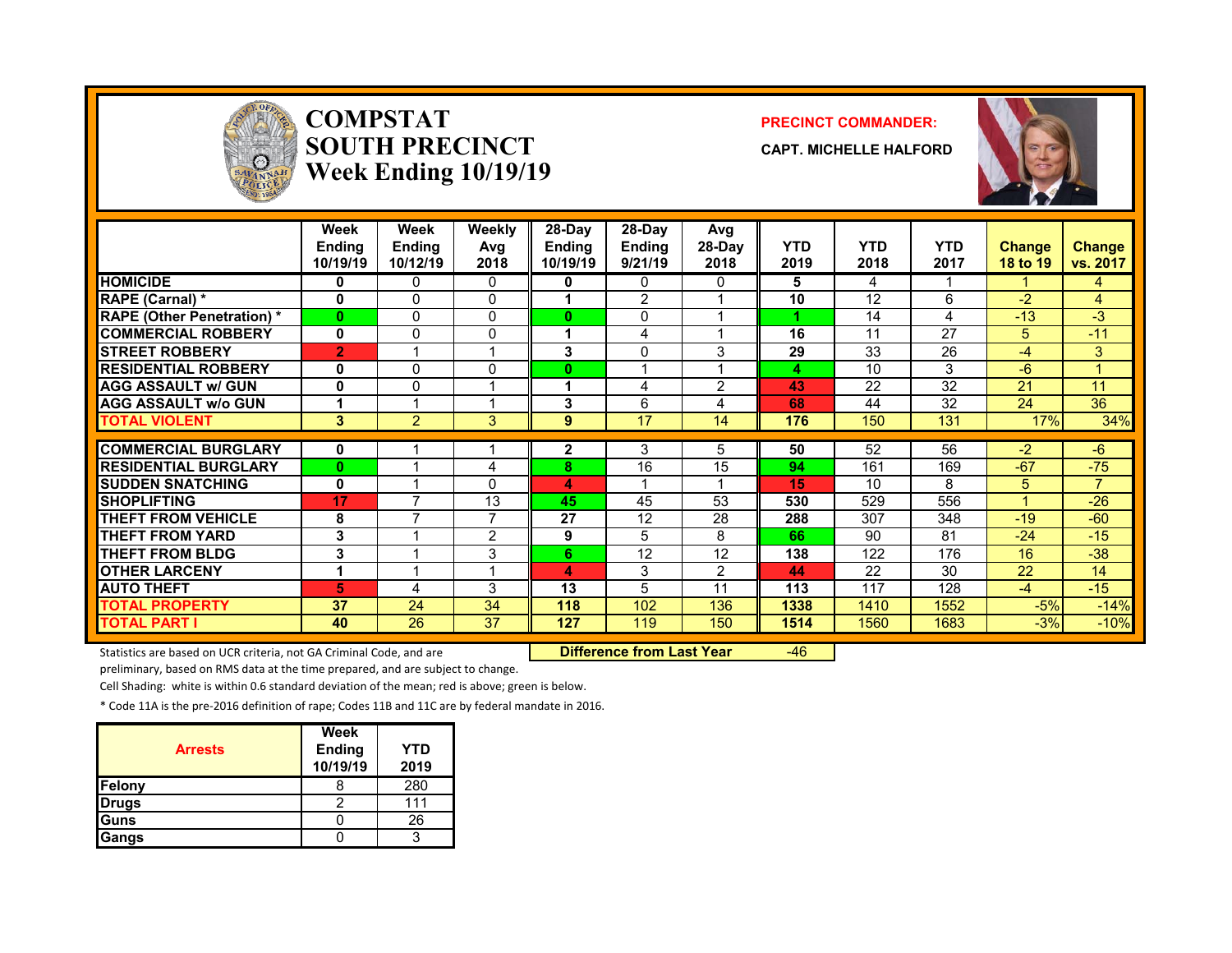

#### **COMPSTATEAST PRECINCTWeek Ending 10/19/19**

#### **PRECINCT COMMANDER:**

**CAPT. GEORGE GUNDICH**



|                                   | Week<br><b>Ending</b><br>10/19/19 | <b>Week</b><br><b>Endina</b><br>10/12/19 | <b>Weekly</b><br>Avq<br>2018 | 28-Day<br><b>Ending</b><br>10/19/19 | 28-Dav<br><b>Ending</b><br>9/21/19 | Avg<br>28-Day<br>2018 | <b>YTD</b><br>2019 | <b>YTD</b><br>2018 | <b>YTD</b><br>2017 | <b>Change</b><br>18 to 19 | <b>Change</b><br>vs. 2017 |
|-----------------------------------|-----------------------------------|------------------------------------------|------------------------------|-------------------------------------|------------------------------------|-----------------------|--------------------|--------------------|--------------------|---------------------------|---------------------------|
| <b>HOMICIDE</b>                   |                                   | 0                                        | 0                            |                                     |                                    |                       | 5.                 | 9                  | 12                 | $-4$                      | $\boldsymbol{T}$          |
| <b>RAPE (Carnal)</b> *            | 0                                 | $\Omega$                                 | 0                            |                                     | 2                                  |                       | 13                 | 8                  | 7                  | 5.                        | 6                         |
| <b>RAPE (Other Penetration) *</b> | 1                                 | $\overline{2}$                           | $\mathbf 0$                  | 3                                   | 0                                  | 0                     | 3                  | 6                  | 10                 | $-3$                      | $\sqrt{7}$                |
| <b>COMMERCIAL ROBBERY</b>         | $\mathbf 0$                       | $\Omega$                                 | 0                            | 0                                   | $\Omega$                           |                       | 3                  | 5                  | 23                 | $-2$                      | $-20$                     |
| <b>STREET ROBBERY</b>             | $\overline{2}$                    | $\overline{2}$                           | 1                            | 9                                   | 4                                  | 3                     | 43                 | 32                 | 40                 | 11                        | 3                         |
| <b>RESIDENTIAL ROBBERY</b>        | 0                                 | 0                                        | 0                            | 0                                   | $\Omega$                           | 0                     | 5                  | $\overline{2}$     | 7                  | 3                         | $-2$                      |
| <b>AGG ASSAULT w/ GUN</b>         | $\bf{0}$                          | 5                                        | 2                            | 9                                   | 6                                  | ⇁                     | 77                 | 61                 | 56                 | 16                        | 21                        |
| <b>AGG ASSAULT W/o GUN</b>        |                                   |                                          | 2                            | 8                                   | 5                                  | -                     | 109                | 76                 | 59                 | 33                        | 50                        |
| <b>TOTAL VIOLENT</b>              | 5                                 | 10                                       | 5                            | 31                                  | 18                                 | 19                    | 258                | 199                | 214                | 30%                       | 21%                       |
|                                   |                                   |                                          |                              |                                     |                                    |                       |                    |                    |                    |                           |                           |
| <b>COMMERCIAL BURGLARY</b>        |                                   |                                          | 0                            | 2                                   | 0                                  | $\overline{2}$        | 17                 | 16                 | 25                 |                           | $-8$                      |
| <b>RESIDENTIAL BURGLARY</b>       | 3                                 | 3                                        | 5                            | 15                                  | 31                                 | 20                    | 188                | 193                | 231                | $-5$                      | $-43$                     |
| <b>ISUDDEN SNATCHING</b>          | 0                                 |                                          | $\mathbf 0$                  | $\mathbf{2}$                        | 2                                  |                       | 12                 | 14                 | 14                 | $-2$                      | $-2$                      |
| <b>SHOPLIFTING</b>                | 10                                | 4                                        | 6                            | 19                                  | 20                                 | 23                    | 242                | 247                | 237                | $-5$                      | 5                         |
| <b>THEFT FROM VEHICLE</b>         | 12                                | 8                                        | 7                            | 37                                  | 28                                 | 29                    | 278                | 282                | 327                | $-4$                      | $-49$                     |
| <b>THEFT FROM YARD</b>            | $\mathbf{2}$                      | 4                                        | 3                            | 18                                  | 5                                  | 11                    | 108                | 119                | 127                | $-11$                     | $-19$                     |
| <b>THEFT FROM BLDG</b>            |                                   | 7                                        | 3                            | 14                                  | 11                                 | 12                    | 127                | 125                | 153                | $\overline{2}$            | $-26$                     |
| <b>OTHER LARCENY</b>              | $\bf{0}$                          |                                          | 1                            | 4                                   | 6                                  | 6                     | 48                 | 52                 | 28                 | $-4$                      | 20                        |
| <b>AUTO THEFT</b>                 |                                   |                                          | 3                            | 7                                   | $\overline{ }$                     | 12                    | 105                | 128                | 134                | $-23$                     | $-29$                     |
| <b>TOTAL PROPERTY</b>             | 30                                | 30                                       | 29                           | 118                                 | 110                                | 115                   | 1125               | 1176               | 1276               | $-4%$                     | $-12%$                    |
| <b>TOTAL PART I</b>               | 35                                | 40                                       | 34                           | 149                                 | 128                                | 134                   | 1383               | 1375               | 1490               | $1\%$                     | $-7%$                     |

Statistics are based on UCR criteria, not GA Criminal Code, and are **Difference from Last Year** 8

preliminary, based on RMS data at the time prepared, and are subject to change.

Cell Shading: white is within 0.6 standard deviation of the mean; red is above; green is below.

| <b>Arrests</b> | <b>Week</b><br><b>Ending</b><br>10/19/19 | YTD<br>2019 |
|----------------|------------------------------------------|-------------|
| <b>Felony</b>  |                                          | 333         |
| <b>Drugs</b>   |                                          | 226         |
| <b>Guns</b>    |                                          | 59          |
| Gangs          |                                          |             |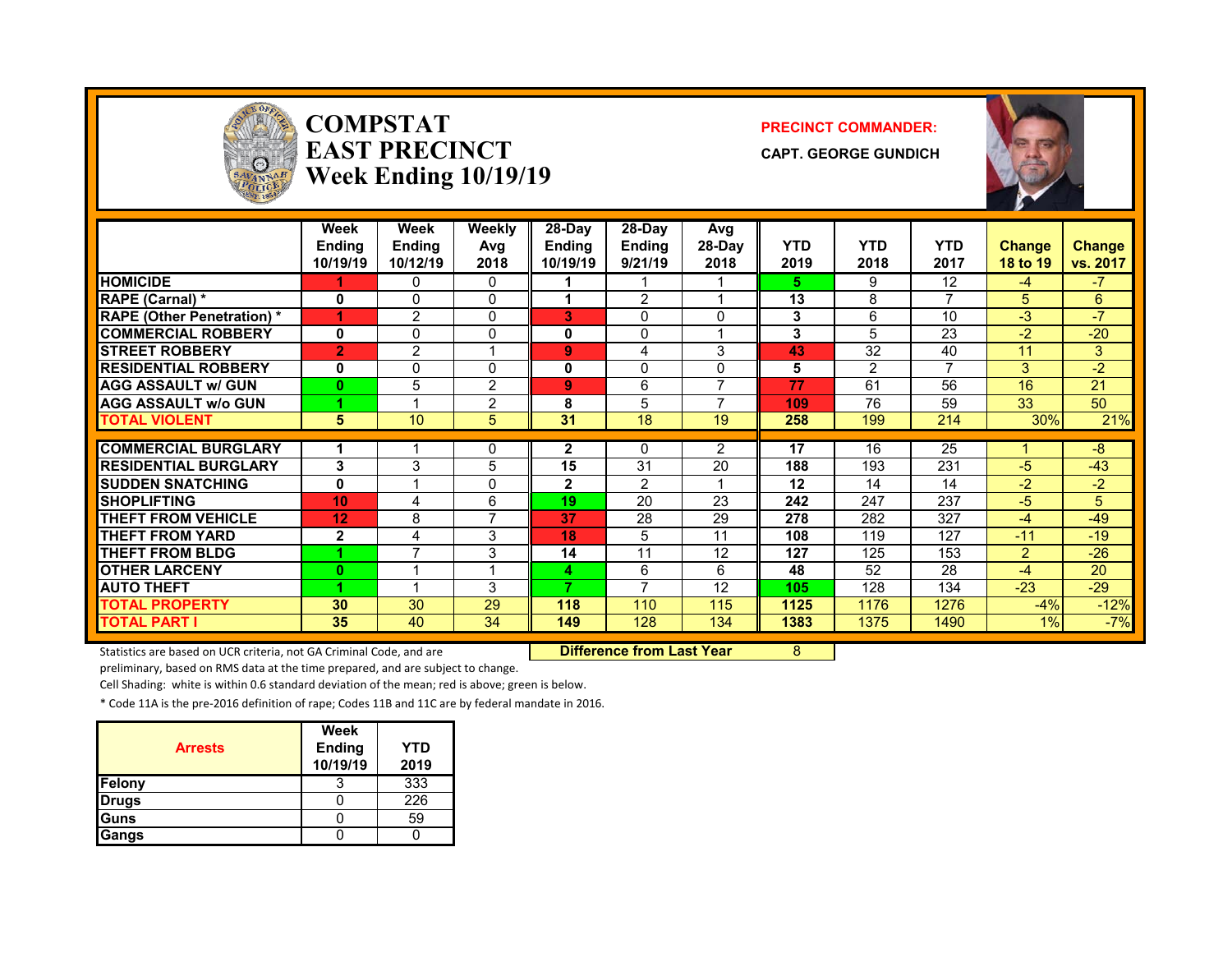# **BEAT 21North Precinct Week Ending 10/19/19**

|                                   |              | <b>Last 4 Weeks</b> |                |                | 28 Days        | 28 Day  |              |                |                |                 |                |
|-----------------------------------|--------------|---------------------|----------------|----------------|----------------|---------|--------------|----------------|----------------|-----------------|----------------|
|                                   | Ending       | <b>Ending</b>       | <b>Ending</b>  | Ending         | Ending         | Average | <b>YTD</b>   | <b>YTD</b>     | <b>YTD</b>     | <b>Change</b>   | <b>Change</b>  |
|                                   | 09/28/19     | 10/05/19            | 10/12/19       | 10/19/19       | 10/19/19       | 2018    | 2019         | 2018           | 2017           | 18 to 19        | vs. 2017       |
| <b>HOMICIDE</b>                   | $\Omega$     | $\Omega$            | $\Omega$       | $\Omega$       | $\Omega$       | 0.0     | $\Omega$     | $\Omega$       | $\Omega$       | $\Omega$        | $\Omega$       |
| RAPE (Carnal) *                   | $\Omega$     | $\Omega$            | $\Omega$       | $\Omega$       | $\Omega$       | 0.0     | $\mathbf{1}$ | $\Omega$       | $\mathbf{1}$   | $\mathbf{1}$    | $\Omega$       |
| <b>RAPE (Other Penetration) *</b> | $\Omega$     | $\Omega$            | $\mathbf{0}$   | $\Omega$       | $\Omega$       | 0.1     | $\Omega$     | $\mathbf{1}$   | $\Omega$       | $-1$            | $\Omega$       |
| <b>COMMERCIAL ROBBERY</b>         | $\Omega$     | $\Omega$            | $\mathbf{0}$   | $\Omega$       | $\Omega$       | 0.0     | $\Omega$     | $\Omega$       | $\mathbf{1}$   | $\overline{0}$  | $-1$           |
| <b>STREET ROBBERY</b>             | $\Omega$     | $\Omega$            | $\Omega$       | $\Omega$       | $\Omega$       | 0.0     | $\Omega$     | $\Omega$       | $\overline{2}$ | $\mathbf{0}$    | $-2$           |
| <b>RESIDENTIAL ROBBERY</b>        | $\Omega$     | $\Omega$            | $\mathbf{0}$   | $\Omega$       | $\Omega$       | 0.0     | $\Omega$     | $\Omega$       | $\Omega$       | $\mathbf{0}$    | $\Omega$       |
| <b>AGG ASSAULT w/ GUN</b>         | $\Omega$     | 0                   | $\Omega$       | $\Omega$       | $\Omega$       | 0.2     | 3            | $\overline{2}$ | $\mathbf{1}$   | $\mathbf{1}$    | $\overline{2}$ |
| <b>AGG ASSAULT w/o GUN</b>        | $\Omega$     | $\mathbf{1}$        | $\mathbf{1}$   | $\mathbf{1}$   | 3              | 0.2     | 6            | 3              | $\mathbf{1}$   | 3               | 5              |
| <b>TOTAL VIOLENT</b>              | $\mathbf{0}$ | $\mathbf{1}$        | $\mathbf{1}$   | $\mathbf{1}$   | $\overline{3}$ | 0.5     | 10           | 6              | 6              | 67%             | 67%            |
|                                   |              |                     |                |                |                |         |              | 5              |                |                 |                |
| <b>COMMERCIAL BURGLARY</b>        | 0            | 0                   | 0              | $\Omega$       | 0              | 0.5     | 1            |                | $\overline{2}$ | $-4$            | $-1$           |
| <b>RESIDENTIAL BURGLARY</b>       | 0            | $\Omega$            | $\mathbf{1}$   | $\Omega$       | $\mathbf{1}$   | 0.9     | 14           | 12             | 12             | $\overline{2}$  | $\overline{2}$ |
| <b>SUDDEN SNATCHING</b>           | 0            | 0                   | $\mathbf{0}$   | $\Omega$       | 0              | 0.0     | $\Omega$     | $\Omega$       | $\mathbf{1}$   | $\mathbf{0}$    | $-1$           |
|                                   |              |                     |                |                |                |         |              |                |                |                 |                |
| <b>SHOPLIFTING</b>                | 0            | 0                   | 0              | $\Omega$       | 0              | 0.2     | 6            | $\overline{2}$ | $\overline{2}$ | $\overline{4}$  | $\overline{4}$ |
| <b>THEFT FROM VEHICLE</b>         | 0            | $\mathbf{1}$        | $\mathbf{1}$   | $\overline{2}$ | 4              | 3.5     | 46           | 34             | 26             | 12 <sup>2</sup> | 20             |
| <b>THEFT FROM YARD</b>            | 0            | 0                   | $\Omega$       | $\Omega$       | 0              | 1.2     | 4            | 14             | 13             | $-10$           | $-9$           |
| <b>THEFT FROM BLDG</b>            | $\Omega$     | 0                   | $\mathbf{0}$   | $\mathbf{0}$   | 0              | 1.5     | 6            | 12             | 38             | $-6$            | $-32$          |
| <b>OTHER LARCENY</b>              | $\Omega$     | 0                   | $\Omega$       | $\Omega$       | 0              | 1.4     | 3            | 12             | 3              | $-9$            | $\Omega$       |
| <b>AUTO THEFT</b>                 | $\mathbf{0}$ | 0                   | $\mathbf{0}$   | $\mathbf{1}$   | $\mathbf{1}$   | 1.6     | 15           | 17             | 12             | $-2$            | 3              |
| <b>TOTAL PROPERTY</b>             | $\Omega$     | $\mathbf{1}$        | $\overline{2}$ | $\overline{3}$ | 6              | 10.6    | 95           | 108            | 109            | $-12%$          | $-13%$         |
| <b>TOTAL PART I</b>               | $\mathbf{0}$ | $\overline{2}$      | 3              | $\overline{4}$ | 9              | 11.0    | 105          | 114            | 115            | $-8%$           | $-9%$          |

 **Difference from Last Year**r - 9

Statistics are based on UCR criteria, not GA Criminal Code.

\* Rape Code 11A is the historical definition of rape (aka Legacy Rape); Rape Codes 11B and 11C are those moved from Part II to Part I in 2017.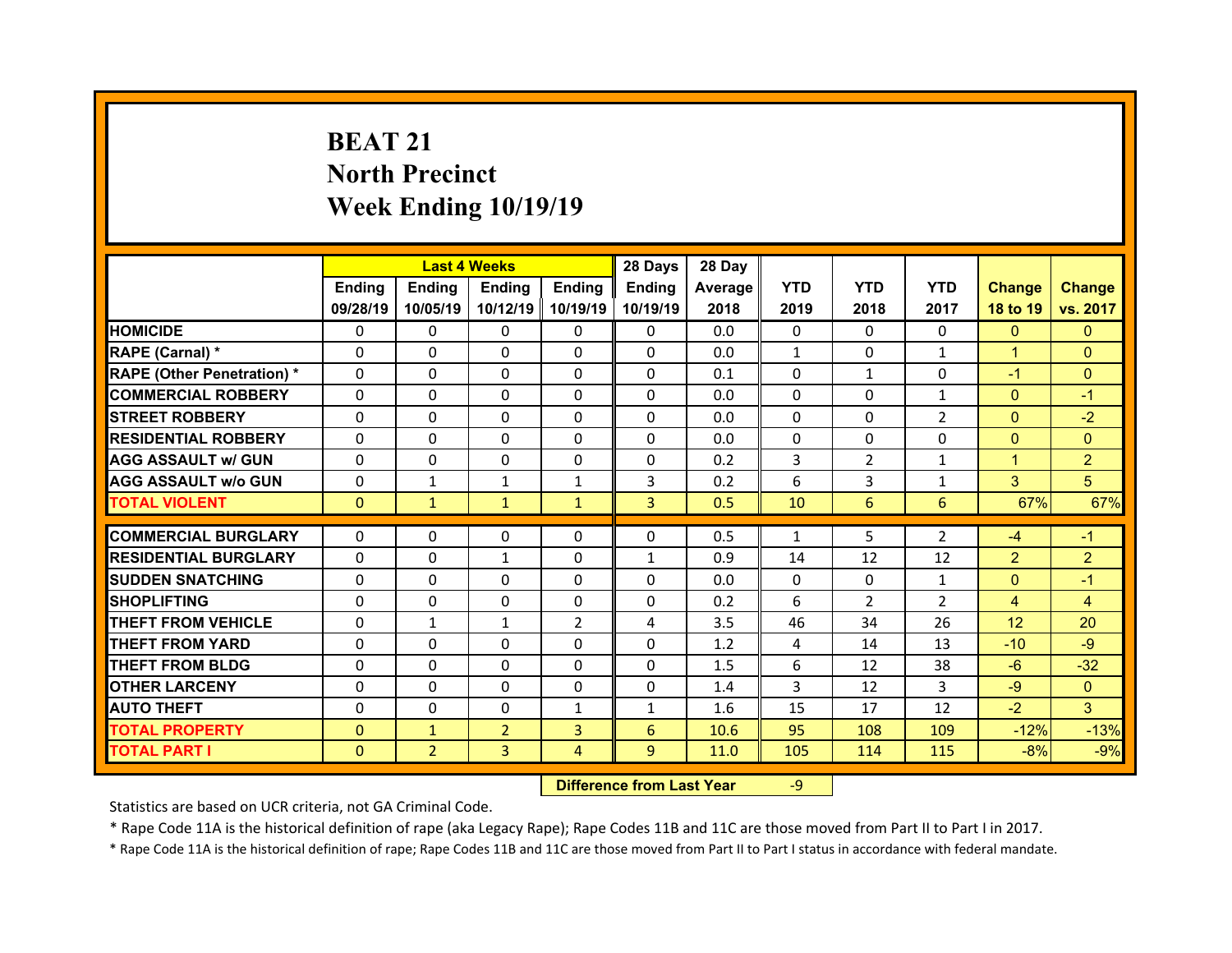## **BEAT 22North Precinct Week Ending 10/19/19**

|                                   |                | <b>Last 4 Weeks</b> |               |                | 28 Days        | 28 Day  |                |              |                |               |               |
|-----------------------------------|----------------|---------------------|---------------|----------------|----------------|---------|----------------|--------------|----------------|---------------|---------------|
|                                   | Ending         | <b>Ending</b>       | <b>Ending</b> | Ending         | Ending         | Average | <b>YTD</b>     | <b>YTD</b>   | <b>YTD</b>     | <b>Change</b> | <b>Change</b> |
|                                   | 09/28/19       | 10/05/19            | 10/12/19      | 10/19/19       | 10/19/19       | 2018    | 2019           | 2018         | 2017           | 18 to 19      | vs. 2017      |
| <b>HOMICIDE</b>                   | $\Omega$       | 0                   | 0             | $\Omega$       | 0              | 0.4     | 1              | 4            | $\Omega$       | $-3$          | 1             |
| RAPE (Carnal) *                   | $\Omega$       | 0                   | $\mathbf{0}$  | $\Omega$       | 0              | 0.2     | 2              | 3            | $\overline{2}$ | $-1$          | $\Omega$      |
| <b>RAPE (Other Penetration) *</b> | $\Omega$       | $\Omega$            | $\Omega$      | $\Omega$       | 0              | 0.1     | $\Omega$       | $\mathbf{1}$ | $\mathbf{1}$   | $-1$          | $-1$          |
| <b>COMMERCIAL ROBBERY</b>         | $\Omega$       | $\Omega$            | $\mathbf{0}$  | $\Omega$       | $\Omega$       | 0.2     | $\mathbf{1}$   | 3            | $\overline{2}$ | $-2$          | $-1$          |
| <b>STREET ROBBERY</b>             | $\Omega$       | $\Omega$            | $\Omega$      | $\Omega$       | $\Omega$       | 1.0     | $\overline{7}$ | 10           | 8              | $-3$          | $-1$          |
| <b>RESIDENTIAL ROBBERY</b>        | $\Omega$       | $\Omega$            | $\mathbf{0}$  | $\Omega$       | 0              | 0.0     | $\mathbf{1}$   | $\Omega$     | $\Omega$       | $\mathbf{1}$  | $\mathbf{1}$  |
| <b>AGG ASSAULT w/ GUN</b>         | $\Omega$       | $\Omega$            | $\mathbf{1}$  | $\mathbf{1}$   | $\overline{2}$ | 1.4     | 20             | 11           | 22             | $9^{\circ}$   | $-2$          |
| <b>AGG ASSAULT w/o GUN</b>        | 0              | 0                   | 0             | $\Omega$       | $\Omega$       | 1.8     | 30             | 21           | 14             | $9^{\circ}$   | 16            |
| <b>TOTAL VIOLENT</b>              | $\mathbf{0}$   | $\mathbf{0}$        | $\mathbf{1}$  | $\mathbf{1}$   | $\overline{2}$ | 5.1     | 62             | 53           | 49             | 17%           | 27%           |
|                                   |                |                     |               |                |                |         |                |              |                |               |               |
| <b>COMMERCIAL BURGLARY</b>        | 0              | 0                   | 0             | $\mathbf{1}$   | $\mathbf{1}$   | 0.5     | 5              | 5.           | $\overline{7}$ | $\mathbf{0}$  | $-2$          |
| <b>RESIDENTIAL BURGLARY</b>       | 0              | $\Omega$            | 0             | $\Omega$       | 0              | 1.8     | 11             | 19           | 23             | $-8$          | $-12$         |
| <b>SUDDEN SNATCHING</b>           | 0              | 0                   | $\mathbf{0}$  | $\Omega$       | 0              | 0.3     | 2              | 3            | $\mathbf{1}$   | $-1$          | $\mathbf{1}$  |
| <b>SHOPLIFTING</b>                | 0              | $\Omega$            | $\Omega$      | $\overline{2}$ | $\overline{2}$ | 3.1     | 10             | 34           | 32             | $-24$         | $-22$         |
| <b>THEFT FROM VEHICLE</b>         | $\overline{2}$ | 0                   | 0             | $\Omega$       | $\overline{2}$ | 3.0     | 27             | 31           | 26             | $-4$          | 1             |
| <b>THEFT FROM YARD</b>            | 0              | $\mathbf{1}$        | $\Omega$      | 1              | $\overline{2}$ | 1.6     | 16             | 18           | 13             | $-2$          | 3             |
| <b>THEFT FROM BLDG</b>            | $\mathbf{1}$   | 0                   | $\mathbf{0}$  | $\Omega$       | $\mathbf{1}$   | 1.3     | 16             | 16           | 25             | $\mathbf{0}$  | $-9$          |
| <b>OTHER LARCENY</b>              | $\mathbf{1}$   | $\Omega$            | $\Omega$      | $\Omega$       | $\mathbf{1}$   | 0.5     | 2              | $\mathbf{1}$ | 3              | $\mathbf{1}$  | $-1$          |
| <b>AUTO THEFT</b>                 | $\mathbf{0}$   | 0                   | $\mathbf{1}$  | $\mathbf{1}$   | $\overline{2}$ | 2.0     | 18             | 22           | 27             | $-4$          | $-9$          |
|                                   |                |                     |               |                |                |         |                |              |                |               |               |
| <b>TOTAL PROPERTY</b>             | 4              | $\mathbf{1}$        | $\mathbf{1}$  | 5              | 11             | 14.0    | 107            | 149          | 157            | $-28%$        | $-32%$        |

 **Difference from Last Year**‐33

Statistics are based on UCR criteria, not GA Criminal Code.

\* Rape Code 11A is the historical definition of rape (aka Legacy Rape); Rape Codes 11B and 11C are those moved from Part II to Part I in 2017.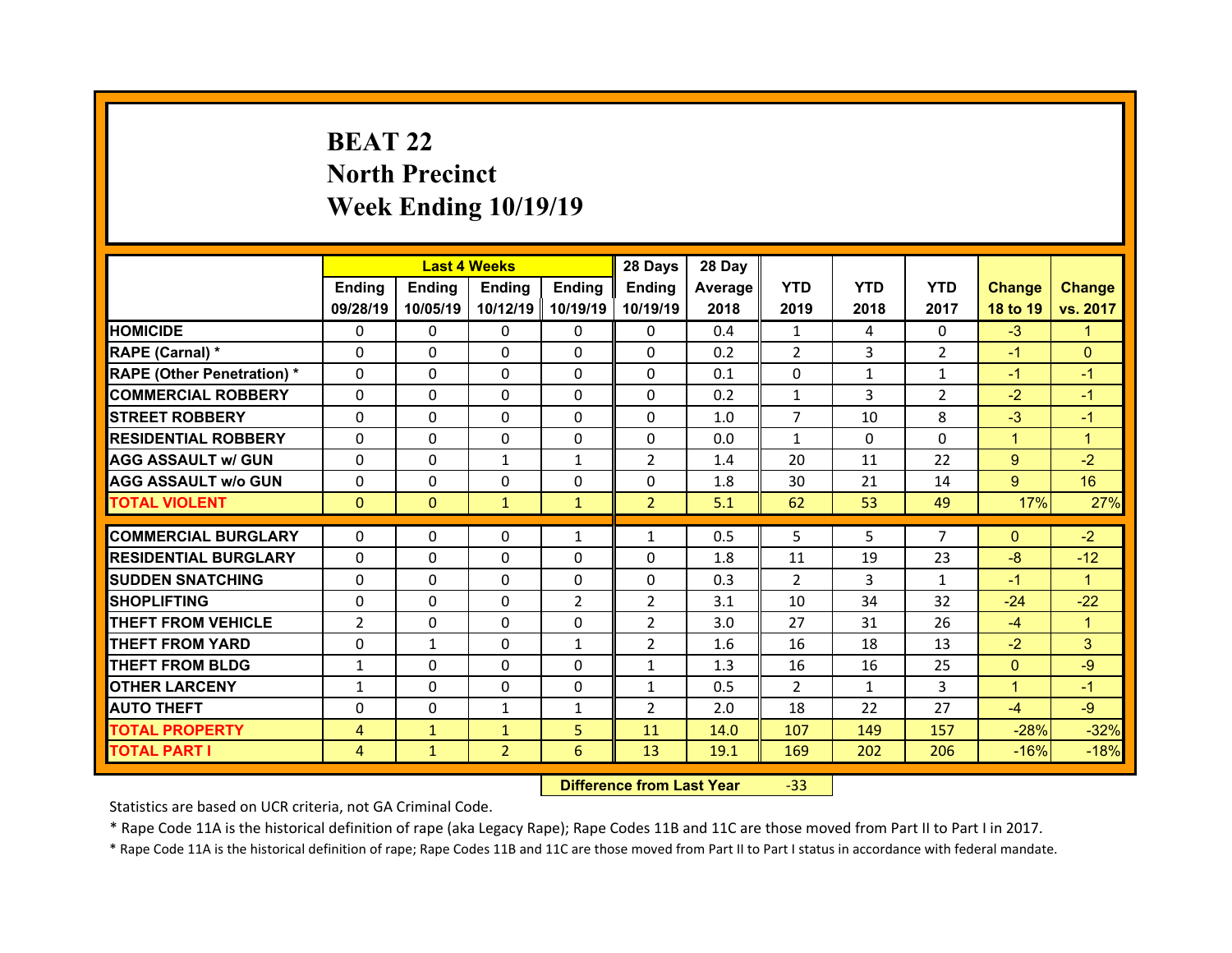# **BEAT 23 North Precinct Week Ending 10/19/19**

|                                  |                | <b>Last 4 Weeks</b> |               |                | 28 Days        | 28 Day         |                |                |                |               |                |
|----------------------------------|----------------|---------------------|---------------|----------------|----------------|----------------|----------------|----------------|----------------|---------------|----------------|
|                                  | Ending         | <b>Ending</b>       | <b>Ending</b> | <b>Ending</b>  | Ending         | <b>Average</b> | <b>YTD</b>     | <b>YTD</b>     | <b>YTD</b>     | <b>Change</b> | <b>Change</b>  |
|                                  | 09/28/19       | 10/05/19            | 10/12/19      | 10/19/19       | 10/19/19       | 2018           | 2019           | 2018           | 2017           | 18 to 19      | vs. 2017       |
| <b>HOMICIDE</b>                  | $\mathbf{0}$   | 0                   | $\Omega$      | $\Omega$       | $\Omega$       | 0.1            | $\overline{2}$ | $\mathbf{1}$   | $\mathbf{1}$   | $\mathbf{1}$  | $\mathbf{1}$   |
| RAPE (Carnal) *                  | $\mathbf{0}$   | 0                   | $\Omega$      | $\Omega$       | $\Omega$       | 0.2            | $\mathbf{1}$   | 3              | $\overline{2}$ | $-2$          | $-1$           |
| <b>RAPE (Other Penetration)*</b> | $\Omega$       | 0                   | $\Omega$      | $\Omega$       | $\Omega$       | 0.0            | $\Omega$       | 0              | 0              | $\Omega$      | $\Omega$       |
| <b>COMMERCIAL ROBBERY</b>        | $\Omega$       | $\Omega$            | $\Omega$      | $\Omega$       | $\Omega$       | 0.1            | $\Omega$       | $\mathbf{1}$   | $\mathcal{P}$  | $-1$          | $-2$           |
| <b>STREET ROBBERY</b>            | $\Omega$       | $\Omega$            | $\Omega$      | $\Omega$       | $\Omega$       | 0.2            | 5              | 5              | 6              | $\mathbf{0}$  | $-1$           |
| <b>RESIDENTIAL ROBBERY</b>       | $\Omega$       | $\Omega$            | $\Omega$      | $\Omega$       | $\Omega$       | 0.1            | $\Omega$       | 3              | $\mathbf{1}$   | $-3$          | $-1$           |
| <b>AGG ASSAULT w/ GUN</b>        | $\Omega$       | 0                   | $\Omega$      | $\Omega$       | $\Omega$       | 1.4            | 12             | 17             | $\overline{7}$ | $-5$          | 5              |
| <b>AGG ASSAULT w/o GUN</b>       | $\mathbf{1}$   | $\mathbf{1}$        | $\Omega$      | $\Omega$       | $\overline{2}$ | 1.4            | 21             | 13             | 14             | 8             | $\overline{7}$ |
| <b>TOTAL VIOLENT</b>             | $\mathbf{1}$   | $\mathbf{1}$        | $\mathbf{0}$  | $\mathbf{0}$   | $\overline{2}$ | 3.4            | 41             | 43             | 33             | $-5%$         | 24%            |
|                                  |                |                     |               |                |                |                |                |                |                |               |                |
| <b>COMMERCIAL BURGLARY</b>       | 0              | $\mathbf{1}$        | 1             | $\Omega$       | $\overline{2}$ | 1.0            | 8              | 10             | 16             | $-2$          | $-8$           |
| <b>RESIDENTIAL BURGLARY</b>      | $\Omega$       | $\Omega$            | $\Omega$      | $\mathbf{1}$   | $\mathbf{1}$   | 1.2            | 11             | 14             | 18             | $-3$          | $-7$           |
| <b>SUDDEN SNATCHING</b>          | $\mathbf{0}$   | 0                   | 0             | $\Omega$       | $\Omega$       | 0.2            | $\mathcal{P}$  | $\overline{2}$ | 4              | $\Omega$      | $-2$           |
| <b>SHOPLIFTING</b>               | 0              | $\mathbf{1}$        | 2             | $\Omega$       | 3              | 2.8            | 18             | 30             | 12             | $-12$         | 6              |
| <b>THEFT FROM VEHICLE</b>        | $\overline{2}$ | $\Omega$            | $\Omega$      | $\mathbf{1}$   | 3              | 2.8            | 24             | 30             | 37             | $-6$          | $-13$          |
| <b>THEFT FROM YARD</b>           | $\mathbf{1}$   | $\Omega$            | $\mathbf{1}$  | $\Omega$       | $\overline{2}$ | 2.1            | 11             | 25             | 23             | $-14$         | $-12$          |
| <b>THEFT FROM BLDG</b>           | $\mathbf{0}$   | 0                   | $\mathbf{1}$  | $\Omega$       | $\mathbf{1}$   | 1.8            | 12             | 21             | 20             | $-9$          | $-8$           |
| <b>OTHER LARCENY</b>             | $\Omega$       | $\Omega$            | $\Omega$      | $\Omega$       | $\Omega$       | 0.5            | $\overline{2}$ | 6              | 4              | $-4$          | $-2$           |
| <b>AUTO THEFT</b>                | 0              | $\mathbf{1}$        | $\Omega$      | $\mathbf{0}$   | $\mathbf{1}$   | 1.5            | 11             | 14             | 33             | $-3$          | $-22$          |
| <b>TOTAL PROPERTY</b>            | 3              | $\overline{3}$      | 5             | 2 <sup>1</sup> | 13             | 13.9           | 99             | 152            | 167            | $-35%$        | $-41%$         |
| <b>TOTAL PART I</b>              | $\overline{4}$ | $\overline{4}$      | 5             | $\overline{2}$ | 15             | 17.3           | 140            | 195            | 200            | $-28%$        | $-30%$         |

 **Difference from Last Year**‐55

Statistics are based on UCR criteria, not GA Criminal Code.

\* Rape Code 11A is the historical definition of rape (aka Legacy Rape); Rape Codes 11B and 11C are those moved from Part II to Part I in 2017.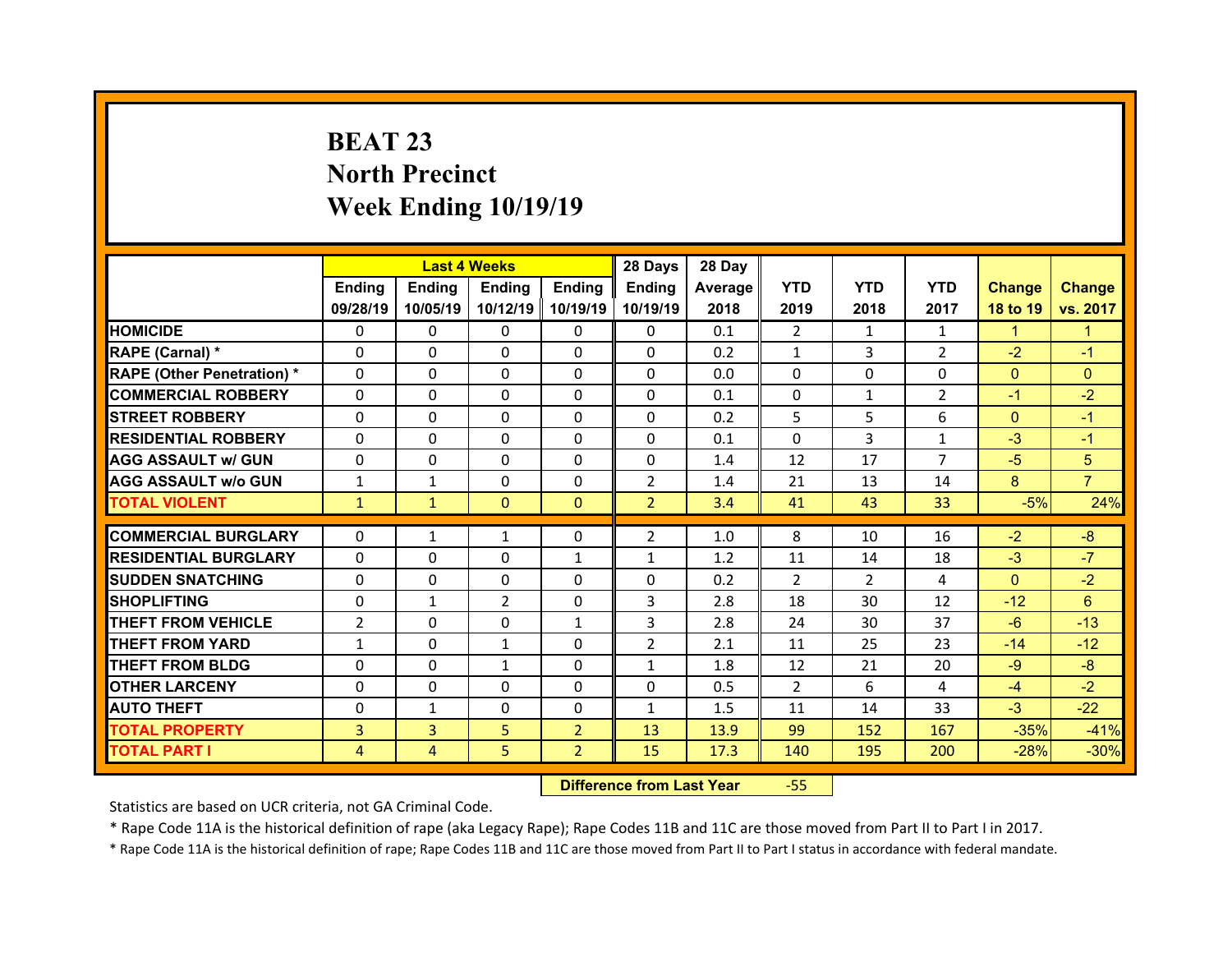# **BEAT 24North Precinct Week Ending 10/19/19**

|                                   |              | <b>Last 4 Weeks</b> |               |              | 28 Days        | 28 Day  |              |                |                |                |                |
|-----------------------------------|--------------|---------------------|---------------|--------------|----------------|---------|--------------|----------------|----------------|----------------|----------------|
|                                   | Ending       | <b>Ending</b>       | <b>Ending</b> | Ending       | Ending         | Average | <b>YTD</b>   | <b>YTD</b>     | <b>YTD</b>     | <b>Change</b>  | <b>Change</b>  |
|                                   | 09/28/19     | 10/05/19            | 10/12/19      | 10/19/19     | 10/19/19       | 2018    | 2019         | 2018           | 2017           | 18 to 19       | vs. 2017       |
| <b>HOMICIDE</b>                   | $\Omega$     | 0                   | 0             | $\Omega$     | 0              | 0.0     | $\Omega$     | $\Omega$       | $\Omega$       | $\mathbf{0}$   | $\mathbf{0}$   |
| RAPE (Carnal) *                   | $\Omega$     | 0                   | $\mathbf{0}$  | $\Omega$     | 0              | 0.0     | 2            | $\Omega$       | $\mathbf{1}$   | $\overline{2}$ | 1              |
| <b>RAPE (Other Penetration) *</b> | $\Omega$     | $\mathbf{1}$        | $\Omega$      | $\Omega$     | $\mathbf{1}$   | 0.0     | 3            | $\Omega$       | $\Omega$       | 3              | 3              |
| <b>COMMERCIAL ROBBERY</b>         | $\Omega$     | $\Omega$            | $\mathbf{0}$  | $\Omega$     | $\Omega$       | 0.0     | $\Omega$     | $\Omega$       | 4              | $\overline{0}$ | $-4$           |
| <b>STREET ROBBERY</b>             | $\mathbf{1}$ | $\Omega$            | $\Omega$      | $\Omega$     | $\mathbf{1}$   | 0.6     | 6            | 6              | 13             | $\Omega$       | $-7$           |
| <b>RESIDENTIAL ROBBERY</b>        | $\Omega$     | $\Omega$            | $\mathbf{0}$  | $\Omega$     | $\Omega$       | 0.0     | $\mathbf{1}$ | $\Omega$       | $\Omega$       | $\mathbf{1}$   | $\mathbf{1}$   |
| <b>AGG ASSAULT w/ GUN</b>         | $\Omega$     | $\Omega$            | $\Omega$      | $\Omega$     | $\Omega$       | 0.3     | 3            | $\mathbf{1}$   | 4              | $\overline{2}$ | $-1$           |
| <b>AGG ASSAULT w/o GUN</b>        | 0            | $\overline{2}$      | $\mathbf{0}$  | $\Omega$     | $\overline{2}$ | 0.9     | 10           | 9              | $\overline{2}$ | $\mathbf{1}$   | 8              |
| <b>TOTAL VIOLENT</b>              | $\mathbf{1}$ | $\overline{3}$      | $\mathbf{0}$  | $\Omega$     | $\overline{4}$ | 1.8     | 25           | 16             | 24             | 56%            | 4%             |
|                                   |              |                     |               |              |                |         |              |                |                |                |                |
|                                   |              |                     |               |              |                |         |              |                |                |                |                |
| <b>COMMERCIAL BURGLARY</b>        | 0            | 0                   | 0             | $\mathbf{0}$ | 0              | 0.2     | 5            | $\overline{2}$ | 3              | 3              | $\overline{2}$ |
| <b>RESIDENTIAL BURGLARY</b>       | $\mathbf{1}$ | $\Omega$            | 0             | 1            | $\overline{2}$ | 0.6     | 12           | $\overline{7}$ | 12             | 5              | $\overline{0}$ |
| <b>SUDDEN SNATCHING</b>           | 0            | 0                   | $\mathbf{0}$  | $\Omega$     | 0              | 0.5     | $\mathbf{1}$ | 3              | $\overline{2}$ | $-2$           | $-1$           |
| <b>SHOPLIFTING</b>                | 0            | $\Omega$            | $\Omega$      | $\mathbf{1}$ | $\mathbf{1}$   | 4.7     | 25           | 59             | 45             | $-34$          | $-20$          |
| <b>THEFT FROM VEHICLE</b>         | 0            | 0                   | 0             | 2            | $\overline{2}$ | 3.9     | 43           | 35             | 87             | 8              | $-44$          |
| <b>THEFT FROM YARD</b>            | 3            | $\mathbf{1}$        | $\Omega$      | $\Omega$     | 4              | 1.9     | 47           | 19             | 29             | 28             | 18             |
| <b>THEFT FROM BLDG</b>            | $\mathbf{1}$ | 0                   | $\mathbf{0}$  | $\Omega$     | $\mathbf{1}$   | 1.9     | 12           | 22             | 11             | $-10$          | $\mathbf{1}$   |
| <b>OTHER LARCENY</b>              | $\Omega$     | $\Omega$            | $\mathbf{1}$  | $\Omega$     | $\mathbf{1}$   | 0.7     | 12           | 4              | 8              | 8              | 4              |
| <b>AUTO THEFT</b>                 | $\mathbf{0}$ | 0                   | $\mathbf{0}$  | $\mathbf{1}$ | $\mathbf{1}$   | 1.0     | 8            | 12             | 28             | $-4$           | $-20$          |
| <b>TOTAL PROPERTY</b>             | 5            | $\mathbf{1}$        | $\mathbf{1}$  | 5            | 12             | 15.3    | 165          | 163            | 225            | 1%             | $-27%$         |
| TOTAL PART I                      | 6            | $\overline{4}$      | $\mathbf{1}$  | 5            | 16             | 17.2    | 190          | 179            | 249            | 6%             | $-24%$         |

 **Difference from Last Year**r 11

Statistics are based on UCR criteria, not GA Criminal Code.

\* Rape Code 11A is the historical definition of rape (aka Legacy Rape); Rape Codes 11B and 11C are those moved from Part II to Part I in 2017.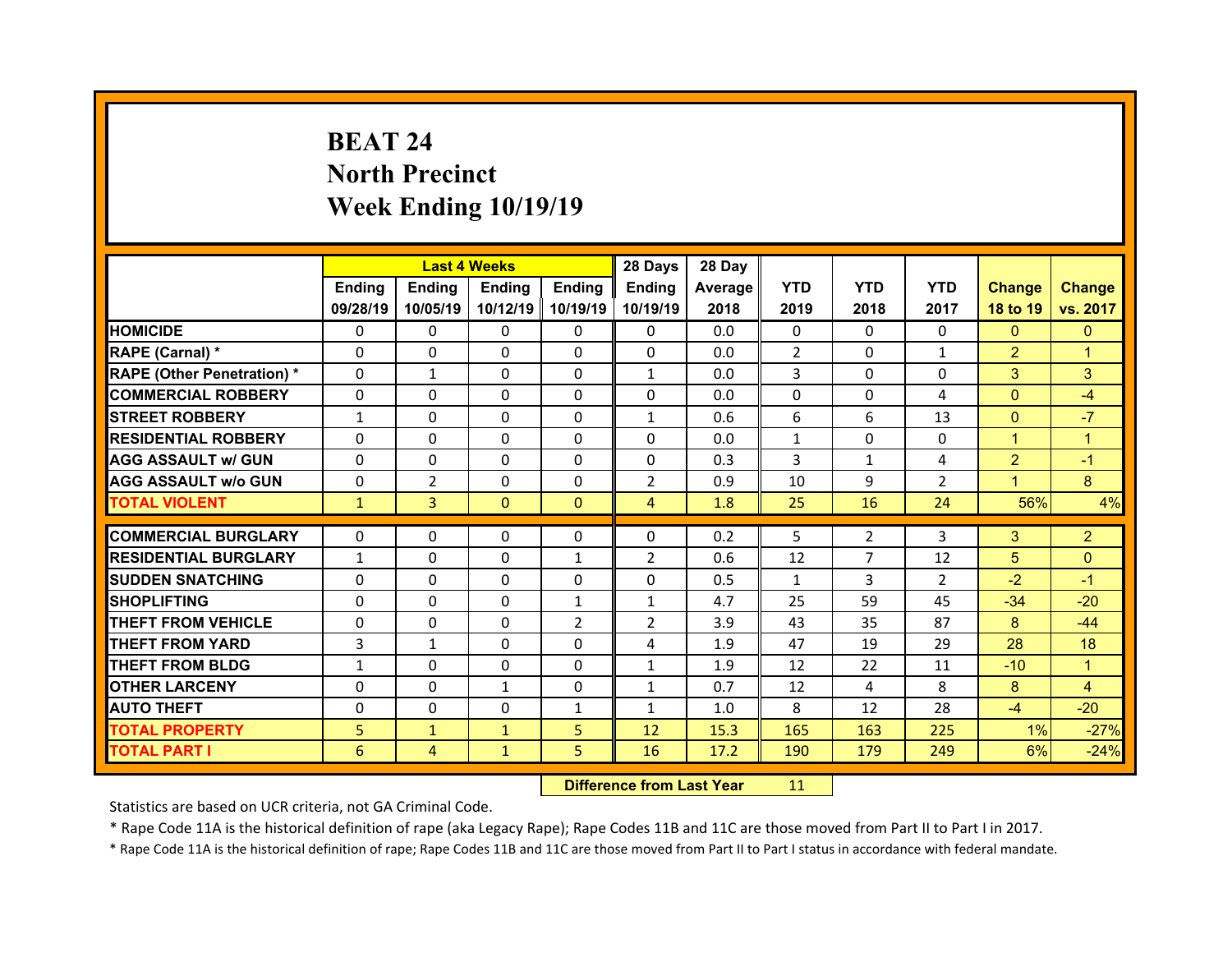# **BEAT 25 North Precinct Week Ending 10/19/19**

|                                   |              | <b>Last 4 Weeks</b> |                |              | 28 Days        | 28 Day  |                |                |                |                |                |
|-----------------------------------|--------------|---------------------|----------------|--------------|----------------|---------|----------------|----------------|----------------|----------------|----------------|
|                                   | Ending       | <b>Ending</b>       | <b>Ending</b>  | Ending       | Ending         | Average | <b>YTD</b>     | <b>YTD</b>     | <b>YTD</b>     | <b>Change</b>  | <b>Change</b>  |
|                                   | 09/28/19     | 10/05/19            | 10/12/19       | 10/19/19     | 10/19/19       | 2018    | 2019           | 2018           | 2017           | 18 to 19       | vs. 2017       |
| <b>HOMICIDE</b>                   | $\Omega$     | $\Omega$            | $\Omega$       | $\Omega$     | $\Omega$       | 0.0     | $\Omega$       | $\Omega$       | $\Omega$       | $\Omega$       | $\mathbf{0}$   |
| RAPE (Carnal) *                   | $\Omega$     | $\Omega$            | $\Omega$       | $\Omega$     | $\Omega$       | 0.2     | $\mathbf{1}$   | $\overline{2}$ | $\overline{2}$ | $-1$           | $-1$           |
| <b>RAPE (Other Penetration) *</b> | $\Omega$     | $\Omega$            | $\mathbf{0}$   | $\Omega$     | $\Omega$       | 0.0     | $\Omega$       | $\Omega$       | $\Omega$       | $\overline{0}$ | $\Omega$       |
| <b>COMMERCIAL ROBBERY</b>         | $\Omega$     | $\Omega$            | $\mathbf{0}$   | $\Omega$     | $\Omega$       | 0.0     | $\mathbf{1}$   | $\Omega$       | $\mathbf{1}$   | $\mathbf{1}$   | $\Omega$       |
| <b>STREET ROBBERY</b>             | $\Omega$     | $\Omega$            | $\Omega$       | $\Omega$     | $\Omega$       | 1.2     | 4              | 13             | 19             | $-9$           | $-15$          |
| <b>RESIDENTIAL ROBBERY</b>        | $\Omega$     | $\Omega$            | $\mathbf{0}$   | $\Omega$     | $\Omega$       | 0.0     | $\Omega$       | $\Omega$       | $\Omega$       | $\overline{0}$ | $\Omega$       |
| <b>AGG ASSAULT w/ GUN</b>         | $\Omega$     | 0                   | $\Omega$       | $\Omega$     | $\Omega$       | 0.2     | $\overline{2}$ | $\overline{2}$ | $\overline{2}$ | $\overline{0}$ | $\Omega$       |
| <b>AGG ASSAULT w/o GUN</b>        | $\Omega$     | $\Omega$            | $\mathbf{0}$   | $\Omega$     | $\Omega$       | 0.3     | 5              | 4              | 3              | $\mathbf{1}$   | $\overline{2}$ |
| <b>TOTAL VIOLENT</b>              | $\mathbf{0}$ | $\mathbf{0}$        | $\mathbf{0}$   | $\Omega$     | $\Omega$       | 1.9     | 13             | 21             | 27             | $-38%$         | $-52%$         |
| <b>COMMERCIAL BURGLARY</b>        | 0            |                     |                |              |                |         |                |                |                | $\overline{7}$ |                |
|                                   |              | $\mathbf{1}$        | 0              | $\Omega$     | $\mathbf{1}$   | 0.1     | 8              | 1              | 3              |                | 5              |
| <b>RESIDENTIAL BURGLARY</b>       | 0            | $\Omega$            | $\mathbf{1}$   | $\Omega$     | $\mathbf{1}$   | 0.2     | 16             | 3              | 4              | 13             | 12             |
|                                   |              |                     |                |              |                |         |                |                |                |                |                |
| <b>SUDDEN SNATCHING</b>           | 0            | 0                   | $\Omega$       | $\Omega$     | 0              | 0.1     | $\mathbf{1}$   | $\Omega$       | $\mathbf{1}$   | $\mathbf{1}$   | $\Omega$       |
| <b>SHOPLIFTING</b>                | $\mathbf{1}$ | 0                   | 0              | $\Omega$     | $\mathbf{1}$   | 1.4     | 13             | 15             | 25             | $-2$           | $-12$          |
| <b>THEFT FROM VEHICLE</b>         | 0            | $\mathbf{1}$        | $\mathbf{0}$   | $\mathbf{0}$ | $\mathbf{1}$   | 4.7     | 51             | 46             | 64             | 5              | $-13$          |
| <b>THEFT FROM YARD</b>            | $\mathbf{1}$ | 0                   | $\mathbf{1}$   | $\Omega$     | $\overline{2}$ | 2.1     | 19             | 23             | 49             | $-4$           | $-30$          |
| <b>THEFT FROM BLDG</b>            | $\mathbf{1}$ | 0                   | $\mathbf{0}$   | $\Omega$     | $\mathbf{1}$   | 1.5     | 16             | 17             | 29             | $-1$           | $-13$          |
| <b>OTHER LARCENY</b>              | $\mathbf{1}$ | 0                   | $\Omega$       | $\Omega$     | $\mathbf{1}$   | 1.0     | $\overline{7}$ | 8              | 9              | $-1$           | $-2$           |
| <b>AUTO THEFT</b>                 | $\mathbf{1}$ | $\mathbf{1}$        | $\mathbf{0}$   | $\Omega$     | $\overline{2}$ | 1.4     | 11             | 12             | 22             | $-1$           | $-11$          |
| <b>TOTAL PROPERTY</b>             | 5            | $\overline{3}$      | $\overline{2}$ | $\mathbf{0}$ | 10             | 12.4    | 142            | 125            | 206            | 14%            | $-31%$         |
| <b>TOTAL PART I</b>               | 5            | 3                   | $\overline{2}$ | $\mathbf{0}$ | 10             | 14.3    | 155            | 146            | 233            | 6%             | $-33%$         |

 **Difference from Last Year**r 9

Statistics are based on UCR criteria, not GA Criminal Code.

\* Rape Code 11A is the historical definition of rape (aka Legacy Rape); Rape Codes 11B and 11C are those moved from Part II to Part I in 2017.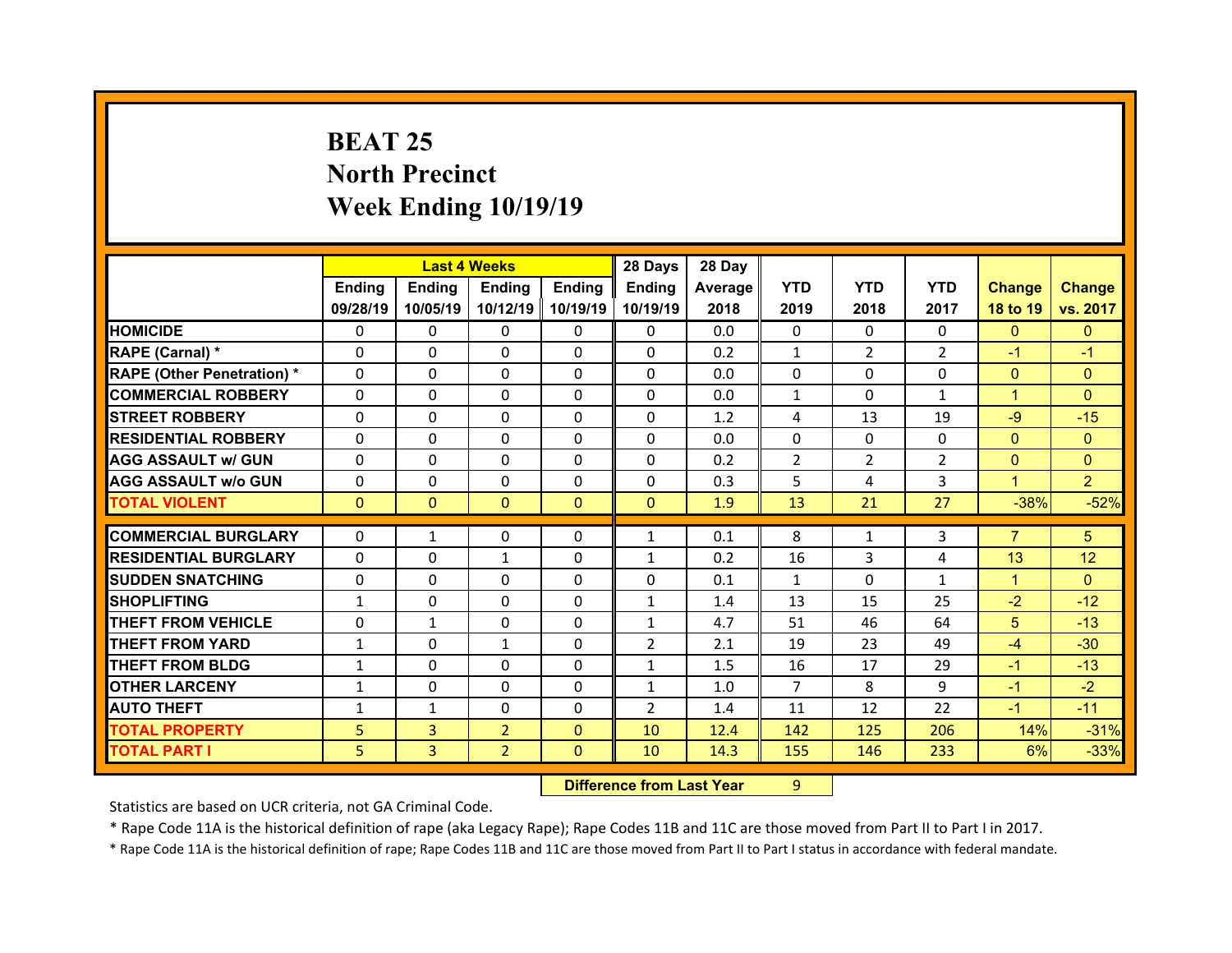# **BEAT 26 North Precinct Week Ending 10/19/19**

|                                  |                | <b>Last 4 Weeks</b> |                |                | 28 Days        | 28 Day  |                |                |                |                |                |
|----------------------------------|----------------|---------------------|----------------|----------------|----------------|---------|----------------|----------------|----------------|----------------|----------------|
|                                  | <b>Ending</b>  | <b>Ending</b>       | Ending         | <b>Ending</b>  | <b>Ending</b>  | Average | <b>YTD</b>     | <b>YTD</b>     | <b>YTD</b>     | <b>Change</b>  | <b>Change</b>  |
|                                  | 09/28/19       | 10/05/19            | 10/12/19       | 10/19/19       | 10/19/19       | 2018    | 2019           | 2018           | 2017           | 18 to 19       | vs. 2017       |
| <b>HOMICIDE</b>                  | $\Omega$       | 0                   | $\mathbf{0}$   | 0              | $\Omega$       | 0.0     | $\mathbf{1}$   | $\Omega$       | 0              | $\mathbf{1}$   | 1              |
| RAPE (Carnal) *                  | $\Omega$       | $\Omega$            | $\Omega$       | $\Omega$       | $\Omega$       | 0.2     | $\overline{2}$ | $\overline{2}$ | $\overline{2}$ | $\mathbf{0}$   | $\Omega$       |
| <b>RAPE (Other Penetration)*</b> | $\Omega$       | $\Omega$            | $\Omega$       | $\Omega$       | $\Omega$       | 0.1     | 0              | $\mathbf{1}$   | $\mathbf{1}$   | $-1$           | $-1$           |
| <b>COMMERCIAL ROBBERY</b>        | $\Omega$       | $\Omega$            | $\Omega$       | $\Omega$       | $\Omega$       | 0.0     | $\mathbf{1}$   | $\Omega$       | 3              | $\mathbf{1}$   | $-2$           |
| <b>STREET ROBBERY</b>            | $\mathbf{1}$   | $\Omega$            | $\Omega$       | $\overline{2}$ | 3              | 1.2     | 12             | 12             | $\overline{7}$ | $\mathbf{0}$   | 5              |
| <b>RESIDENTIAL ROBBERY</b>       | $\Omega$       | $\Omega$            | $\Omega$       | $\Omega$       | $\Omega$       | 0.0     | $\Omega$       | $\Omega$       | $\Omega$       | $\mathbf{0}$   | $\Omega$       |
| <b>AGG ASSAULT w/ GUN</b>        | $\Omega$       | 0                   | $\Omega$       | $\Omega$       | $\Omega$       | 0.2     | 4              | $\overline{2}$ | 3              | $\overline{2}$ | $\mathbf{1}$   |
| <b>AGG ASSAULT w/o GUN</b>       | $\Omega$       | $\Omega$            | $\overline{2}$ | $\Omega$       | $\overline{2}$ | 1.8     | 16             | 19             | 16             | $-3$           | $\Omega$       |
| <b>TOTAL VIOLENT</b>             | $\mathbf{1}$   | $\mathbf{0}$        | $\overline{2}$ | $\overline{2}$ | 5              | 3.5     | 36             | 36             | 32             | 0%             | 13%            |
| <b>COMMERCIAL BURGLARY</b>       |                |                     |                |                | $\Omega$       |         |                |                |                |                |                |
|                                  | 0              | 0                   | 0              | 0              |                | 0.2     | 5              | $\overline{2}$ | 9              | 3              | $-4$           |
| <b>RESIDENTIAL BURGLARY</b>      | 0              | $\Omega$            | 0              | 0              | 0              | 0.2     | $\mathbf{1}$   | 1              | $\mathbf{1}$   | $\mathbf{0}$   | $\Omega$       |
| <b>SUDDEN SNATCHING</b>          | 0              | $\Omega$            | $\Omega$       | $\Omega$       | 0              | 0.8     | 5              | 11             | 15             | $-6$           | $-10$          |
| <b>SHOPLIFTING</b>               | 0              | 0                   | $\overline{2}$ | 1              | 3              | 2.5     | 27             | 26             | 28             | $\mathbf{1}$   | $-1$           |
| <b>THEFT FROM VEHICLE</b>        | 0              | $\mathbf{1}$        | 3              | 0              | 4              | 2.8     | 34             | 26             | 40             | 8              | $-6$           |
| <b>THEFT FROM YARD</b>           | 0              | $\mathbf{1}$        | $\mathbf{1}$   | $\mathbf{1}$   | 3              | 2.2     | 18             | 22             | 26             | $-4$           | $-8$           |
| <b>THEFT FROM BLDG</b>           | $\mathbf{1}$   | $\mathbf{1}$        | $\mathbf{1}$   | $\mathbf{1}$   | 4              | 2.8     | 25             | 28             | 39             | $-3$           | $-14$          |
| <b>OTHER LARCENY</b>             | $\Omega$       | $\Omega$            | $\Omega$       | $\mathbf{1}$   | $\mathbf{1}$   | 1.0     | 5              | 9              | 3              | $-4$           | $\overline{2}$ |
| <b>AUTO THEFT</b>                | 0              | 0                   | $\Omega$       | $\Omega$       | $\Omega$       | 1.5     | 6              | 18             | 13             | $-12$          | $-7$           |
| <b>TOTAL PROPERTY</b>            | $\mathbf{1}$   | $\overline{3}$      | $\overline{7}$ | 4              | 15             | 14.0    | 126            | 143            | 174            | $-12%$         | $-28%$         |
|                                  |                |                     |                |                |                |         |                |                |                |                |                |
| <b>TOTAL PART I</b>              | $\overline{2}$ | 3                   | 9              | 6              | 20             | 17.5    | 162            | 179            | 206            | $-9%$          | $-21%$         |

 **Difference from Last Year**r -17

Statistics are based on UCR criteria, not GA Criminal Code.

\* Rape Code 11A is the historical definition of rape (aka Legacy Rape); Rape Codes 11B and 11C are those moved from Part II to Part I in 2017.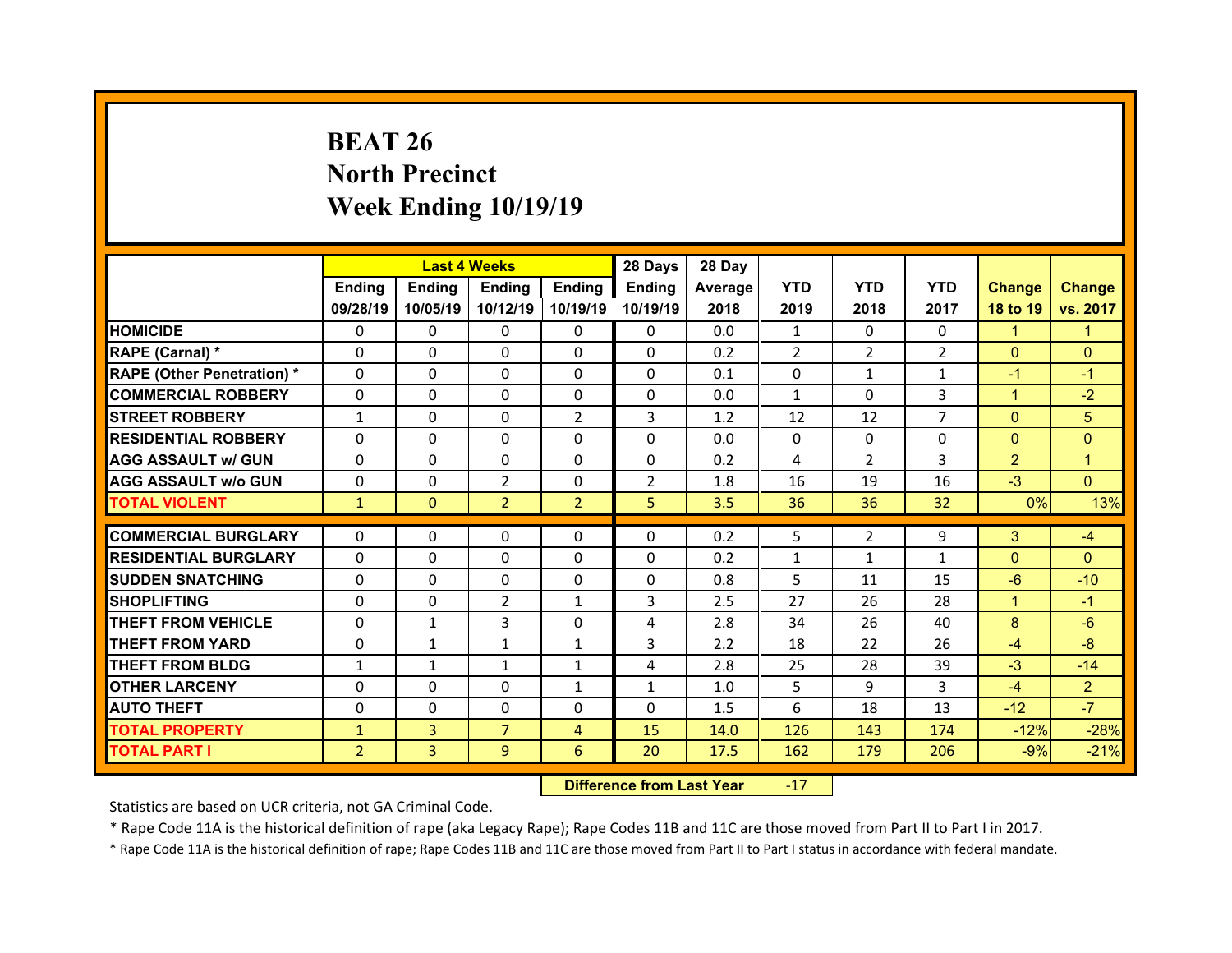# **BEAT 27North Precinct Week Ending 10/19/19**

|                                   |              | <b>Last 4 Weeks</b> |                |                | 28 Days        | 28 Day  |              |                |                |                 |                |
|-----------------------------------|--------------|---------------------|----------------|----------------|----------------|---------|--------------|----------------|----------------|-----------------|----------------|
|                                   | Ending       | <b>Ending</b>       | <b>Ending</b>  | Ending         | Ending         | Average | <b>YTD</b>   | <b>YTD</b>     | <b>YTD</b>     | <b>Change</b>   | <b>Change</b>  |
|                                   | 09/28/19     | 10/05/19            | 10/12/19       | 10/19/19       | 10/19/19       | 2018    | 2019         | 2018           | 2017           | 18 to 19        | vs. 2017       |
| <b>HOMICIDE</b>                   | $\Omega$     | $\Omega$            | 0              | $\mathbf{0}$   | 0              | 0.0     | $\mathbf{1}$ | $\Omega$       | $\overline{2}$ | $\mathbf{1}$    | $-1$           |
| RAPE (Carnal) *                   | $\Omega$     | $\overline{2}$      | $\mathbf{0}$   | $\mathbf{1}$   | 3              | 0.2     | 3            | $\Omega$       | 6              | 3               | $-3$           |
| <b>RAPE (Other Penetration) *</b> | $\Omega$     | 0                   | $\Omega$       | $\Omega$       | 0              | 0.2     | 3            | 3              | $\overline{2}$ | $\overline{0}$  | 1              |
| <b>COMMERCIAL ROBBERY</b>         | $\Omega$     | $\Omega$            | $\Omega$       | $\Omega$       | $\Omega$       | 0.2     | $\mathbf{1}$ | $\overline{2}$ | $\Omega$       | $-1$            | $\mathbf{1}$   |
| <b>STREET ROBBERY</b>             | $\mathbf{1}$ | $\mathbf{1}$        | $\Omega$       | $\Omega$       | $\overline{2}$ | 0.8     | 14           | $\overline{7}$ | 10             | $\overline{7}$  | 4              |
| <b>RESIDENTIAL ROBBERY</b>        | $\Omega$     | $\Omega$            | $\mathbf{0}$   | $\Omega$       | $\Omega$       | 0.2     | $\mathbf{1}$ | $\overline{2}$ | $\Omega$       | $-1$            | 1              |
| <b>AGG ASSAULT w/ GUN</b>         | $\Omega$     | 0                   | $\Omega$       | $\Omega$       | $\Omega$       | 1.1     | 13           | 12             | 6              | $\mathbf{1}$    | $\overline{7}$ |
| <b>AGG ASSAULT w/o GUN</b>        | $\Omega$     | $\overline{2}$      | $\mathbf{0}$   | $\mathbf{1}$   | 3              | 1.1     | 29           | 8              | 16             | 21              | 13             |
| <b>TOTAL VIOLENT</b>              | $\mathbf{1}$ | 5 <sup>1</sup>      | $\Omega$       | $\overline{2}$ | 8              | 3.5     | 65           | 34             | 42             | 91%             | 55%            |
| <b>COMMERCIAL BURGLARY</b>        | $\Omega$     | 0                   | 0              | $\mathbf{0}$   | $\Omega$       | 0.4     | 4            | 5.             | 4              | $-1$            | $\mathbf{0}$   |
|                                   |              |                     |                |                |                |         |              |                | 6              |                 |                |
| <b>RESIDENTIAL BURGLARY</b>       | 0            | $\Omega$            | $\Omega$       | $\Omega$       | 0              | 0.8     | 5            | 9              |                | $-4$            | $-1$           |
| <b>SUDDEN SNATCHING</b>           | $\mathbf{0}$ | 0                   | $\Omega$       | $\Omega$       | 0              | 0.5     | 2            | 8              | 16             | $-6$            | $-14$          |
| <b>SHOPLIFTING</b>                | $\mathbf{1}$ | $\mathbf{1}$        | $\Omega$       | $\Omega$       | $\overline{2}$ | 3.3     | 34           | 36             | 15             | $-2$            | 19             |
| <b>THEFT FROM VEHICLE</b>         | $\mathbf{1}$ | $\mathbf{1}$        | 3              | 1              | 6              | 2.5     | 35           | 23             | 44             | 12 <sup>2</sup> | $-9$           |
| <b>THEFT FROM YARD</b>            | $\mathbf{1}$ | $\Omega$            | $\mathbf{1}$   | $\mathbf{1}$   | 3              | 1.5     | 9            | 16             | 18             | $-7$            | $-9$           |
| <b>THEFT FROM BLDG</b>            | $\mathbf{1}$ | $\overline{2}$      | 0              | $\Omega$       | 3              | 2.9     | 28           | 31             | 32             | $-3$            | $-4$           |
| <b>OTHER LARCENY</b>              | $\Omega$     | $\Omega$            | $\Omega$       | $\Omega$       | $\Omega$       | 0.5     | 3            | 3              | $\mathcal{P}$  | $\overline{0}$  | $\overline{1}$ |
| <b>AUTO THEFT</b>                 | $\mathbf{1}$ | $\mathbf{1}$        | 0              | $\mathbf{1}$   | 3              | 1.2     | 11           | 15             | 10             | $-4$            | $\mathbf{1}$   |
|                                   |              |                     |                |                |                |         |              |                |                |                 |                |
| <b>TOTAL PROPERTY</b>             | 5            | 5                   | $\overline{4}$ | $\overline{3}$ | 17             | 13.6    | 131          | 146            | 147            | $-10%$          | $-11%$         |

 **Difference from Last Year**r 16

Statistics are based on UCR criteria, not GA Criminal Code.

\* Rape Code 11A is the historical definition of rape (aka Legacy Rape); Rape Codes 11B and 11C are those moved from Part II to Part I in 2017.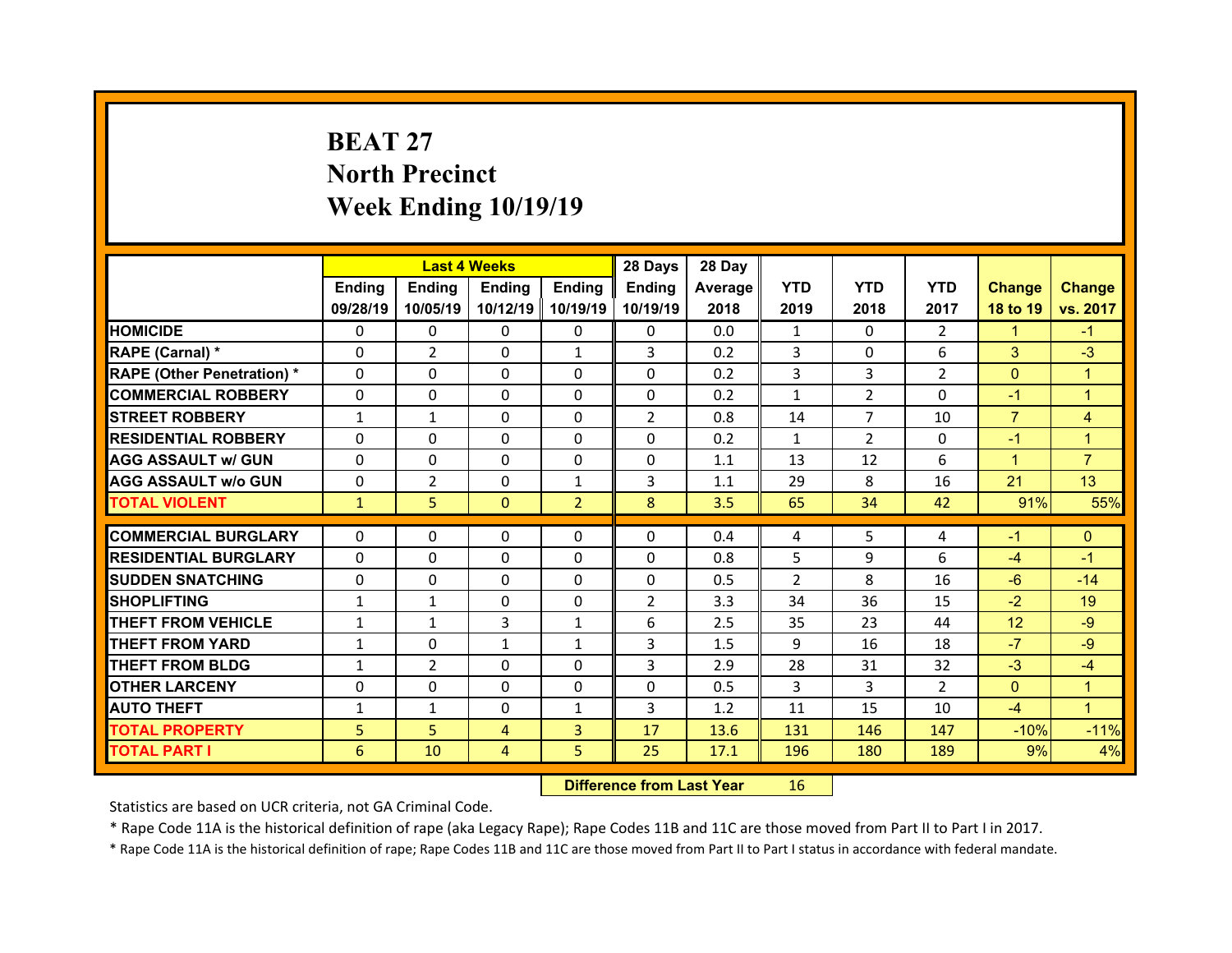# **BEAT 31Central Precinct Week Ending 10/19/19**

|                                   |                | <b>Last 4 Weeks</b> |                |                | 28 Days        | 28 Day  |                |                |                |                |                |
|-----------------------------------|----------------|---------------------|----------------|----------------|----------------|---------|----------------|----------------|----------------|----------------|----------------|
|                                   | Ending         | <b>Ending</b>       | <b>Ending</b>  | Ending         | Ending         | Average | <b>YTD</b>     | <b>YTD</b>     | <b>YTD</b>     | <b>Change</b>  | <b>Change</b>  |
|                                   | 09/28/19       | 10/05/19            | 10/12/19       | 10/19/19       | 10/19/19       | 2018    | 2019           | 2018           | 2017           | 18 to 19       | vs. 2017       |
| <b>HOMICIDE</b>                   | $\Omega$       | 0                   | 0              | $\Omega$       | 0              | 0.2     | 1              | $\mathbf{1}$   | $\mathbf{1}$   | $\mathbf{0}$   | $\mathbf{0}$   |
| RAPE (Carnal) *                   | $\Omega$       | 0                   | $\mathbf{1}$   | $\Omega$       | $\mathbf{1}$   | 0.0     | 4              | $\Omega$       | $\mathbf{1}$   | $\overline{4}$ | 3              |
| <b>RAPE (Other Penetration) *</b> | $\mathbf{1}$   | $\Omega$            | $\Omega$       | $\Omega$       | $\mathbf{1}$   | 0.2     | $\mathcal{P}$  | $\mathbf{1}$   | 4              | $\mathbf{1}$   | $-2$           |
| <b>COMMERCIAL ROBBERY</b>         | $\Omega$       | $\Omega$            | $\mathbf{0}$   | $\Omega$       | $\Omega$       | 0.1     | $\Omega$       | $\mathbf{1}$   | $\Omega$       | $-1$           | $\Omega$       |
| <b>STREET ROBBERY</b>             | $\mathbf{1}$   | $\mathbf{1}$        | $\Omega$       | $\Omega$       | $\overline{2}$ | 0.7     | $\overline{7}$ | 8              | 13             | $-1$           | $-6$           |
| <b>RESIDENTIAL ROBBERY</b>        | $\Omega$       | $\Omega$            | $\mathbf{0}$   | $\Omega$       | $\Omega$       | 0.0     | $\Omega$       | $\Omega$       | $\overline{2}$ | $\mathbf{0}$   | $-2$           |
| <b>AGG ASSAULT w/ GUN</b>         | $\Omega$       | $\mathbf{1}$        | $\Omega$       | $\Omega$       | $\mathbf{1}$   | 0.8     | 14             | 8              | 13             | 6              | 1              |
| <b>AGG ASSAULT w/o GUN</b>        | 0              | 0                   | $\mathbf{1}$   | $\Omega$       | $\mathbf{1}$   | 0.7     | 19             | 8              | 12             | 11             | $\overline{7}$ |
| <b>TOTAL VIOLENT</b>              | $\overline{2}$ | $\overline{2}$      | $\overline{2}$ | $\mathbf{0}$   | 6              | 2.6     | 47             | 27             | 46             | 74%            | 2%             |
|                                   |                |                     |                |                |                |         |                |                |                |                |                |
| <b>COMMERCIAL BURGLARY</b>        | 0              | $\mathbf{1}$        | $\mathbf{1}$   | $\mathbf{1}$   | 3              | 0.6     | 13             | 8              | $\overline{2}$ | 5              | 11             |
| <b>RESIDENTIAL BURGLARY</b>       | $\overline{2}$ | $\Omega$            | 0              | $\Omega$       | $\overline{2}$ | 1.9     | 36             | 23             | 26             | 13             | 10             |
| <b>SUDDEN SNATCHING</b>           | 0              | 0                   | $\mathbf{0}$   | $\Omega$       | 0              | 0.1     | 3              | $\mathbf{1}$   | 4              | $\overline{2}$ | $-1$           |
| <b>SHOPLIFTING</b>                | 0              | $\Omega$            | $\Omega$       | $\Omega$       | 0              | 0.2     | 3              | $\overline{2}$ | 15             | $\mathbf{1}$   | $-12$          |
| <b>THEFT FROM VEHICLE</b>         | 0              | 0                   | 0              | $\mathbf{1}$   | $\mathbf{1}$   | 5.2     | 50             | 55             | 73             | $-5$           | $-23$          |
| <b>THEFT FROM YARD</b>            | $\mathbf{1}$   | $\Omega$            | $\mathbf{1}$   | $\Omega$       | $\overline{2}$ | 3.8     | 46             | 35             | 50             | 11             | $-4$           |
| <b>THEFT FROM BLDG</b>            | $\mathbf{1}$   | 0                   | $\mathbf{0}$   | $\Omega$       | $\mathbf{1}$   | 2.0     | 17             | 22             | 29             | $-5$           | $-12$          |
| <b>OTHER LARCENY</b>              | $\Omega$       | $\Omega$            | $\mathbf{1}$   | $\Omega$       | $\mathbf{1}$   | 1.5     | 18             | 6              | $\overline{7}$ | 12             | 11             |
|                                   |                | $\Omega$            | $\mathbf{0}$   | $\Omega$       | $\Omega$       | 1.8     | 11             | 20             | 33             | $-9$           | $-22$          |
| <b>AUTO THEFT</b>                 | $\mathbf{0}$   |                     |                |                |                |         |                |                |                |                |                |
| <b>TOTAL PROPERTY</b>             | 4              | $\mathbf{1}$        | 3              | $\overline{2}$ | 10             | 17.0    | 197            | 172            | 239            | 15%            | $-18%$         |

 **Difference from Last Year**r 45

Statistics are based on UCR criteria, not GA Criminal Code.

\* Rape Code 11A is the historical definition of rape (aka Legacy Rape); Rape Codes 11B and 11C are those moved from Part II to Part I in 2017.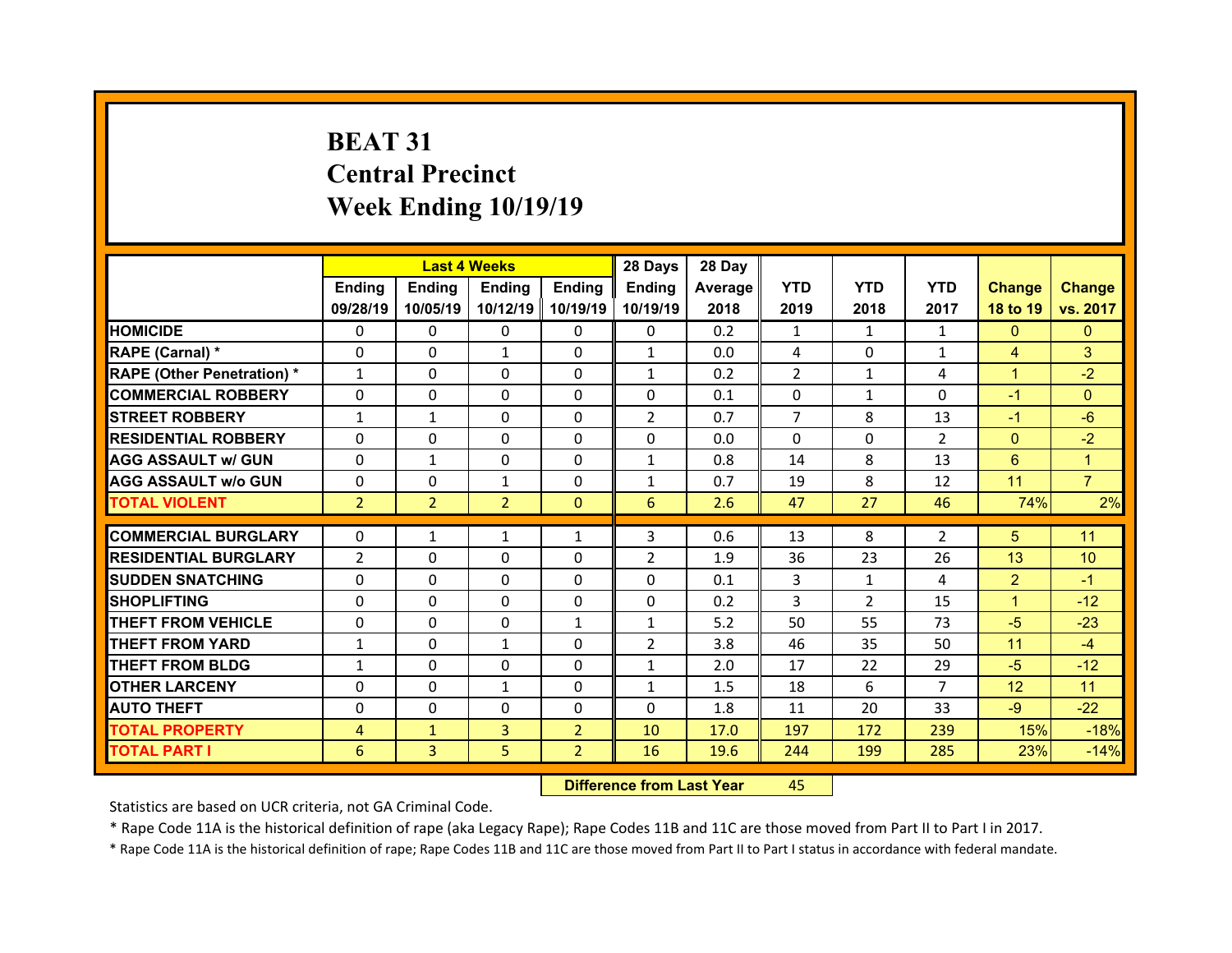# **BEAT 32 Central Precinct Week Ending 10/19/19**

|                                   |                | <b>Last 4 Weeks</b> |               |                | 28 Days        | 28 Day  |            |                |                |                |                |
|-----------------------------------|----------------|---------------------|---------------|----------------|----------------|---------|------------|----------------|----------------|----------------|----------------|
|                                   | Ending         | <b>Ending</b>       | <b>Ending</b> | Ending         | Ending         | Average | <b>YTD</b> | <b>YTD</b>     | <b>YTD</b>     | <b>Change</b>  | <b>Change</b>  |
|                                   | 09/28/19       | 10/05/19            | 10/12/19      | 10/19/19       | 10/19/19       | 2018    | 2019       | 2018           | 2017           | 18 to 19       | vs. 2017       |
| <b>HOMICIDE</b>                   | 0              | 0                   | $\Omega$      | $\Omega$       | 0              | 0.0     | 1          | $\Omega$       | $\Omega$       | $\mathbf{1}$   | 1              |
| RAPE (Carnal) *                   | $\mathbf{1}$   | $\mathbf{1}$        | $\mathbf{0}$  | $\Omega$       | $\overline{2}$ | 0.1     | 3          | $\mathbf{1}$   | 4              | $\overline{2}$ | $-1$           |
| <b>RAPE (Other Penetration) *</b> | $\Omega$       | $\Omega$            | $\Omega$      | $\Omega$       | 0              | 0.1     | $\Omega$   | $\mathbf{1}$   | $\mathcal{P}$  | $-1$           | $-2$           |
| <b>COMMERCIAL ROBBERY</b>         | $\Omega$       | $\Omega$            | $\mathbf{0}$  | $\Omega$       | $\Omega$       | 0.3     | 8          | 4              | 6              | $\overline{4}$ | $\overline{2}$ |
| <b>STREET ROBBERY</b>             | $\Omega$       | $\Omega$            | $\Omega$      | $\Omega$       | $\Omega$       | 0.3     | 3          | 4              | $\mathcal{P}$  | $-1$           | 1              |
| <b>RESIDENTIAL ROBBERY</b>        | $\Omega$       | $\Omega$            | $\mathbf{0}$  | $\Omega$       | $\Omega$       | 0.1     | $\Omega$   | $\mathbf{1}$   | $\Omega$       | $-1$           | $\Omega$       |
| <b>AGG ASSAULT w/ GUN</b>         | $\Omega$       | $\Omega$            | $\Omega$      | $\Omega$       | $\Omega$       | 0.5     | 2          | $\overline{7}$ | 5              | $-5$           | $-3$           |
| <b>AGG ASSAULT w/o GUN</b>        | 0              | $\mathbf{1}$        | $\mathbf{0}$  | $\Omega$       | $\mathbf{1}$   | 0.8     | 9          | $\overline{7}$ | 4              | $\overline{2}$ | 5 <sup>5</sup> |
| <b>TOTAL VIOLENT</b>              | $\mathbf{1}$   | $\overline{2}$      | $\mathbf{0}$  | $\Omega$       | $\overline{3}$ | 2.2     | 26         | 25             | 23             | 4%             | 13%            |
|                                   |                |                     |               |                |                |         |            |                |                |                |                |
|                                   |                |                     |               |                |                |         |            |                |                |                |                |
| <b>COMMERCIAL BURGLARY</b>        | 0              | 0                   | 0             | $\mathbf{0}$   | 0              | 0.2     | 3          | $\overline{2}$ | 3              | $\mathbf{1}$   | $\mathbf{0}$   |
| <b>RESIDENTIAL BURGLARY</b>       | $\mathbf{1}$   | $\Omega$            | 0             | $\Omega$       | $\mathbf{1}$   | 2.1     | 22         | 23             | 21             | $-1$           | 1              |
| <b>SUDDEN SNATCHING</b>           | 0              | 0                   | 0             | $\Omega$       | 0              | 0.0     | 2          | $\Omega$       | $\overline{2}$ | $\overline{2}$ | $\Omega$       |
| <b>SHOPLIFTING</b>                | $\overline{2}$ | $\mathbf{1}$        | $\mathbf{1}$  | $\Omega$       | 4              | 5.2     | 37         | 60             | 43             | $-23$          | $-6$           |
| <b>THEFT FROM VEHICLE</b>         | $\overline{2}$ | 0                   | $\mathbf{1}$  | $\Omega$       | 3              | 6.4     | 51         | 69             | 90             | $-18$          | $-39$          |
| <b>THEFT FROM YARD</b>            | $\mathbf{1}$   | $\mathbf{1}$        | $\mathbf{1}$  | $\overline{2}$ | 5              | 3.6     | 29         | 43             | 32             | $-14$          | $-3$           |
| <b>THEFT FROM BLDG</b>            | $\mathbf{0}$   | $\overline{2}$      | $\mathbf{0}$  | $\Omega$       | $\overline{2}$ | 2.4     | 29         | 30             | 40             | $-1$           | $-11$          |
| <b>OTHER LARCENY</b>              | $\mathbf{1}$   | $\Omega$            | $\Omega$      | $\Omega$       | $\mathbf{1}$   | 1.7     | 4          | 16             | 8              | $-12$          | $-4$           |
| <b>AUTO THEFT</b>                 | $\mathbf{0}$   | $\mathbf{1}$        | $\mathbf{0}$  | $\mathbf{1}$   | $\overline{2}$ | 1.7     | 15         | 18             | 27             | $-3$           | $-12$          |
| <b>TOTAL PROPERTY</b>             | $\overline{7}$ | 5                   | 3             | $\overline{3}$ | 18             | 23.2    | 192        | 261            | 266            | $-26%$         | $-28%$         |
| TOTAL PART I                      | 8              | $\overline{7}$      | 3             | 3              | 21             | 25.5    | 218        | 286            | 289            | $-24%$         | $-25%$         |

 **Difference from Last Year**r -68

Statistics are based on UCR criteria, not GA Criminal Code.

\* Rape Code 11A is the historical definition of rape (aka Legacy Rape); Rape Codes 11B and 11C are those moved from Part II to Part I in 2017.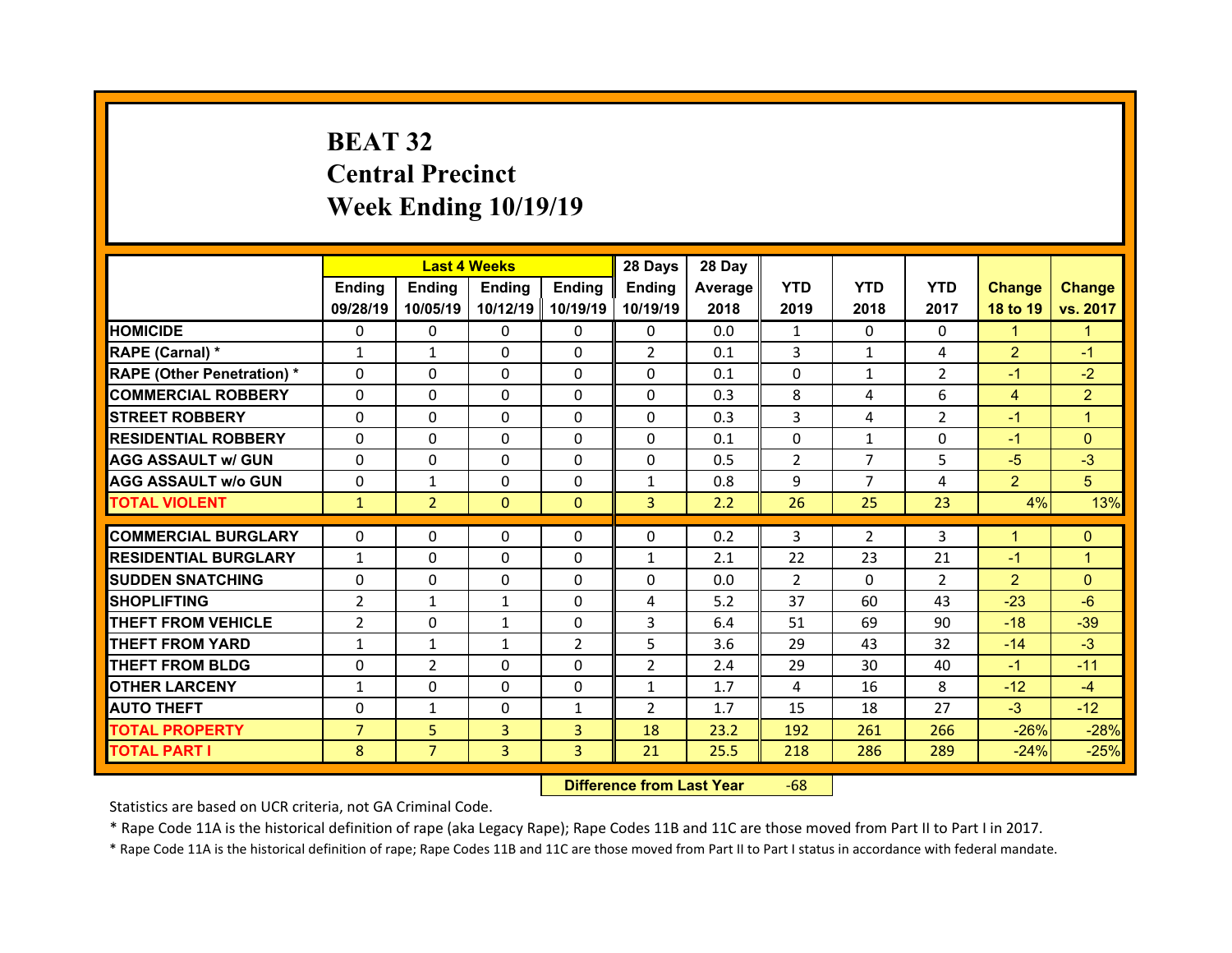# **BEAT 33 Central Precinct Week Ending 10/19/19**

|                                   |                | <b>Last 4 Weeks</b> |                |                | 28 Days        | 28 Day  |              |                |                |                |                |
|-----------------------------------|----------------|---------------------|----------------|----------------|----------------|---------|--------------|----------------|----------------|----------------|----------------|
|                                   | <b>Ending</b>  | <b>Endina</b>       | <b>Ending</b>  | <b>Ending</b>  | <b>Ending</b>  | Average | <b>YTD</b>   | <b>YTD</b>     | <b>YTD</b>     | <b>Change</b>  | <b>Change</b>  |
|                                   | 09/28/19       | 10/05/19            | 10/12/19       | 10/19/19       | 10/19/19       | 2018    | 2019         | 2018           | 2017           | 18 to 19       | vs. 2017       |
| <b>HOMICIDE</b>                   | $\Omega$       | 0                   | $\Omega$       | $\Omega$       | 0              | 0.0     | 2            | $\Omega$       | $\mathbf{1}$   | $\overline{2}$ | 1.             |
| RAPE (Carnal) *                   | 0              | 0                   | $\mathbf{0}$   | $\Omega$       | $\Omega$       | 0.2     | 0            | 3              | $\overline{2}$ | $-3$           | $-2$           |
| <b>RAPE (Other Penetration) *</b> | $\Omega$       | $\Omega$            | $\Omega$       | $\Omega$       | $\Omega$       | 0.2     | $\mathbf{1}$ | $\mathbf{1}$   | $\mathbf{1}$   | $\overline{0}$ | $\Omega$       |
| <b>COMMERCIAL ROBBERY</b>         | $\Omega$       | $\Omega$            | $\mathbf{0}$   | $\Omega$       | 0              | 0.2     | 3            | $\overline{2}$ | 6              | $\mathbf{1}$   | $-3$           |
| <b>STREET ROBBERY</b>             | $\mathbf{1}$   | $\mathbf{1}$        | $\Omega$       | $\mathbf{1}$   | 3              | 1.7     | 15           | 19             | 16             | $-4$           | $-1$           |
| <b>RESIDENTIAL ROBBERY</b>        | $\Omega$       | $\Omega$            | $\mathbf{0}$   | $\Omega$       | $\Omega$       | 0.0     | $\Omega$     | $\Omega$       | $\mathbf{1}$   | $\mathbf{0}$   | $-1$           |
| <b>AGG ASSAULT w/ GUN</b>         | 0              | $\mathbf{1}$        | $\Omega$       | $\Omega$       | $\mathbf{1}$   | 0.8     | 11           | 8              | 17             | 3              | $-6$           |
| <b>AGG ASSAULT w/o GUN</b>        | $\Omega$       | $\Omega$            | $\mathbf{0}$   | $\Omega$       | $\Omega$       | 1.0     | 18           | $\overline{7}$ | 12             | 11             | 6              |
| <b>TOTAL VIOLENT</b>              | $\mathbf{1}$   | $\overline{2}$      | $\mathbf{0}$   | $\mathbf{1}$   | $\overline{4}$ | 4.1     | 50           | 40             | 56             | 25%            | $-11%$         |
|                                   |                |                     |                |                |                |         |              |                |                |                |                |
|                                   |                |                     |                |                |                |         |              |                |                |                |                |
| <b>COMMERCIAL BURGLARY</b>        | 0              | $\overline{2}$      | $\Omega$       | $\Omega$       | $\overline{2}$ | 0.8     | 9            | 9              | $\overline{7}$ | $\mathbf{0}$   | $\overline{2}$ |
| <b>RESIDENTIAL BURGLARY</b>       | 0              | 0                   | $\mathbf{1}$   | 1              | $\overline{2}$ | 1.8     | 23           | 16             | 15             | $\overline{7}$ | 8              |
| <b>SUDDEN SNATCHING</b>           | 0              | $\Omega$            | $\Omega$       | $\Omega$       | $\Omega$       | 0.4     | $\mathbf{1}$ | 4              | 4              | $-3$           | $-3$           |
| <b>SHOPLIFTING</b>                | 0              | $\overline{2}$      | $\overline{2}$ | $\mathbf{1}$   | 5              | 4.8     | 88           | 51             | 68             | 37             | 20             |
| <b>THEFT FROM VEHICLE</b>         | $\mathbf{1}$   | $\Omega$            | $\Omega$       | $\mathbf{1}$   | $\overline{2}$ | 4.5     | 41           | 46             | 66             | $-5$           | $-25$          |
| <b>THEFT FROM YARD</b>            | $\overline{2}$ | $\mathbf{1}$        | $\mathbf{1}$   | $\Omega$       | 4              | 3.6     | 46           | 37             | 35             | $9^{\circ}$    | 11             |
| <b>THEFT FROM BLDG</b>            | $\mathbf{1}$   | $\mathbf{1}$        | $\mathbf{0}$   | $\Omega$       | $\overline{2}$ | 2.7     | 17           | 26             | 26             | $-9$           | $-9$           |
| <b>OTHER LARCENY</b>              | $\Omega$       | $\Omega$            | $\mathbf{1}$   | 1              | $\overline{2}$ | 1.0     | 25           | 6              | 9              | 19             | 16             |
| <b>AUTO THEFT</b>                 | $\mathbf{1}$   | 2                   | $\Omega$       | $\Omega$       | 3              | 3.1     | 14           | 33             | 34             | $-19$          | $-20$          |
| <b>TOTAL PROPERTY</b>             | 5              | 8                   | 5              | $\overline{4}$ | 22             | 22.7    | 264          | 228            | 264            | 16%            | 0%             |
| TOTAL PART I                      | 6              | 10                  | 5              | 5              | 26             | 26.8    | 314          | 268            | 320            | 17%            | $-2%$          |

 **Difference from Last Year**r 46

Statistics are based on UCR criteria, not GA Criminal Code.

\* Rape Code 11A is the historical definition of rape (aka Legacy Rape); Rape Codes 11B and 11C are those moved from Part II to Part I in 2017.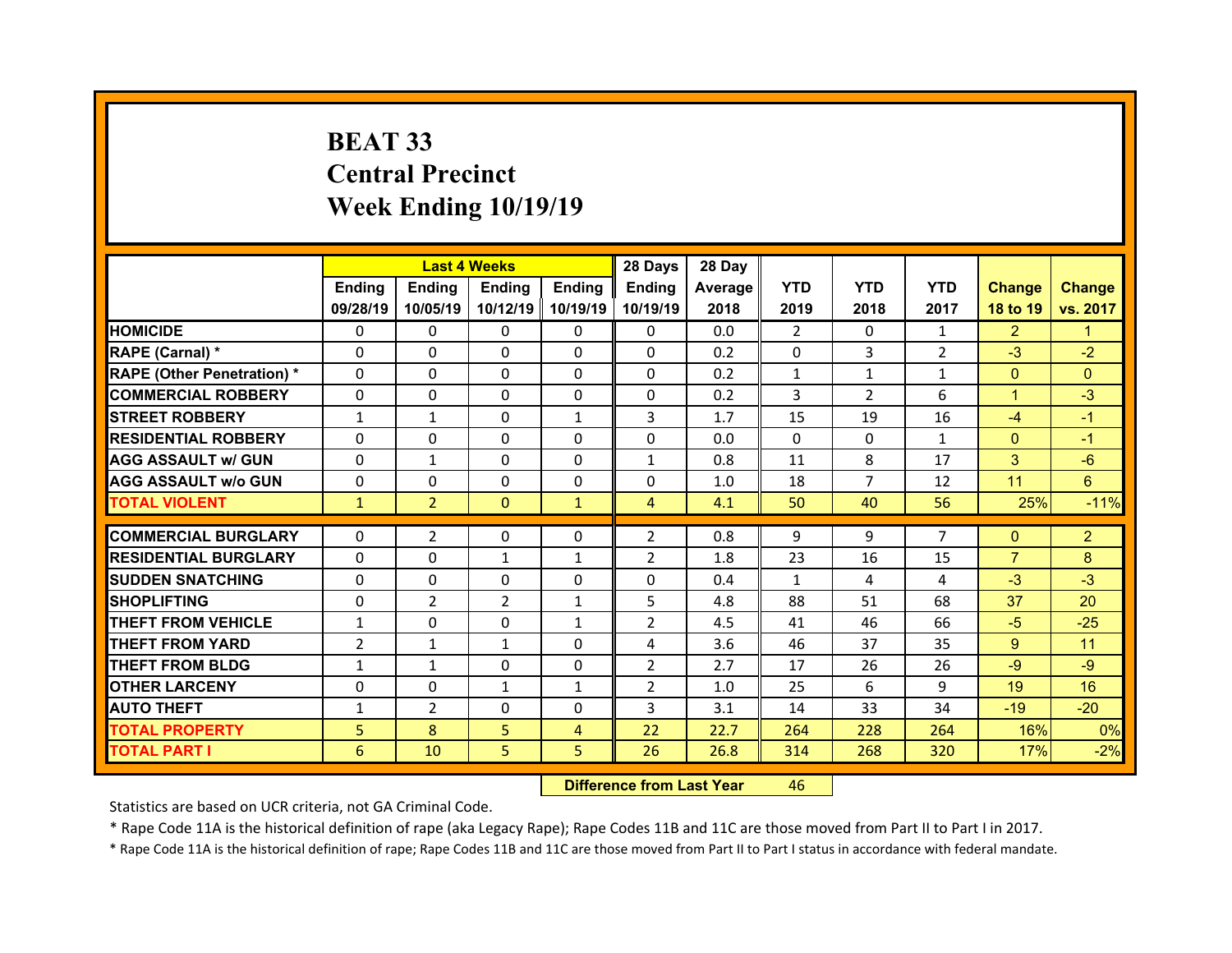# **BEAT 34 Central Precinct Week Ending 10/19/19**

|                                              |                | <b>Last 4 Weeks</b> |                |                | 28 Days        | 28 Day       |                |                |                |                 |                  |
|----------------------------------------------|----------------|---------------------|----------------|----------------|----------------|--------------|----------------|----------------|----------------|-----------------|------------------|
|                                              | Ending         | <b>Ending</b>       | <b>Ending</b>  | <b>Endina</b>  | <b>Ending</b>  | Average      | <b>YTD</b>     | <b>YTD</b>     | <b>YTD</b>     | <b>Change</b>   | <b>Change</b>    |
|                                              | 09/28/19       | 10/05/19            | 10/12/19       | 10/19/19       | 10/19/19       | 2018         | 2019           | 2018           | 2017           | 18 to 19        | vs. 2017         |
| <b>HOMICIDE</b>                              | $\Omega$       | 0                   | 0              | $\mathbf{0}$   | 0              | 0.2          | $\mathbf{1}$   | $\mathbf{1}$   | 4              | $\mathbf{0}$    | $-3$             |
| RAPE (Carnal) *                              | 0              | 0                   | $\Omega$       | $\Omega$       | $\Omega$       | 0.1          | 2              | $\mathbf{1}$   | 6              | $\mathbf{1}$    | $-4$             |
| <b>RAPE (Other Penetration)*</b>             | $\Omega$       | 0                   | $\Omega$       | $\Omega$       | $\Omega$       | 0.0          | $\mathbf{1}$   | $\Omega$       | $\Omega$       | $\mathbf{1}$    | $\mathbf{1}$     |
| <b>COMMERCIAL ROBBERY</b>                    | $\Omega$       | 0                   | $\Omega$       | $\Omega$       | $\Omega$       | 0.0          | $\Omega$       | $\Omega$       | $\mathbf{1}$   | $\mathbf{0}$    | $-1$             |
| <b>STREET ROBBERY</b>                        | $\mathbf{1}$   | 0                   | $\Omega$       | $\mathbf{1}$   | $\overline{2}$ | 0.8          | 11             | 8              | 8              | 3               | 3                |
| <b>RESIDENTIAL ROBBERY</b>                   | $\Omega$       | 0                   | $\Omega$       | $\Omega$       | $\Omega$       | 0.2          | $\overline{2}$ | $\overline{2}$ | 4              | $\overline{0}$  | $-2$             |
| <b>AGG ASSAULT w/ GUN</b>                    | $\overline{2}$ | $\mathbf{1}$        | $\Omega$       | $\Omega$       | 3              | 1.8          | 20             | 17             | 26             | 3               | $-6$             |
| <b>AGG ASSAULT w/o GUN</b>                   | $\Omega$       | $\mathbf{1}$        | 0              | $\overline{2}$ | 3              | 2.3          | 28             | 24             | 20             | $\overline{4}$  | 8                |
| <b>TOTAL VIOLENT</b>                         | $\overline{3}$ | $\overline{2}$      | $\mathbf{0}$   | 3              | 8              | 5.4          | 65             | 53             | 69             | 23%             | $-6%$            |
| <b>COMMERCIAL BURGLARY</b>                   | $\Omega$       | 0                   | 0              | $\mathbf{0}$   | $\Omega$       | 0.1          | 3              | $\mathbf{1}$   | 5              | $\overline{2}$  | $-2$             |
| <b>RESIDENTIAL BURGLARY</b>                  | $\Omega$       | $\mathbf{1}$        | $\Omega$       | $\mathbf{1}$   | $\overline{2}$ | 4.4          | 35             | 49             | 59             | $-14$           | $-24$            |
| <b>SUDDEN SNATCHING</b>                      | $\Omega$       | 0                   | $\Omega$       | $\Omega$       | $\Omega$       | 0.3          | $\mathbf{1}$   | $\overline{2}$ | 6              | $-1$            | $-5$             |
| <b>SHOPLIFTING</b>                           | $\Omega$       | 0                   | $\Omega$       | $\mathbf{1}$   | $\mathbf{1}$   | 0.5          | 11             | 6              | 30             | 5               | $-19$            |
| <b>THEFT FROM VEHICLE</b>                    | $\mathbf{1}$   | 0                   | $\mathbf{1}$   | $\Omega$       | $\overline{2}$ | 2.8          | 26             | 35             | 35             | $-9$            | $-9$             |
| <b>THEFT FROM YARD</b>                       | $\mathbf{1}$   | $\mathbf{1}$        | $\mathbf{1}$   | $\mathbf{1}$   | 4              | 1.5          | 26             | 15             | 19             | 11              | $\overline{7}$   |
| <b>THEFT FROM BLDG</b>                       | 0              | 0                   | 0              | $\mathbf{1}$   | $\mathbf{1}$   | 2.1          | 12             | 22             | 24             | $-10$           | $-12$            |
| <b>OTHER LARCENY</b>                         | $\Omega$       | 0                   | 0              | $\Omega$       | $\Omega$       | 0.2          | 4              | $\mathbf{1}$   | $\overline{2}$ | 3               | $\overline{2}$   |
|                                              |                | 0                   | $\overline{2}$ | $\mathbf{1}$   | 4              | 2.3          | 22             | 26             | 30             | $-4$            | $-8$             |
|                                              |                |                     |                |                |                |              |                |                |                |                 |                  |
| <b>AUTO THEFT</b>                            | $\mathbf{1}$   |                     |                |                |                |              |                |                |                |                 |                  |
| <b>TOTAL PROPERTY</b><br><b>TOTAL PART I</b> | 3<br>6         | $\overline{2}$<br>4 | 4<br>4         | 5<br>8         | 14<br>22       | 14.0<br>19.4 | 140<br>205     | 157<br>210     | 210<br>279     | $-11%$<br>$-2%$ | $-33%$<br>$-27%$ |

 **Difference from Last Year**‐5

Statistics are based on UCR criteria, not GA Criminal Code.

\* Rape Code 11A is the historical definition of rape (aka Legacy Rape); Rape Codes 11B and 11C are those moved from Part II to Part I in 2017.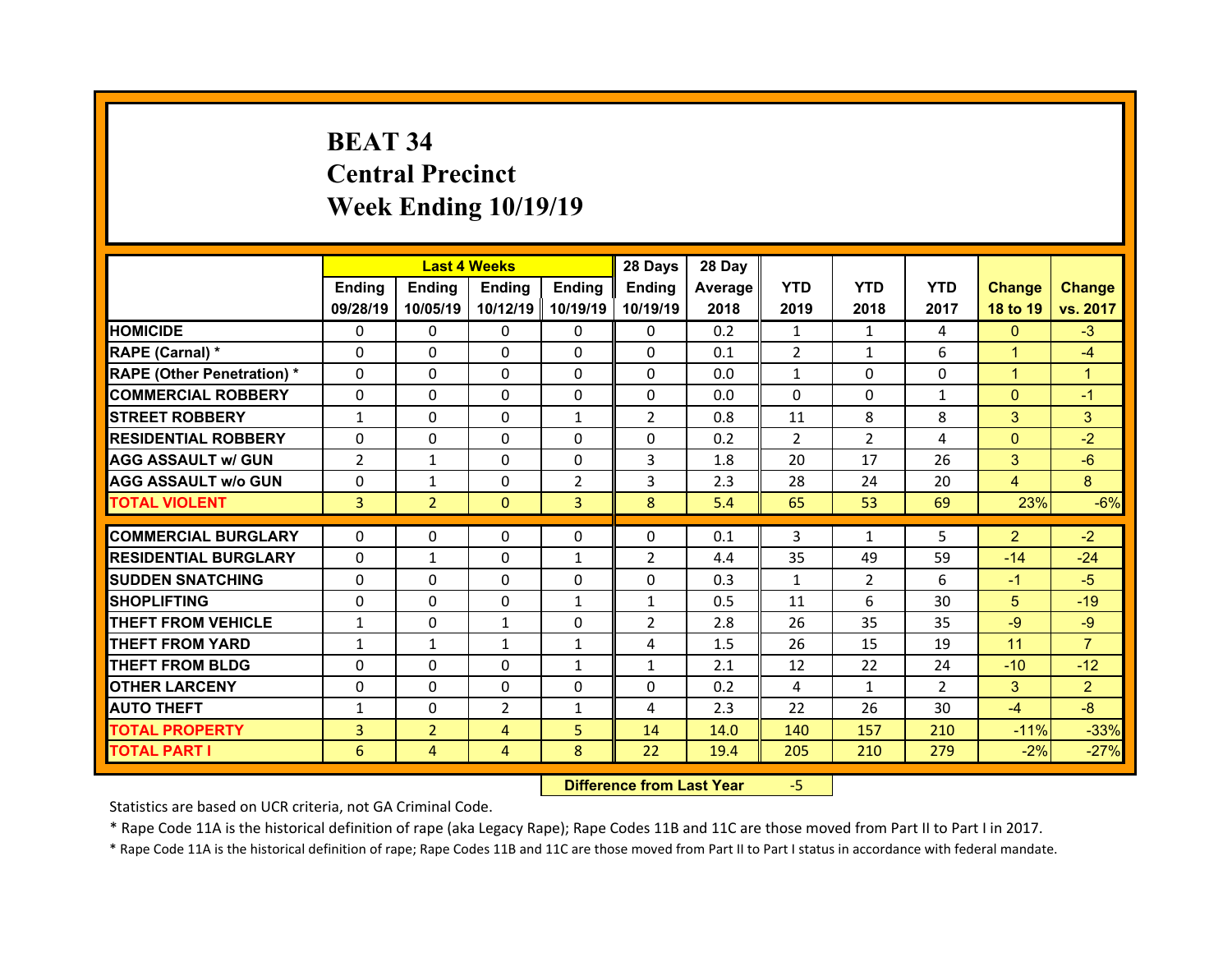# **BEAT 35 Central Precinct Week Ending 10/19/19**

|                                   |                | <b>Last 4 Weeks</b> |                |                | 28 Days        | 28 Day  |              |                |              |                |                |
|-----------------------------------|----------------|---------------------|----------------|----------------|----------------|---------|--------------|----------------|--------------|----------------|----------------|
|                                   | Ending         | <b>Ending</b>       | <b>Ending</b>  | Ending         | Ending         | Average | <b>YTD</b>   | <b>YTD</b>     | <b>YTD</b>   | <b>Change</b>  | <b>Change</b>  |
|                                   | 09/28/19       | 10/05/19            | 10/12/19       | 10/19/19       | 10/19/19       | 2018    | 2019         | 2018           | 2017         | 18 to 19       | vs. 2017       |
| <b>HOMICIDE</b>                   | $\Omega$       | 0                   | $\Omega$       | $\Omega$       | 0              | 0.1     | $\Omega$     | $\Omega$       | $\mathbf{1}$ | $\mathbf{0}$   | $-1$           |
| RAPE (Carnal) *                   | $\Omega$       | $\Omega$            | $\mathbf{0}$   | $\Omega$       | 0              | 0.3     | $\Omega$     | 4              | $\Omega$     | $-4$           | $\mathbf{0}$   |
| <b>RAPE (Other Penetration) *</b> | $\Omega$       | $\Omega$            | $\Omega$       | $\Omega$       | $\Omega$       | 0.3     | $\Omega$     | 3              | $\Omega$     | $-3$           | $\Omega$       |
| <b>COMMERCIAL ROBBERY</b>         | $\mathbf{1}$   | $\Omega$            | $\mathbf{0}$   | $\Omega$       | $\mathbf{1}$   | 0.2     | $\mathbf{1}$ | $\mathbf{1}$   | 3            | $\overline{0}$ | $-2$           |
| <b>STREET ROBBERY</b>             | $\Omega$       | $\mathbf{1}$        | $\mathbf{1}$   | $\Omega$       | $\overline{2}$ | 0.6     | 11           | 5.             | 5            | 6              | 6              |
| <b>RESIDENTIAL ROBBERY</b>        | $\Omega$       | $\Omega$            | $\mathbf{0}$   | $\Omega$       | $\Omega$       | 0.0     | $\Omega$     | $\Omega$       | $\mathbf{1}$ | $\mathbf{0}$   | $-1$           |
| <b>AGG ASSAULT w/ GUN</b>         | $\overline{2}$ | $\Omega$            | $\mathbf{1}$   | $\Omega$       | 3              | 1.9     | 26           | 24             | 12           | $\overline{2}$ | 14             |
| <b>AGG ASSAULT w/o GUN</b>        | 0              | $\mathbf{1}$        | $\mathbf{1}$   | $\Omega$       | $\overline{2}$ | 1.6     | 16           | 14             | 12           | $\overline{2}$ | $\overline{4}$ |
| <b>TOTAL VIOLENT</b>              | 3              | $\overline{2}$      | 3              | $\mathbf{0}$   | 8              | 5.0     | 54           | 51             | 34           | 6%             | 59%            |
| <b>COMMERCIAL BURGLARY</b>        |                |                     |                |                |                |         |              |                |              |                |                |
|                                   |                |                     |                |                |                |         |              |                |              |                |                |
|                                   | $\mathbf{1}$   | $\mathbf{1}$        | 0              | $\mathbf{0}$   | $\overline{2}$ | 0.4     | 8            | 5.             | 8            | 3              | $\mathbf{0}$   |
| <b>RESIDENTIAL BURGLARY</b>       | $\mathbf{1}$   | 2                   | 0              | 1              | 4              | 3.6     | 31           | 40             | 44           | $-9$           | $-13$          |
| <b>SUDDEN SNATCHING</b>           | 0              | 0                   | $\mathbf{0}$   | $\Omega$       | 0              | 0.2     | $\mathbf{1}$ | $\overline{2}$ | 3            | $-1$           | $-2$           |
| <b>SHOPLIFTING</b>                | 0              | $\Omega$            | $\mathbf{1}$   | $\mathbf{1}$   | $\overline{2}$ | 2.5     | 25           | 23             | 22           | $\overline{2}$ | 3              |
| <b>THEFT FROM VEHICLE</b>         | 4              | 4                   | 0              | $\mathbf{1}$   | 9              | 3.9     | 71           | 38             | 34           | 33             | 37             |
| <b>THEFT FROM YARD</b>            | $\mathbf{1}$   | $\Omega$            | $\mathbf{1}$   | $\Omega$       | $\overline{2}$ | 2.1     | 12           | 20             | 25           | $-8$           | $-13$          |
| <b>THEFT FROM BLDG</b>            | $\overline{2}$ | 0                   | $\overline{2}$ | $\Omega$       | 4              | 1.3     | 21           | 16             | 32           | 5              | $-11$          |
| <b>OTHER LARCENY</b>              | $\Omega$       | $\mathbf{1}$        | $\Omega$       | $\Omega$       | $\mathbf{1}$   | 0.8     | 12           | 6              | 6            | 6              | 6              |
| <b>AUTO THEFT</b>                 | $\mathbf{0}$   | $\Omega$            | 0              | $\mathbf{0}$   | $\Omega$       | 3.5     | 18           | 41             | 25           | $-23$          | $-7$           |
| <b>TOTAL PROPERTY</b>             | 9              | 8                   | 4              | $\overline{3}$ | 24             | 18.3    | 199          | 191            | 199          | 4%             | 0%             |
| TOTAL PART I                      | 12             | 10                  | $\overline{7}$ | 3              | 32             | 23.2    | 253          | 242            | 233          | 5%             | 9%             |

 **Difference from Last Year**r 11

Statistics are based on UCR criteria, not GA Criminal Code.

\* Rape Code 11A is the historical definition of rape (aka Legacy Rape); Rape Codes 11B and 11C are those moved from Part II to Part I in 2017.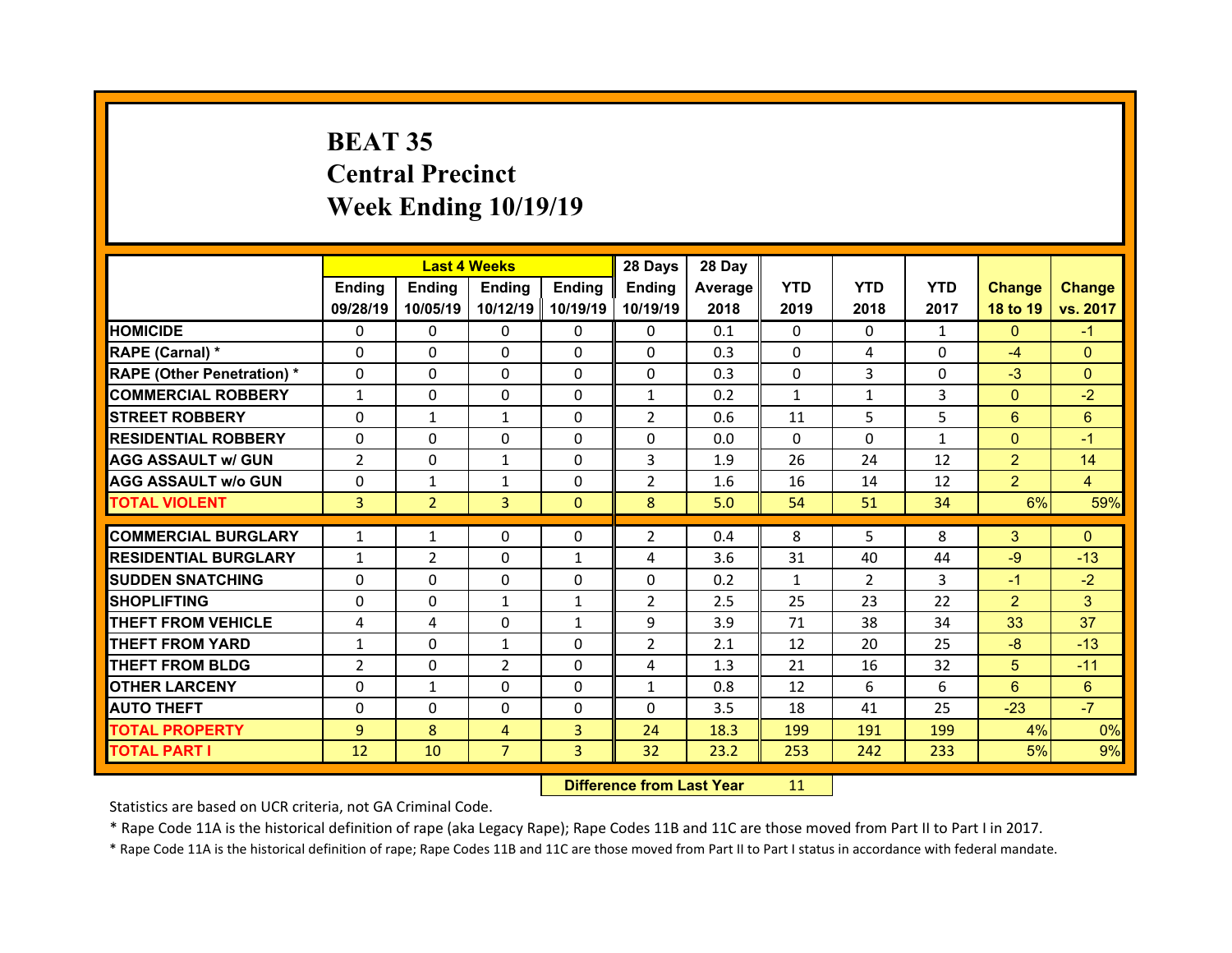# **BEAT 36 Central Precinct Week Ending 10/19/19**

|                                  |              | <b>Last 4 Weeks</b><br><b>Ending</b><br>Ending<br>Ending |                |                |                                          | 28 Day  |               |                |                |                |                |
|----------------------------------|--------------|----------------------------------------------------------|----------------|----------------|------------------------------------------|---------|---------------|----------------|----------------|----------------|----------------|
|                                  |              |                                                          |                | <b>Ending</b>  | <b>Ending</b>                            | Average | <b>YTD</b>    | <b>YTD</b>     | <b>YTD</b>     | <b>Change</b>  | <b>Change</b>  |
|                                  | 09/28/19     | 10/05/19                                                 | 10/12/19       | 10/19/19       | 10/19/19                                 | 2018    | 2019          | 2018           | 2017           | 18 to 19       | vs. 2017       |
| <b>HOMICIDE</b>                  | $\mathbf{0}$ | 0                                                        | 0              | 0              | $\mathbf{0}$                             | 0.1     | $\mathbf{0}$  | $\Omega$       | $\Omega$       | $\mathbf{0}$   | $\mathbf{0}$   |
| RAPE (Carnal) *                  | 0            | 0                                                        | 0              | 0              | $\Omega$                                 | 0.2     | $\mathbf{1}$  | 3              | $\overline{2}$ | $-2$           | $-1$           |
| <b>RAPE (Other Penetration)*</b> | $\Omega$     | $\Omega$                                                 | $\Omega$       | $\Omega$       | $\Omega$                                 | 0.1     | $\Omega$      | $\Omega$       | $\Omega$       | $\overline{0}$ | $\Omega$       |
| <b>COMMERCIAL ROBBERY</b>        | $\Omega$     | $\mathbf{1}$                                             | $\Omega$       | $\Omega$       | $\mathbf{1}$                             | 0.0     | 3             | $\Omega$       | $\overline{2}$ | 3              | $\mathbf{1}$   |
| <b>STREET ROBBERY</b>            | $\Omega$     | $\Omega$                                                 | $\Omega$       | $\Omega$       | $\Omega$                                 | 0.4     | 6             | 4              | 3              | $\overline{2}$ | 3              |
| <b>RESIDENTIAL ROBBERY</b>       | $\Omega$     | $\Omega$                                                 | $\Omega$       | $\Omega$       | $\Omega$                                 | 0.4     | $\mathbf{1}$  | 5              | 0              | $-4$           | $\mathbf{1}$   |
| <b>AGG ASSAULT w/ GUN</b>        | $\Omega$     | $\Omega$                                                 | $\mathbf{1}$   | $\Omega$       | $\mathbf{1}$                             | 0.7     | 10            | $\overline{7}$ | 5              | 3              | 5              |
| <b>AGG ASSAULT w/o GUN</b>       | $\Omega$     | $\Omega$                                                 | $\Omega$       | $\Omega$       | $\Omega$                                 | 0.7     | 5             | $\overline{7}$ | 8              | $-2$           | $-3$           |
| <b>TOTAL VIOLENT</b>             | $\mathbf{0}$ | $\mathbf{1}$                                             | $\mathbf{1}$   | $\mathbf{0}$   | 2 <sup>1</sup>                           | 2.5     | 26            | 26             | 20             | 0%             | 30%            |
|                                  |              |                                                          |                |                |                                          |         |               |                |                |                |                |
| <b>COMMERCIAL BURGLARY</b>       | $\Omega$     | 0                                                        | 0              | 0              | $\mathbf{0}$                             | 0.5     | 9             | 6              | 10             | 3              | $-1$           |
| <b>RESIDENTIAL BURGLARY</b>      | $\mathbf{1}$ | $\mathbf{1}$                                             | $\overline{2}$ | $\mathbf{1}$   | 5                                        | 1.6     | 24            | 17             | 18             | $\overline{7}$ | 6              |
| <b>SUDDEN SNATCHING</b>          | $\Omega$     | $\Omega$                                                 | $\Omega$       | $\Omega$       | $\Omega$                                 | 0.2     | $\mathbf{1}$  | 1              | $\overline{2}$ | $\mathbf{0}$   | $-1$           |
| <b>SHOPLIFTING</b>               | $\Omega$     | $\mathbf{1}$                                             | $\Omega$       | 3              | 4                                        | 3.5     | 40            | 36             | 27             | $\overline{4}$ | 13             |
| <b>THEFT FROM VEHICLE</b>        | $\Omega$     | 3                                                        | $\overline{2}$ | $\overline{2}$ | $\overline{7}$                           | 3.2     | 40            | 34             | 29             | 6              | 11             |
| <b>THEFT FROM YARD</b>           | 0            | $\Omega$                                                 | $\Omega$       | $\Omega$       | $\mathbf{0}$                             | 1.1     | 5             | 9              | 15             | $-4$           | $-10$          |
| <b>THEFT FROM BLDG</b>           | 0            | $\mathbf{1}$                                             | $\Omega$       | $\Omega$       | $\mathbf{1}$                             | 2.1     | 19            | 20             | 16             | $-1$           | 3              |
| <b>OTHER LARCENY</b>             | $\Omega$     | $\overline{2}$                                           | $\Omega$       | $\Omega$       | $\overline{2}$                           | 0.2     | 3             | 1              | $\overline{2}$ | $\overline{2}$ | $\mathbf{1}$   |
| <b>AUTO THEFT</b>                | 0            | $\Omega$                                                 | $\Omega$       | $\mathbf{1}$   | $\mathbf{1}$                             | 1.8     | 18            | 14             | 17             | $\overline{4}$ | $\overline{1}$ |
| <b>TOTAL PROPERTY</b>            | $\mathbf{1}$ | 8                                                        | $\overline{4}$ | $\overline{7}$ | 20                                       | 14.2    | 159           | 138            | 136            | 15%            | 17%            |
| <b>TOTAL PART I</b>              | $\mathbf{1}$ | 9                                                        | 5              | $\overline{7}$ | 22                                       | 16.7    | 185           | 164            | 156            | 13%            | 19%            |
|                                  |              |                                                          |                | <b>PASSES</b>  | a dia 140.000 metatra. Ny faritr'i North |         | $\sim$ $\sim$ |                |                |                |                |

 **Difference from Last Year**r 21

Statistics are based on UCR criteria, not GA Criminal Code.

\* Rape Code 11A is the historical definition of rape (aka Legacy Rape); Rape Codes 11B and 11C are those moved from Part II to Part I in 2017.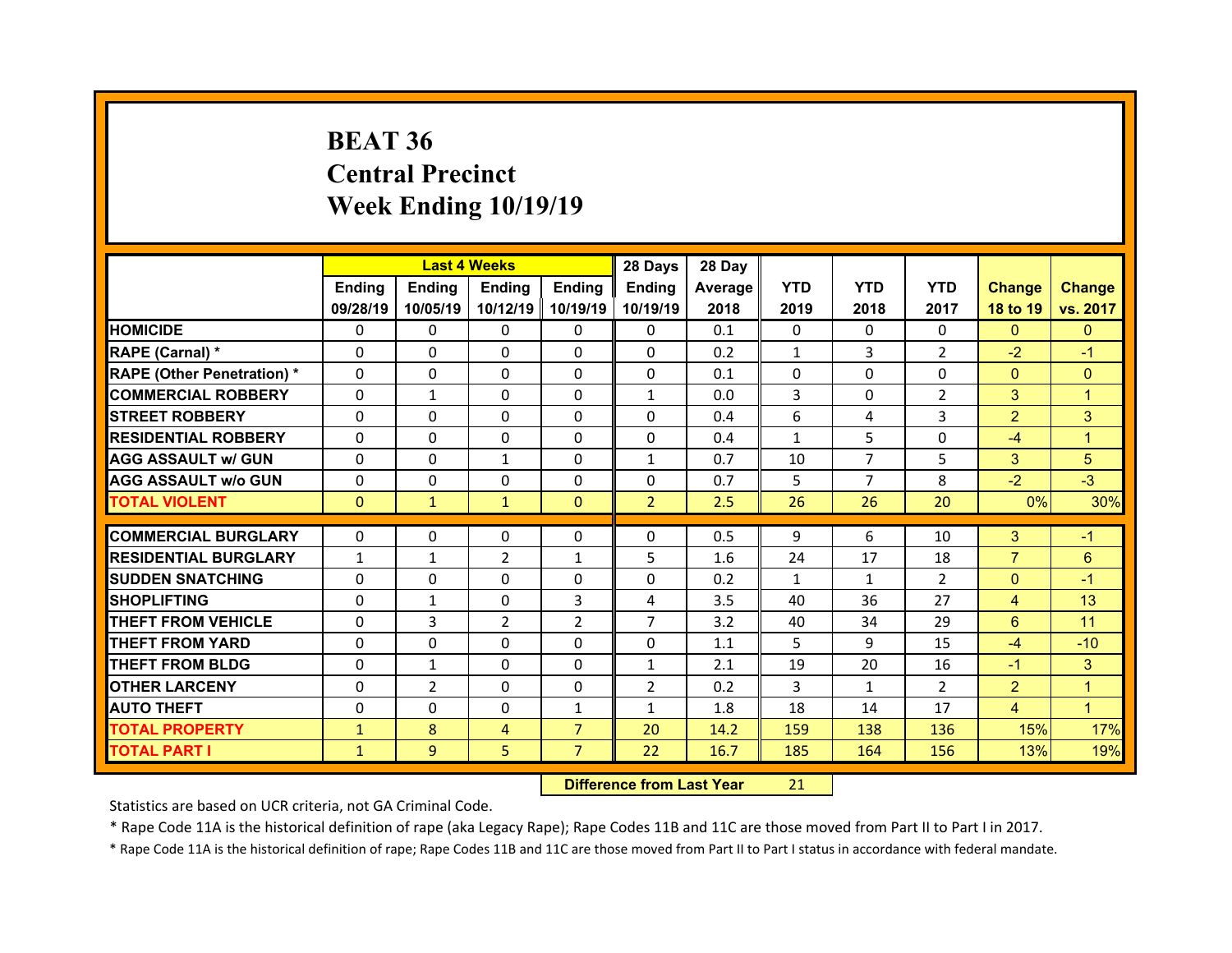# **BEAT 41South Precinct Week Ending 10/19/19**

|                                   |                | <b>Last 4 Weeks</b> |               |                | 28 Days        | 28 Day  |                |                |                |                |                |
|-----------------------------------|----------------|---------------------|---------------|----------------|----------------|---------|----------------|----------------|----------------|----------------|----------------|
|                                   | Ending         | <b>Ending</b>       | <b>Ending</b> | Ending         | Ending         | Average | <b>YTD</b>     | <b>YTD</b>     | <b>YTD</b>     | <b>Change</b>  | <b>Change</b>  |
|                                   | 09/28/19       | 10/05/19            | 10/12/19      | 10/19/19       | 10/19/19       | 2018    | 2019           | 2018           | 2017           | 18 to 19       | vs. 2017       |
| <b>HOMICIDE</b>                   | $\Omega$       | $\Omega$            | $\Omega$      | $\Omega$       | $\Omega$       | 0.0     | 1              | $\Omega$       | $\Omega$       | $\mathbf{1}$   | 1              |
| RAPE (Carnal) *                   | $\Omega$       | $\Omega$            | $\Omega$      | $\Omega$       | $\Omega$       | 0.2     | $\overline{2}$ | $\mathbf{1}$   | $\Omega$       | $\mathbf{1}$   | $\overline{2}$ |
| <b>RAPE (Other Penetration) *</b> | $\Omega$       | $\Omega$            | $\mathbf{0}$  | $\Omega$       | $\Omega$       | 0.1     | $\Omega$       | $\mathbf{1}$   | $\Omega$       | $-1$           | $\Omega$       |
| <b>COMMERCIAL ROBBERY</b>         | $\mathbf{1}$   | $\Omega$            | $\mathbf{0}$  | $\Omega$       | $\mathbf{1}$   | 0.2     | 6              | $\mathbf{1}$   | 10             | 5 <sup>5</sup> | $-4$           |
| <b>STREET ROBBERY</b>             | $\Omega$       | $\Omega$            | $\Omega$      | $\mathbf{1}$   | $\mathbf{1}$   | 0.3     | 9              | 4              | $\overline{2}$ | 5              | $\overline{7}$ |
| <b>RESIDENTIAL ROBBERY</b>        | $\Omega$       | $\Omega$            | $\mathbf{0}$  | $\Omega$       | $\Omega$       | 0.1     | $\mathbf{1}$   | $\mathbf{1}$   | $\Omega$       | $\overline{0}$ | $\overline{1}$ |
| <b>AGG ASSAULT w/ GUN</b>         | $\Omega$       | 0                   | $\Omega$      | $\Omega$       | $\Omega$       | 0.1     | 3              | $\Omega$       | $\overline{2}$ | 3 <sup>1</sup> | $\mathbf{1}$   |
| <b>AGG ASSAULT w/o GUN</b>        | $\Omega$       | $\mathbf{1}$        | $\mathbf{0}$  | $\Omega$       | $\mathbf{1}$   | 0.2     | 8              | $\overline{2}$ | 4              | 6              | $\overline{4}$ |
| <b>TOTAL VIOLENT</b>              | $\mathbf{1}$   | $\mathbf{1}$        | $\mathbf{0}$  | $\mathbf{1}$   | $\overline{3}$ | 1.1     | 30             | 10             | 18             | 200%           | 67%            |
|                                   |                |                     |               |                |                |         |                |                |                |                |                |
| <b>COMMERCIAL BURGLARY</b>        | 0              | 0                   | 1             | $\Omega$       | $\mathbf{1}$   | 0.8     | 12             | 9              | 16             | 3              | $-4$           |
| <b>RESIDENTIAL BURGLARY</b>       | $\mathbf{1}$   | $\Omega$            | $\mathbf{1}$  | $\Omega$       | $\overline{2}$ | 1.2     | 8              | 11             | 24             | $-3$           | $-16$          |
| <b>SUDDEN SNATCHING</b>           | 0              | 0                   | $\Omega$      | $\Omega$       | $\Omega$       | 0.4     | 2              | 3              | 3              | $-1$           | $-1$           |
| <b>SHOPLIFTING</b>                | $\mathbf{1}$   | 0                   | 0             | $\mathbf{1}$   | $\overline{2}$ | 1.7     | 23             | 18             | 47             | 5              | $-24$          |
| <b>THEFT FROM VEHICLE</b>         | 3              | $\mathbf{1}$        | $\mathbf{0}$  | $\mathbf{0}$   | 4              | 3.5     | 60             | 38             | 36             | 22             | 24             |
| <b>THEFT FROM YARD</b>            | 0              | $\mathbf{1}$        | $\Omega$      | $\mathbf{1}$   | $\overline{2}$ | 1.2     | 8              | 13             | 19             | $-5$           | $-11$          |
| <b>THEFT FROM BLDG</b>            | $\mathbf{1}$   | $\mathbf{1}$        | $\mathbf{0}$  | $\overline{2}$ | 4              | 2.0     | 36             | 20             | 34             | 16             | $\overline{2}$ |
| <b>OTHER LARCENY</b>              | $\Omega$       | 0                   | $\mathbf{0}$  | 1              | $\mathbf{1}$   | 0.4     | 4              | 3              | 3              | $\mathbf{1}$   | 1              |
| <b>AUTO THEFT</b>                 | $\mathbf{1}$   | 0                   | $\mathbf{1}$  | $\Omega$       | 2              | 0.8     | 17             | 10             | 17             | $\overline{7}$ | $\Omega$       |
| <b>TOTAL PROPERTY</b>             | $\overline{7}$ | $\overline{3}$      | 3             | 5              | 18             | 11.9    | 170            | 125            | 199            | 36%            | $-15%$         |
| <b>TOTAL PART I</b>               | 8              | $\overline{4}$      | 3             | 6              | 21             | 13.0    | 200            | 135            | 217            | 48%            | $-8%$          |
|                                   |                |                     |               |                |                |         |                |                |                |                |                |

 **Difference from Last Year**r 65

Statistics are based on UCR criteria, not GA Criminal Code.

\* Rape Code 11A is the historical definition of rape (aka Legacy Rape); Rape Codes 11B and 11C are those moved from Part II to Part I in 2017.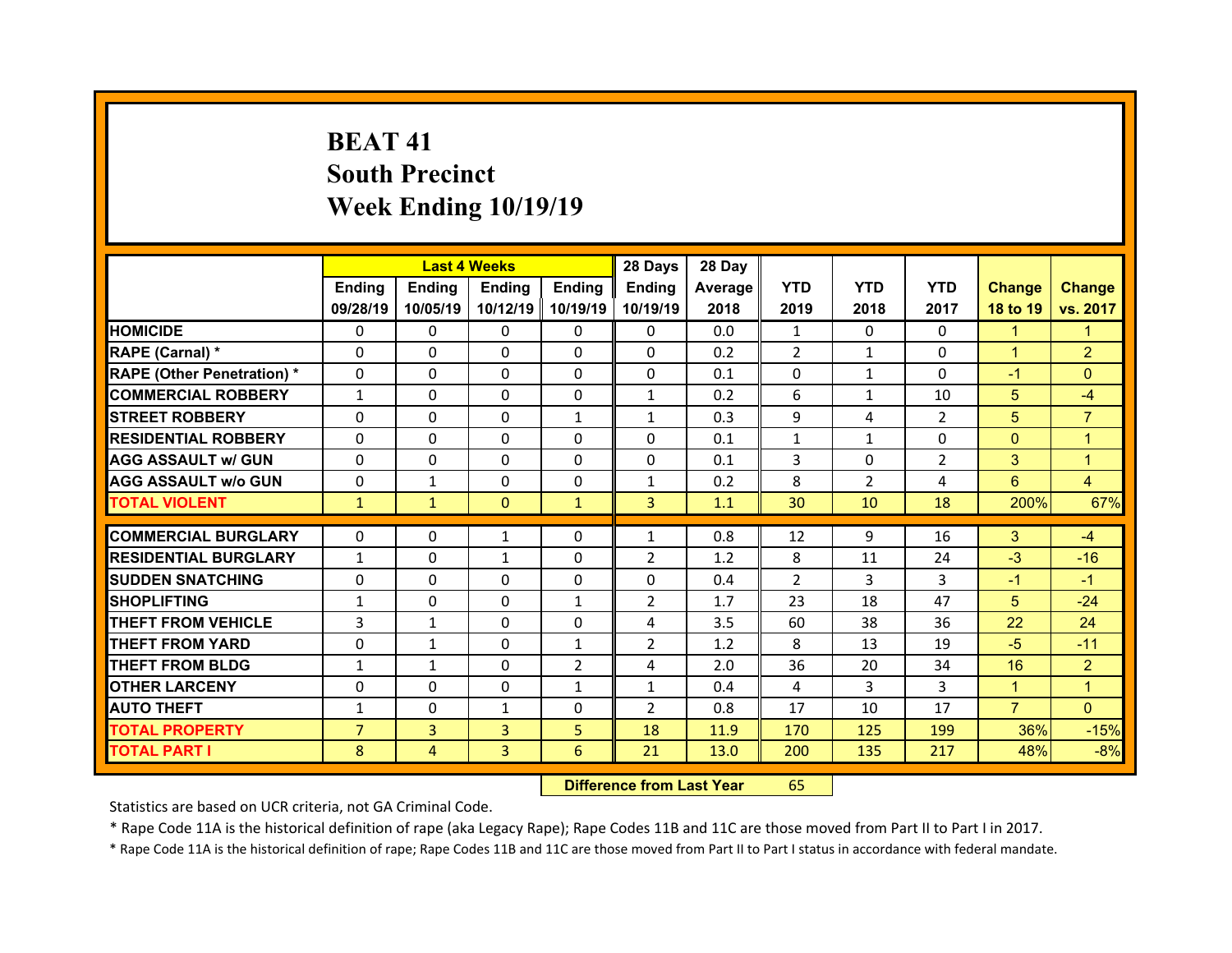# **BEAT 42South Precinct Week Ending 10/19/19**

|                                  |              | <b>Last 4 Weeks</b> |               |                | 28 Days        | 28 Day     |                |                |                |                   |                                  |
|----------------------------------|--------------|---------------------|---------------|----------------|----------------|------------|----------------|----------------|----------------|-------------------|----------------------------------|
|                                  | Ending       | <b>Ending</b>       | Ending        | <b>Ending</b>  | Ending         | Average    | <b>YTD</b>     | <b>YTD</b>     | <b>YTD</b>     | <b>Change</b>     | <b>Change</b>                    |
|                                  | 09/28/19     | 10/05/19            | 10/12/19      | 10/19/19       | 10/19/19       | 2018       | 2019           | 2018           | 2017           | 18 to 19          | vs. 2017                         |
| <b>HOMICIDE</b>                  | $\Omega$     | 0                   | $\Omega$      | $\Omega$       | 0              | 0.0        | $\Omega$       | $\Omega$       | $\Omega$       | $\mathbf{0}$      | $\mathbf{0}$                     |
| RAPE (Carnal) *                  | $\mathbf{1}$ | 0                   | $\mathbf{0}$  | $\Omega$       | $\mathbf{1}$   | 0.2        | $\overline{2}$ | $\overline{2}$ | $\mathbf{1}$   | $\mathbf{0}$      | 1                                |
| <b>RAPE (Other Penetration)*</b> | 0            | $\Omega$            | $\Omega$      | $\Omega$       | $\Omega$       | 0.2        | $\mathbf{1}$   | 4              | $\mathbf{1}$   | $-3$              | $\Omega$                         |
| <b>COMMERCIAL ROBBERY</b>        | $\Omega$     | 0                   | $\Omega$      | $\Omega$       | 0              | 0.3        | 3              | $\mathbf{1}$   | 4              | $\overline{2}$    | $-1$                             |
| <b>STREET ROBBERY</b>            | $\Omega$     | $\Omega$            | $\mathbf{0}$  | $\Omega$       | 0              | 0.4        | 4              | 5              | 4              | $-1$              | $\Omega$                         |
| <b>RESIDENTIAL ROBBERY</b>       | $\Omega$     | $\Omega$            | $\Omega$      | $\Omega$       | $\Omega$       | 0.0        | $\mathbf{1}$   | $\Omega$       | $\mathbf{1}$   | $\mathbf{1}$      | $\Omega$                         |
| <b>AGG ASSAULT w/ GUN</b>        | $\Omega$     | 0                   | $\Omega$      | $\Omega$       | 0              | 0.3        | 5              | $\overline{2}$ | 3              | 3                 | $\overline{2}$                   |
| <b>AGG ASSAULT w/o GUN</b>       | $\Omega$     | $\Omega$            | $\mathbf{0}$  | $\Omega$       | $\Omega$       | 0.7        | 6              | 9              | $\mathbf{1}$   | $-3$              | 5                                |
| <b>TOTAL VIOLENT</b>             | $\mathbf{1}$ | $\mathbf{0}$        | $\mathbf{0}$  | $\mathbf{0}$   | $\mathbf{1}$   | 2.1        | 22             | 23             | 15             | $-4%$             | 47%                              |
| <b>COMMERCIAL BURGLARY</b>       | 0            | 0                   | 0             | 0              | 0              | 1.0        | $\overline{7}$ | 11             | 11             | $-4$              | $-4$                             |
| <b>RESIDENTIAL BURGLARY</b>      | $\Omega$     |                     |               |                | 0              | 0.6        |                | 6              | $\overline{7}$ |                   |                                  |
| <b>SUDDEN SNATCHING</b>          | 0            | 0<br>$\Omega$       | 0<br>$\Omega$ | $\Omega$       | $\Omega$       | 0.2        | 9<br>2         | $\overline{2}$ | $\mathbf{1}$   | 3<br>$\mathbf{0}$ | $\overline{2}$<br>$\overline{1}$ |
| <b>SHOPLIFTING</b>               | 4            | 3                   | $\mathbf{1}$  | $\Omega$<br>6  | 14             | 27.6       | 204            | 265            | 260            | $-61$             | $-56$                            |
| <b>THEFT FROM VEHICLE</b>        |              |                     |               | $\mathbf{1}$   | $\overline{2}$ |            |                |                |                | $-6$              | $-13$                            |
| <b>THEFT FROM YARD</b>           | 0            | 0                   | $\mathbf{1}$  |                | 0              | 3.9<br>1.0 | 36<br>6        | 42<br>12       | 49<br>11       | $-6$              |                                  |
|                                  |              |                     |               |                |                |            |                |                |                |                   | $-5$                             |
|                                  | 0            | 0                   | 0             | $\Omega$       |                |            |                |                |                |                   |                                  |
| <b>THEFT FROM BLDG</b>           | $\Omega$     | 0                   | $\mathbf{0}$  | $\mathbf{1}$   | $\mathbf{1}$   | 1.8        | 23             | 19             | 36             | $\overline{4}$    | $-13$                            |
| <b>OTHER LARCENY</b>             | 0            | 0                   | $\Omega$      | $\Omega$       | 0              | 0.1        | 8              | $\mathbf{1}$   | 4              | $\overline{7}$    | $\overline{4}$                   |
| <b>AUTO THEFT</b>                | 0            | $\overline{2}$      | $\mathbf{1}$  | $\overline{2}$ | 5              | 1.8        | 20             | 17             | 15             | 3                 | 5                                |
| <b>TOTAL PROPERTY</b>            | 4            | 5                   | 3             | 10             | 22             | 37.9       | 315            | 375            | 394            | $-16%$            | $-20%$                           |
| <b>TOTAL PART I</b>              | 5            | 5                   | 3             | 10             | 23             | 40.0       | 337            | 398            | 409            | $-15%$            | $-18%$                           |

 **Difference from Last Year**r -61

Statistics are based on UCR criteria, not GA Criminal Code.

\* Rape Code 11A is the historical definition of rape (aka Legacy Rape); Rape Codes 11B and 11C are those moved from Part II to Part I in 2017.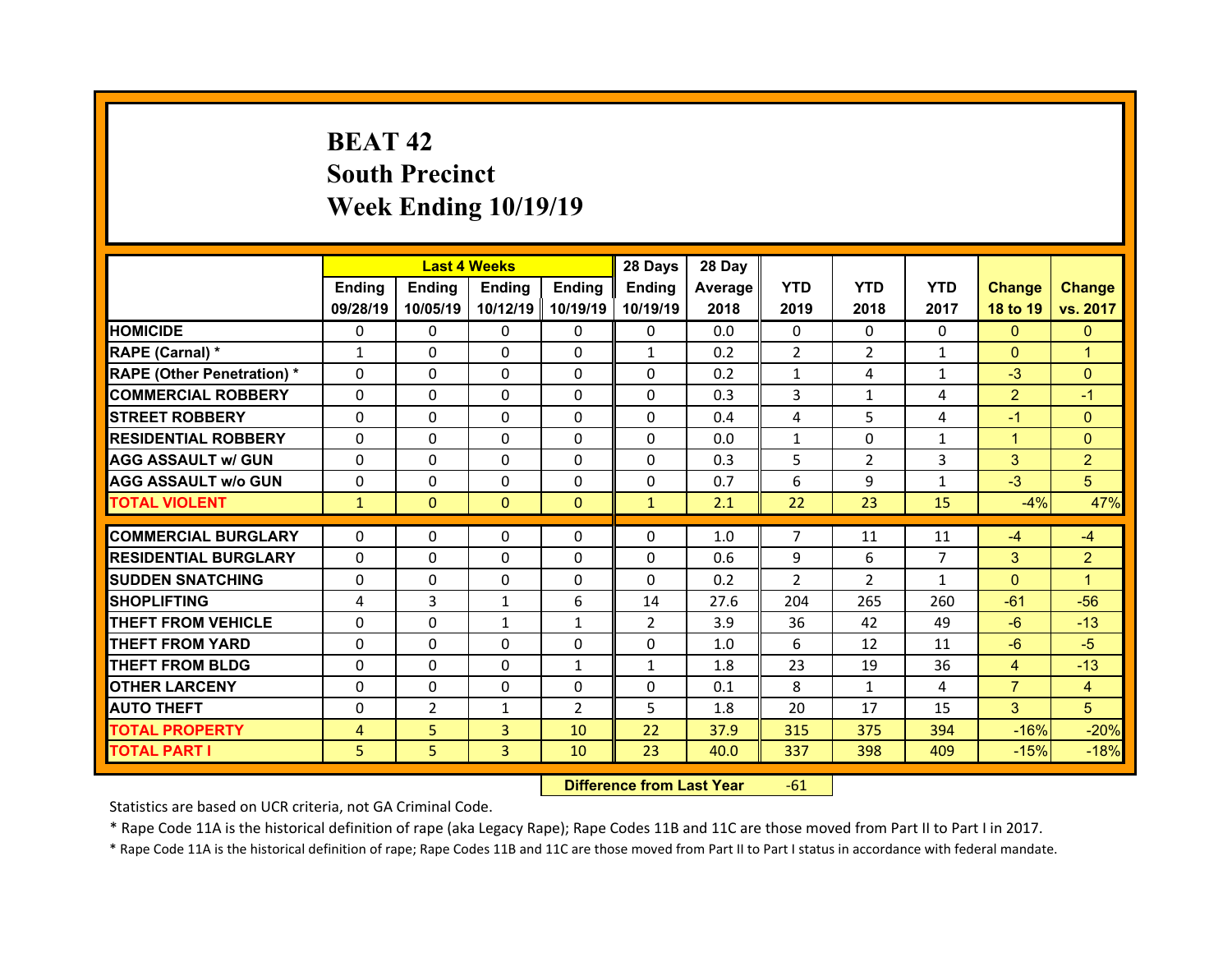# **BEAT 43 South Precinct Week Ending 10/19/19**

|                                  |                                | <b>Last 4 Weeks</b> |                |                | 28 Days            | 28 Day     |                      |                |                      |                |                |
|----------------------------------|--------------------------------|---------------------|----------------|----------------|--------------------|------------|----------------------|----------------|----------------------|----------------|----------------|
|                                  | Ending                         | <b>Ending</b>       | <b>Ending</b>  | <b>Ending</b>  | Ending             | Average    | <b>YTD</b>           | <b>YTD</b>     | <b>YTD</b>           | <b>Change</b>  | <b>Change</b>  |
|                                  | 09/28/19                       | 10/05/19            | 10/12/19       | 10/19/19       | 10/19/19           | 2018       | 2019                 | 2018           | 2017                 | 18 to 19       | vs. 2017       |
| <b>HOMICIDE</b>                  | $\Omega$                       | 0                   | $\Omega$       | $\Omega$       | 0                  | 0.1        | 1                    | 1              | $\Omega$             | $\mathbf{0}$   | 1              |
| RAPE (Carnal) *                  | 0                              | $\Omega$            | $\mathbf{0}$   | $\Omega$       | 0                  | 0.2        | 2                    | $\overline{2}$ | $\Omega$             | $\mathbf{0}$   | $\overline{2}$ |
| <b>RAPE (Other Penetration)*</b> | 0                              | $\Omega$            | $\Omega$       | $\Omega$       | $\Omega$           | 0.0        | 0                    | $\Omega$       | $\mathbf{1}$         | $\overline{0}$ | $-1$           |
| <b>COMMERCIAL ROBBERY</b>        | $\Omega$                       | 0                   | $\mathbf{0}$   | $\Omega$       | 0                  | 0.3        | 3                    | $\overline{2}$ | 4                    | $\mathbf{1}$   | $-1$           |
| <b>STREET ROBBERY</b>            | $\Omega$                       | $\Omega$            | $\mathbf{1}$   | $\Omega$       | $\mathbf{1}$       | 0.5        | 5                    | $\overline{7}$ | 3                    | $-2$           | $\overline{2}$ |
| <b>RESIDENTIAL ROBBERY</b>       | $\Omega$                       | $\Omega$            | $\Omega$       | $\Omega$       | $\Omega$           | 0.3        | $\mathbf{1}$         | 4              | $\Omega$             | $-3$           | 1              |
| <b>AGG ASSAULT w/ GUN</b>        | $\Omega$                       | 0                   | 0              | $\Omega$       | $\Omega$           | 0.5        | 10                   | 4              | 5                    | $6^{\circ}$    | 5              |
| <b>AGG ASSAULT w/o GUN</b>       | $\Omega$                       | $\Omega$            | $\mathbf{1}$   | $\Omega$       | $\mathbf{1}$       | 0.9        | 12                   | 8              | $\overline{7}$       | $\overline{4}$ | 5              |
| <b>TOTAL VIOLENT</b>             | $\mathbf{0}$                   | $\mathbf{0}$        | $\overline{2}$ | $\mathbf{0}$   | 2 <sup>1</sup>     | 2.8        | 34                   | 28             | 20                   | 21%            | 70%            |
| <b>COMMERCIAL BURGLARY</b>       |                                |                     |                |                |                    |            |                      |                |                      |                | $-2$           |
| <b>RESIDENTIAL BURGLARY</b>      | 0                              | $\mathbf{1}$        | 0              | 0              | $\mathbf{1}$       | 1.2        | 10                   | 14             | 12                   | $-4$<br>$-7$   | $-8$           |
| <b>SUDDEN SNATCHING</b>          | $\mathbf{1}$                   | 0<br>$\Omega$       | 0<br>$\Omega$  | $\Omega$       | $\mathbf{1}$       | 2.5<br>0.3 | 23<br>$\overline{2}$ | 30<br>4        | 31<br>$\overline{2}$ | $-2$           | $\Omega$       |
| <b>SHOPLIFTING</b>               | $\mathbf{1}$<br>$\overline{2}$ | 5                   | 2              | $\Omega$       | $\mathbf{1}$<br>13 | 4.7        | 76                   | 43             | 50                   | 33             | 26             |
| <b>THEFT FROM VEHICLE</b>        |                                | 3                   |                | 4              |                    |            |                      |                |                      |                |                |
|                                  | 0                              |                     | 0              | $\mathbf{1}$   | 4                  | 3.8        | 31                   | 41             | 61                   | $-10$          | $-30$          |
| <b>THEFT FROM YARD</b>           | 0                              | $\Omega$            | 0              | $\overline{2}$ | $\overline{2}$     | 1.7        | 14                   | 19             | 11                   | $-5$           | 3              |
| <b>THEFT FROM BLDG</b>           | $\Omega$                       | 0                   | $\mathbf{0}$   | $\Omega$       | 0                  | 2.3        | 26                   | 26             | 29                   | $\mathbf{0}$   | $-3$           |
| <b>OTHER LARCENY</b>             | 0                              | 0                   | $\Omega$       | $\Omega$       | $\Omega$           | 0.2        | 5                    | $\mathcal{P}$  | 3                    | 3              | $\overline{2}$ |
| <b>AUTO THEFT</b>                | 0                              | 0                   | $\mathbf{0}$   | $\overline{2}$ | $\overline{2}$     | 2.0        | 17                   | 20             | 20                   | $-3$           | $-3$           |
| <b>TOTAL PROPERTY</b>            | 4                              | 9                   | $\overline{2}$ | $\overline{9}$ | 24                 | 18.6       | 204                  | 199            | 219                  | 3%             | $-7%$          |
| <b>TOTAL PART I</b>              | 4                              | 9                   | 4              | 9              | 26                 | 21.4       | 238                  | 227            | 239                  | 5%             | 0%             |
|                                  |                                |                     |                |                |                    |            |                      |                |                      |                |                |

 **Difference from Last Year**r 11

Statistics are based on UCR criteria, not GA Criminal Code.

\* Rape Code 11A is the historical definition of rape (aka Legacy Rape); Rape Codes 11B and 11C are those moved from Part II to Part I in 2017.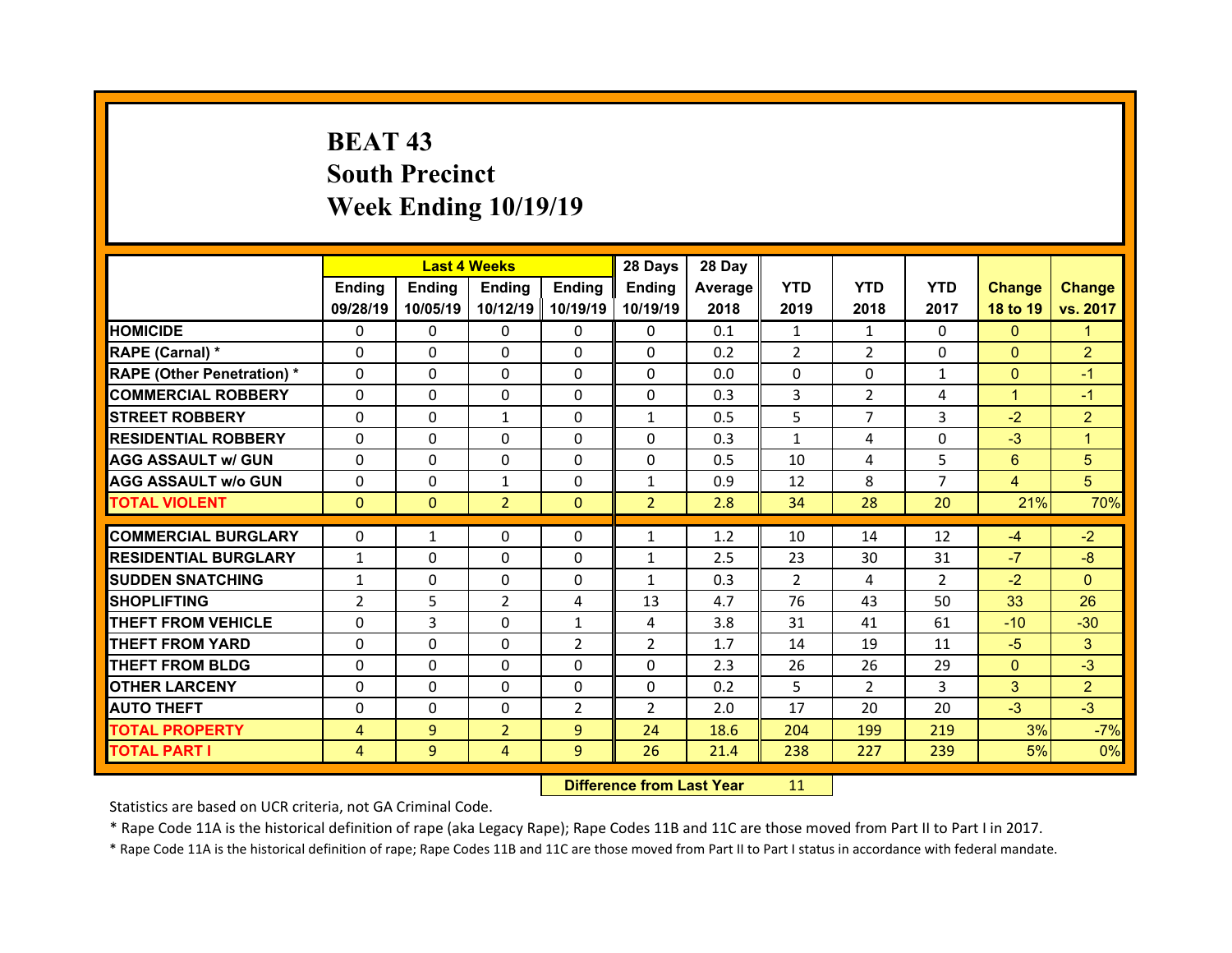# **BEAT 44South Precinct Week Ending 10/19/19**

|                                  |              | <b>Last 4 Weeks</b> |                |                | 28 Days        | 28 Day  |                |                |                |                |                 |
|----------------------------------|--------------|---------------------|----------------|----------------|----------------|---------|----------------|----------------|----------------|----------------|-----------------|
|                                  | Ending       | Ending              | <b>Ending</b>  | <b>Ending</b>  | <b>Ending</b>  | Average | <b>YTD</b>     | <b>YTD</b>     | <b>YTD</b>     | <b>Change</b>  | <b>Change</b>   |
|                                  | 09/28/19     | 10/05/19            | 10/12/19       | 10/19/19       | 10/19/19       | 2018    | 2019           | 2018           | 2017           | 18 to 19       | vs. 2017        |
| <b>HOMICIDE</b>                  | $\mathbf{0}$ | $\Omega$            | 0              | $\mathbf{0}$   | 0              | 0.1     | 1              | 1              | $\Omega$       | $\mathbf{0}$   | 1               |
| RAPE (Carnal) *                  | $\Omega$     | $\Omega$            | $\mathbf{0}$   | $\Omega$       | $\Omega$       | 0.2     | $\overline{2}$ | $\overline{2}$ | $\mathbf{1}$   | $\overline{0}$ | 1               |
| <b>RAPE (Other Penetration)*</b> | $\Omega$     | $\Omega$            | $\Omega$       | $\Omega$       | $\Omega$       | 0.2     | $\Omega$       | $\overline{2}$ | $\Omega$       | $-2$           | $\Omega$        |
| <b>COMMERCIAL ROBBERY</b>        | $\Omega$     | 0                   | $\mathbf{0}$   | $\mathbf{0}$   | 0              | 0.1     | 0              | $\mathbf{1}$   | $\overline{2}$ | $-1$           | $-2$            |
| <b>STREET ROBBERY</b>            | $\Omega$     | $\Omega$            | $\mathbf{0}$   | $\mathbf{1}$   | $\mathbf{1}$   | 0.4     | 5              | 5              | 5              | $\overline{0}$ | $\Omega$        |
| <b>RESIDENTIAL ROBBERY</b>       | $\Omega$     | $\Omega$            | $\mathbf{0}$   | $\Omega$       | $\Omega$       | 0.4     | $\Omega$       | 5              | $\Omega$       | $-5$           | $\Omega$        |
| <b>AGG ASSAULT w/ GUN</b>        | 0            | $\Omega$            | $\Omega$       | $\Omega$       | $\Omega$       | 0.7     | 10             | $\overline{7}$ | 8              | 3              | $\overline{2}$  |
| <b>AGG ASSAULT w/o GUN</b>       | 0            | 0                   | $\mathbf{0}$   | $\Omega$       | $\Omega$       | 1.0     | 19             | 6              | 3              | 13             | 16              |
| <b>TOTAL VIOLENT</b>             | $\mathbf{0}$ | $\mathbf{0}$        | $\mathbf{0}$   | $\mathbf{1}$   | $\mathbf{1}$   | 3.0     | 37             | 29             | 19             | 28%            | 95%             |
|                                  |              |                     |                |                |                |         |                |                |                |                |                 |
| <b>COMMERCIAL BURGLARY</b>       | 0            | 0                   | 0              | 0              | $\Omega$       | 0.2     | 10             | $\mathbf{1}$   | 1              | $9^{\circ}$    | $9^{\circ}$     |
| <b>RESIDENTIAL BURGLARY</b>      | $\mathbf{1}$ | 0                   | 0              | 0              | $\mathbf{1}$   | 2.8     | 17             | 31             | 33             | $-14$          | $-16$           |
| <b>SUDDEN SNATCHING</b>          | $\mathbf{1}$ | $\mathbf{1}$        | 0              | 0              | $\overline{2}$ | 0.0     | 4              | $\Omega$       | $\Omega$       | $\overline{4}$ | $\overline{4}$  |
| <b>SHOPLIFTING</b>               | $\mathbf{1}$ | $\mathbf{1}$        | 0              | $\overline{2}$ | 4              | 4.2     | 28             | 50             | 14             | $-22$          | 14              |
| <b>THEFT FROM VEHICLE</b>        | $\mathbf{1}$ | $\mathbf{1}$        | 3              | 3              | 8              | 5.5     | 72             | 64             | 60             | 8              | 12 <sup>°</sup> |
| <b>THEFT FROM YARD</b>           | $\mathbf{1}$ | 0                   | 0              | $\Omega$       | $\mathbf{1}$   | 1.0     | 8              | 12             | 11             | $-4$           | $-3$            |
| <b>THEFT FROM BLDG</b>           | 0            | $\Omega$            | $\mathbf{1}$   | $\Omega$       | $\mathbf{1}$   | 0.9     | 17             | 11             | 24             | $6^{\circ}$    | $-7$            |
| <b>OTHER LARCENY</b>             | 0            | $\mathbf{1}$        | $\Omega$       | $\Omega$       | $\mathbf{1}$   | 0.5     | 9              | 6              | 4              | 3              | 5               |
| <b>AUTO THEFT</b>                | 0            | $\mathbf{1}$        | $\overline{2}$ | 1              | 4              | 1.6     | 25             | 17             | 19             | 8              | 6               |
| <b>TOTAL PROPERTY</b>            | 5            | 5                   | 6              | 6              | 22             | 16.8    | 190            | 192            | 166            | $-1%$          | 14%             |
| <b>TOTAL PART I</b>              | 5            | 5                   | 6              | $\overline{7}$ | 23             | 19.8    | 227            | 221            | 185            | 3%             | 23%             |
|                                  |              |                     |                |                |                |         |                |                |                |                |                 |

 **Difference from Last Year**r 6

Statistics are based on UCR criteria, not GA Criminal Code.

\* Rape Code 11A is the historical definition of rape (aka Legacy Rape); Rape Codes 11B and 11C are those moved from Part II to Part I in 2017.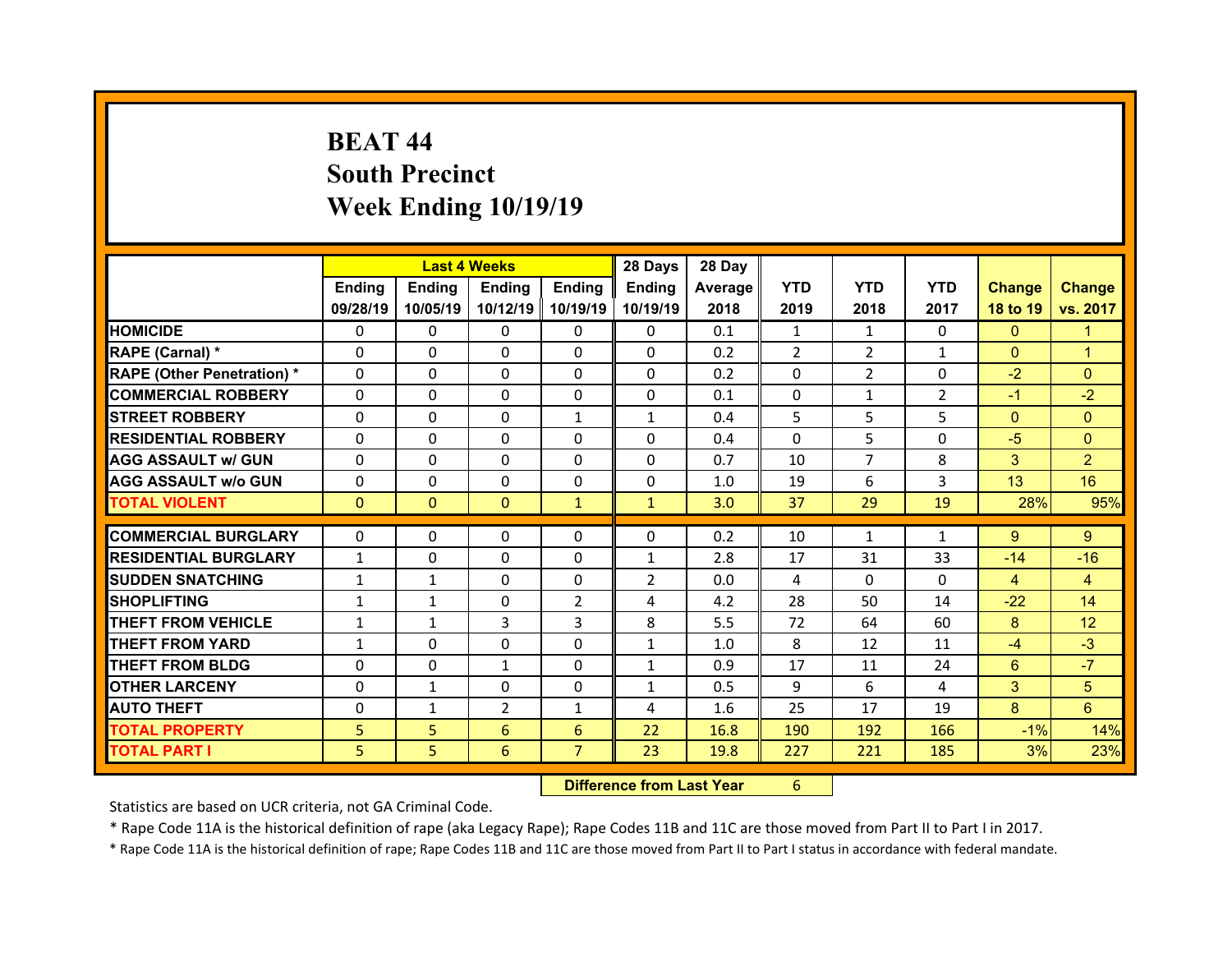# **BEAT 45South Precinct Week Ending 10/19/19**

|                                  |              | <b>Last 4 Weeks</b> |                |                | 28 Days        | 28 Day     |                |            |                |                |                |
|----------------------------------|--------------|---------------------|----------------|----------------|----------------|------------|----------------|------------|----------------|----------------|----------------|
|                                  | Ending       | <b>Ending</b>       | <b>Ending</b>  | Ending         | Ending         | Average II | <b>YTD</b>     | <b>YTD</b> | <b>YTD</b>     | <b>Change</b>  | <b>Change</b>  |
|                                  | 09/28/19     | 10/05/19            | 10/12/19       | 10/19/19       | 10/19/19       | 2018       | 2019           | 2018       | 2017           | 18 to 19       | vs. 2017       |
| <b>HOMICIDE</b>                  | $\mathbf{0}$ | 0                   | 0              | $\mathbf{0}$   | 0              | 0.1        | $\Omega$       | 1          | $\mathbf{1}$   | $-1$           | $-1$           |
| RAPE (Carnal) *                  | $\Omega$     | $\Omega$            | $\Omega$       | $\Omega$       | 0              | 0.2        | $\Omega$       | 3          | $\Omega$       | $-3$           | $\Omega$       |
| <b>RAPE (Other Penetration)*</b> | $\Omega$     | $\Omega$            | $\Omega$       | $\Omega$       | $\Omega$       | 0.2        | $\Omega$       | 3          | $\mathbf{1}$   | $-3$           | $-1$           |
| <b>COMMERCIAL ROBBERY</b>        | $\Omega$     | $\Omega$            | $\mathbf{0}$   | $\Omega$       | $\Omega$       | 0.2        | 2              | 3          | $\overline{2}$ | $-1$           | $\Omega$       |
| <b>STREET ROBBERY</b>            | $\Omega$     | $\Omega$            | $\mathbf{0}$   | $\Omega$       | $\Omega$       | 0.3        | $\overline{2}$ | 4          | $\overline{7}$ | $-2$           | $-5$           |
| <b>RESIDENTIAL ROBBERY</b>       | $\Omega$     | $\Omega$            | $\Omega$       | $\Omega$       | $\Omega$       | 0.1        | $\mathbf{1}$   | $\Omega$   | $\mathbf{1}$   | $\mathbf{1}$   | $\Omega$       |
| <b>AGG ASSAULT w/ GUN</b>        | $\Omega$     | $\mathbf{1}$        | $\Omega$       | $\Omega$       | $\mathbf{1}$   | 0.2        | 5              | 3          | 9              | $\overline{2}$ | $-4$           |
| <b>AGG ASSAULT w/o GUN</b>       | $\Omega$     | 0                   | 0              | $\Omega$       | 0              | 0.6        | 5              | 8          | 3              | $-3$           | $\overline{2}$ |
| <b>TOTAL VIOLENT</b>             | $\mathbf{0}$ | $\mathbf{1}$        | $\mathbf{0}$   | $\mathbf{0}$   | $\mathbf{1}$   | 2.0        | 15             | 25         | 24             | $-40%$         | $-38%$         |
| <b>COMMERCIAL BURGLARY</b>       | $\mathbf{0}$ | 0                   | 0              | $\mathbf{0}$   | 0              | 0.5        | 2              | 6          | 6              | $-4$           | $-4$           |
| <b>RESIDENTIAL BURGLARY</b>      | $\Omega$     | $\Omega$            | $\Omega$       | $\Omega$       | $\Omega$       | 2.7        | 12             | 27         | 39             | $-15$          | $-27$          |
| <b>SUDDEN SNATCHING</b>          | $\Omega$     | $\Omega$            | $\Omega$       | $\Omega$       | $\Omega$       | 0.2        | $\mathbf{1}$   | $\Omega$   | $\Omega$       | $\mathbf{1}$   | $\overline{1}$ |
| <b>SHOPLIFTING</b>               | $\Omega$     | 0                   | $\mathbf{1}$   | 3              | 4              | 5.4        | 92             | 49         | 63             | 43             | 29             |
| <b>THEFT FROM VEHICLE</b>        | $\Omega$     | $\overline{2}$      | $\overline{2}$ | $\mathbf{1}$   | 5              | 3.6        | 31             | 39         | 67             | $-8$           | $-36$          |
| <b>THEFT FROM YARD</b>           | $\mathbf{1}$ | $\Omega$            | $\mathbf{1}$   | $\Omega$       | $\overline{2}$ | 1.8        | 15             | 19         | 13             | $-4$           | $\overline{2}$ |
| <b>THEFT FROM BLDG</b>           | $\Omega$     | $\Omega$            | 0              | $\Omega$       | $\Omega$       | 1.6        | 12             | 12         | 18             | $\mathbf{0}$   | $-6$           |
| <b>OTHER LARCENY</b>             | 0            | 0                   | $\mathbf{1}$   | $\Omega$       | $\mathbf{1}$   | 0.4        | 3              | 4          | $\overline{7}$ | $-1$           | $-4$           |
| <b>AUTO THEFT</b>                | $\Omega$     | $\Omega$            | $\Omega$       | $\Omega$       | 0              | 1.6        | 9              | 15         | 23             | $-6$           | $-14$          |
| <b>TOTAL PROPERTY</b>            | $\mathbf{1}$ | $\overline{2}$      | 5              | $\overline{4}$ | 12             | 17.7       | 177            | 171        | 236            | 4%             | $-25%$         |
| <b>TOTAL PART I</b>              | $\mathbf{1}$ | 3                   | 5              | 4              | 13             | 19.7       | 192            | 196        | 260            | $-2%$          | $-26%$         |
|                                  |              |                     |                |                |                |            |                |            |                |                |                |

 **Difference from Last Year**‐4

Statistics are based on UCR criteria, not GA Criminal Code.

\* Rape Code 11A is the historical definition of rape (aka Legacy Rape); Rape Codes 11B and 11C are those moved from Part II to Part I in 2017.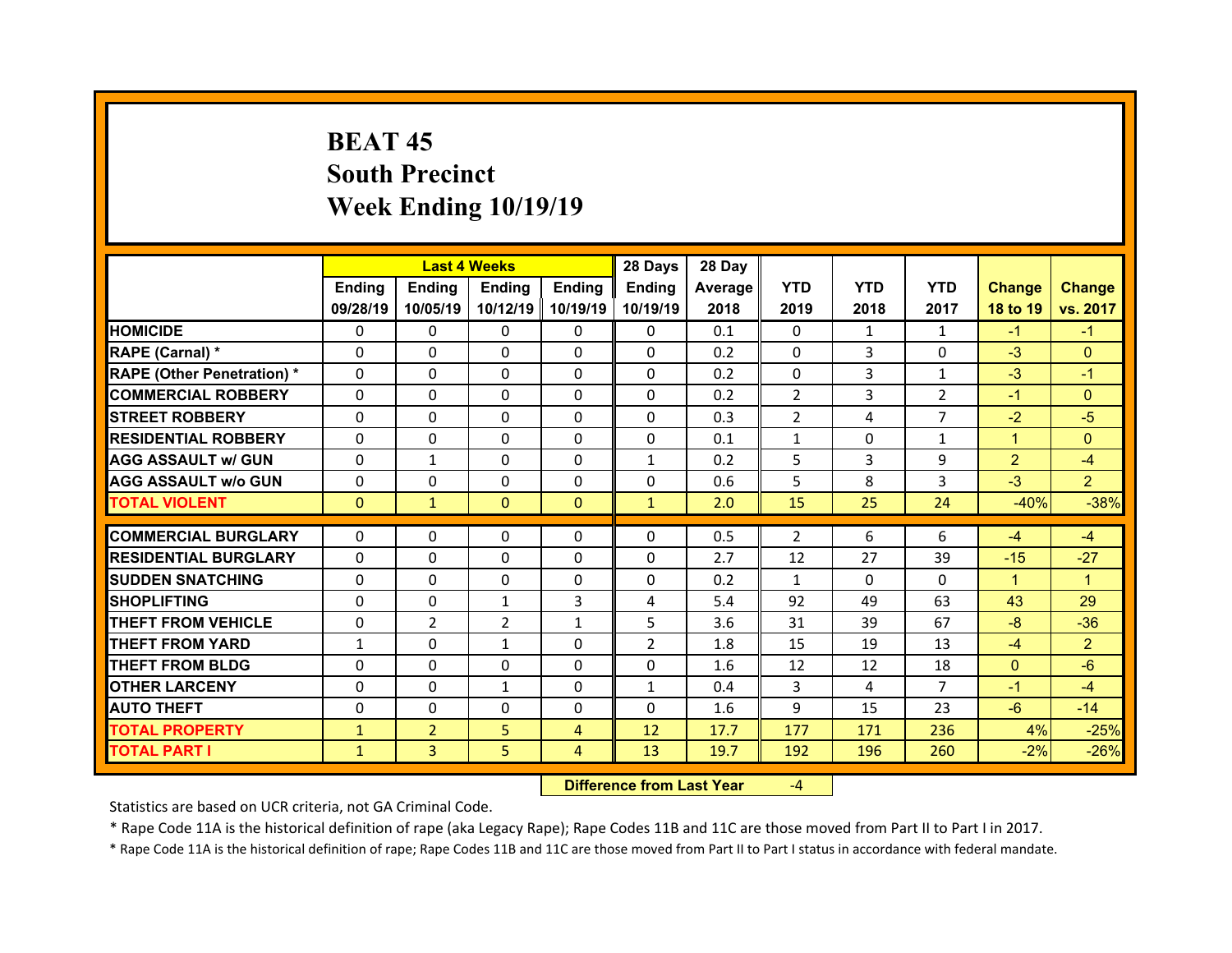# **BEAT 46 South Precinct Week Ending 10/19/19**

|                                   |              | <b>Last 4 Weeks</b> |                |                | 28 Days        | 28 Day  |                |                |                 |                |                         |
|-----------------------------------|--------------|---------------------|----------------|----------------|----------------|---------|----------------|----------------|-----------------|----------------|-------------------------|
|                                   | Ending       | <b>Ending</b>       | <b>Ending</b>  | Ending         | Ending         | Average | <b>YTD</b>     | <b>YTD</b>     | <b>YTD</b>      | <b>Change</b>  | <b>Change</b>           |
|                                   | 09/28/19     | 10/05/19            | 10/12/19       | 10/19/19       | 10/19/19       | 2018    | 2019           | 2018           | 2017            | 18 to 19       | vs. 2017                |
| <b>HOMICIDE</b>                   | $\Omega$     | $\Omega$            | $\Omega$       | $\Omega$       | $\Omega$       | 0.1     | 2              | $\mathbf{1}$   | $\Omega$        | $\mathbf{1}$   | $\overline{2}$          |
| RAPE (Carnal) *                   | $\Omega$     | $\Omega$            | $\Omega$       | $\Omega$       | $\Omega$       | 0.1     | $\overline{2}$ | $\mathbf{1}$   | 3               | $\mathbf{1}$   | $-1$                    |
| <b>RAPE (Other Penetration) *</b> | $\Omega$     | $\Omega$            | $\mathbf{0}$   | $\Omega$       | $\Omega$       | 0.2     | $\Omega$       | 3              | $\mathbf{1}$    | $-3$           | $-1$                    |
| <b>COMMERCIAL ROBBERY</b>         | $\Omega$     | $\Omega$            | $\mathbf{0}$   | $\Omega$       | $\Omega$       | 0.2     | $\overline{2}$ | 3              | 5               | $-1$           | $-3$                    |
| <b>STREET ROBBERY</b>             | $\Omega$     | $\Omega$            | $\Omega$       | $\Omega$       | 0              | 0.5     | 2              | $\overline{7}$ | 5               | $-5$           | $-3$                    |
| <b>RESIDENTIAL ROBBERY</b>        | $\Omega$     | $\Omega$            | $\mathbf{0}$   | $\Omega$       | $\Omega$       | 0.0     | $\Omega$       | $\Omega$       | $\mathbf{1}$    | $\overline{0}$ | $-1$                    |
| <b>AGG ASSAULT w/ GUN</b>         | $\Omega$     | 0                   | $\Omega$       | $\Omega$       | $\Omega$       | 0.5     | $\overline{7}$ | 6              | 3               | $\mathbf{1}$   | $\overline{\mathbf{4}}$ |
| <b>AGG ASSAULT w/o GUN</b>        | $\Omega$     | $\Omega$            | $\mathbf{0}$   | $\mathbf{1}$   | $\mathbf{1}$   | 0.7     | 13             | 10             | 12              | 3              | $\overline{1}$          |
| <b>TOTAL VIOLENT</b>              | $\mathbf{0}$ | $\mathbf{0}$        | $\mathbf{0}$   | $\mathbf{1}$   | $\mathbf{1}$   | 2.4     | 28             | 31             | 30 <sup>°</sup> | $-10%$         | $-7%$                   |
| <b>COMMERCIAL BURGLARY</b>        | 0            |                     |                |                |                |         |                |                | $\overline{7}$  | $-3$           |                         |
|                                   |              | 0                   | 0              | $\Omega$       | 0              | 1.3     | 8              | 11             |                 |                | 1.                      |
| <b>RESIDENTIAL BURGLARY</b>       | 0            | 3                   | $\Omega$       | $\Omega$       | 3              | 3.9     | 23             | 42             | 27              | $-19$          | $-4$                    |
| <b>SUDDEN SNATCHING</b>           | 0            | 0                   | $\mathbf{1}$   | $\Omega$       | $\mathbf{1}$   | 0.1     | 4              | $\mathbf{1}$   | $\overline{2}$  | 3              | $\overline{2}$          |
| <b>SHOPLIFTING</b>                | 0            | 4                   | $\overline{2}$ | $\mathbf{1}$   | $\overline{7}$ | 9.7     | 106            | 103            | 116             | 3              | $-10$                   |
| <b>THEFT FROM VEHICLE</b>         | 0            | $\mathbf{1}$        | $\mathbf{1}$   | 1              | 3              | 5.8     | 44             | 62             | 59              | $-18$          | $-15$                   |
| <b>THEFT FROM YARD</b>            |              |                     |                |                |                |         | $\overline{7}$ | 11             | 9               | $-4$           | $-2$                    |
|                                   | 0            | $\overline{2}$      | $\Omega$       | $\Omega$       | $\overline{2}$ | 0.9     |                |                |                 |                |                         |
| <b>THEFT FROM BLDG</b>            | $\Omega$     | 0                   | $\mathbf{0}$   | $\mathbf{0}$   | 0              | 3.0     | 19             | 27             | 27              | $-8$           | $-8$                    |
| <b>OTHER LARCENY</b>              | 0            | $\mathbf{1}$        | $\Omega$       | $\Omega$       | $\mathbf{1}$   | 0.3     | $\overline{7}$ | 4              | 6               | 3              | $\mathbf{1}$            |
| <b>AUTO THEFT</b>                 | $\mathbf{0}$ | $\Omega$            | $\mathbf{0}$   | $\mathbf{0}$   | 0              | 2.7     | 20             | 33             | 31              | $-13$          | $-11$                   |
| <b>TOTAL PROPERTY</b>             | $\Omega$     | 11                  | 4              | $\overline{2}$ | 17             | 27.6    | 238            | 294            | 284             | $-19%$         | $-16%$                  |
| <b>TOTAL PART I</b>               | $\mathbf{0}$ | 11                  | 4              | $\overline{3}$ | 18             | 30.0    | 266            | 325            | 314             | $-18%$         | $-15%$                  |

 **Difference from Last Year**‐59

Statistics are based on UCR criteria, not GA Criminal Code.

\* Rape Code 11A is the historical definition of rape (aka Legacy Rape); Rape Codes 11B and 11C are those moved from Part II to Part I in 2017.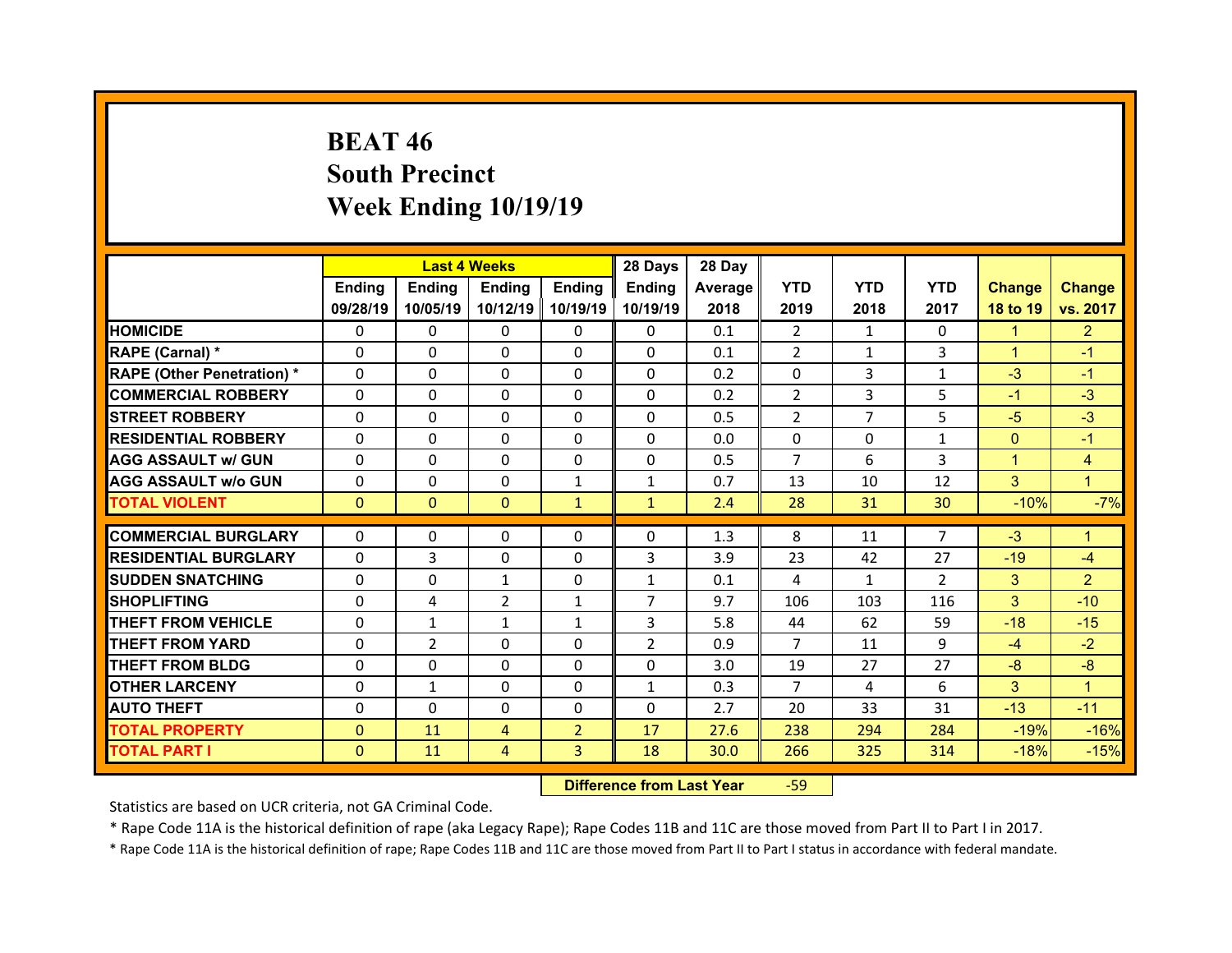# **BEAT 47South Precinct Week Ending 10/19/19**

|                                   |              | <b>Last 4 Weeks</b> |                   |                      | 28 Days                  | 28 Day  |                |                |                |                |                |
|-----------------------------------|--------------|---------------------|-------------------|----------------------|--------------------------|---------|----------------|----------------|----------------|----------------|----------------|
|                                   | Ending       | <b>Ending</b>       | <b>Ending</b>     | <b>Ending</b>        | <b>Ending</b>            | Average | <b>YTD</b>     | <b>YTD</b>     | <b>YTD</b>     | <b>Change</b>  | <b>Change</b>  |
|                                   | 09/28/19     | 10/05/19            | 10/12/19          | 10/19/19             | 10/19/19                 | 2018    | 2019           | 2018           | 2017           | 18 to 19       | vs. 2017       |
| <b>HOMICIDE</b>                   | $\Omega$     | 0                   | 0                 | $\Omega$             | $\Omega$                 | 0.0     | $\Omega$       | $\Omega$       | $\Omega$       | $\Omega$       | $\Omega$       |
| RAPE (Carnal) *                   | $\mathbf{0}$ | 0                   | $\mathbf{0}$      | $\mathbf{0}$         | $\Omega$                 | 0.1     | 0              | $\mathbf{1}$   | $\mathbf{1}$   | $-1$           | $-1$           |
| <b>RAPE (Other Penetration) *</b> | $\Omega$     | $\Omega$            | $\Omega$          | $\Omega$             | $\Omega$                 | 0.1     | $\Omega$       | $\mathbf{1}$   | $\Omega$       | $-1$           | $\Omega$       |
| <b>COMMERCIAL ROBBERY</b>         | $\Omega$     | $\Omega$            | $\mathbf{0}$      | $\Omega$             | $\Omega$                 | 0.0     | $\Omega$       | $\Omega$       | $\Omega$       | $\overline{0}$ | $\Omega$       |
| <b>STREET ROBBERY</b>             | $\Omega$     | 0                   | $\Omega$          | $\Omega$             | $\Omega$                 | 0.1     | $\overline{2}$ | $\mathbf{1}$   | $\Omega$       | $\mathbf{1}$   | $\overline{2}$ |
| <b>RESIDENTIAL ROBBERY</b>        | $\Omega$     | 0                   | $\mathbf{0}$      | $\Omega$             | $\Omega$                 | 0.0     | $\Omega$       | $\Omega$       | $\Omega$       | $\overline{0}$ | $\Omega$       |
| <b>AGG ASSAULT w/ GUN</b>         | $\Omega$     | $\Omega$            | $\Omega$          | $\Omega$             | $\Omega$                 | 0.1     | 3              | $\Omega$       | $\overline{2}$ | 3              | $\mathbf{1}$   |
| <b>AGG ASSAULT w/o GUN</b>        | 0            | 0                   | $\mathbf{0}$      | $\Omega$             | $\Omega$                 | 0.1     | 5              | $\mathbf{1}$   | $\overline{2}$ | $\overline{4}$ | $\overline{3}$ |
| <b>TOTAL VIOLENT</b>              | $\mathbf{0}$ | $\mathbf{0}$        | $\mathbf{0}$      | $\Omega$             | $\Omega$                 | 0.4     | 10             | 4              | 5              | 150%           | 100%           |
| <b>COMMERCIAL BURGLARY</b>        | 0            | 0                   | 0                 | $\mathbf{0}$         | 0                        | 0.0     | 1              | $\Omega$       | 3              | $\mathbf{1}$   | $-2$           |
|                                   |              |                     |                   |                      |                          |         |                |                |                |                | $-6$           |
| <b>RESIDENTIAL BURGLARY</b>       | $\mathbf{1}$ | 0<br>$\Omega$       | 0<br>$\mathbf{0}$ | $\Omega$<br>$\Omega$ | $\mathbf{1}$<br>$\Omega$ | 1.7     | 2<br>$\Omega$  | 14<br>$\Omega$ | 8<br>$\Omega$  | $-12$          |                |
| <b>SUDDEN SNATCHING</b>           | $\mathbf{0}$ |                     |                   |                      |                          |         |                |                |                |                | $\Omega$       |
|                                   |              |                     |                   |                      |                          | 0.0     |                |                |                | $\overline{0}$ |                |
| <b>SHOPLIFTING</b>                | 0            | $\Omega$            | $\mathbf{1}$      | $\Omega$             | $\mathbf{1}$             | 0.1     | $\mathbf{1}$   | $\mathbf{1}$   | 6              | $\overline{0}$ | $-5$           |
| <b>THEFT FROM VEHICLE</b>         | 0            | $\Omega$            | $\mathbf{0}$      | $\mathbf{1}$         | $\mathbf{1}$             | 1.8     | 14             | 21             | 16             | $-7$           | $-2$           |
| <b>THEFT FROM YARD</b>            | $\Omega$     | $\Omega$            | $\Omega$          | $\Omega$             | $\Omega$                 | 0.4     | 8              | 4              | $\overline{7}$ | $\overline{4}$ | 1              |
| <b>THEFT FROM BLDG</b>            | $\Omega$     | $\Omega$            | $\mathbf{0}$      | $\Omega$             | $\Omega$                 | 0.6     | 5              | $\overline{7}$ | 8              | $-2$           | $-3$           |
| <b>OTHER LARCENY</b>              | $\Omega$     | $\Omega$            | $\Omega$          | $\Omega$             | $\Omega$                 | 0.4     | 8              | $\overline{2}$ | 3              | 6              | 5              |
| <b>AUTO THEFT</b>                 | $\mathbf{0}$ | 0                   | $\mathbf{0}$      | $\mathbf{0}$         | $\Omega$                 | 0.4     | 5              | 5.             | 3              | $\Omega$       | $\overline{2}$ |
| <b>TOTAL PROPERTY</b>             | $\mathbf{1}$ | $\Omega$            | $\mathbf{1}$      | $\mathbf{1}$         | 3                        | 5.3     | 44             | 54             | 54             | $-19%$         | $-19%$         |
| <b>TOTAL PART I</b>               | $\mathbf{1}$ | $\mathbf{0}$        | $\mathbf{1}$      | $\mathbf{1}$         | 3 <sup>1</sup>           | 5.7     | 54             | 58             | 59             | $-7%$          | $-8%$          |

 **Difference from Last Year**‐4

Statistics are based on UCR criteria, not GA Criminal Code.

\* Rape Code 11A is the historical definition of rape (aka Legacy Rape); Rape Codes 11B and 11C are those moved from Part II to Part I in 2017.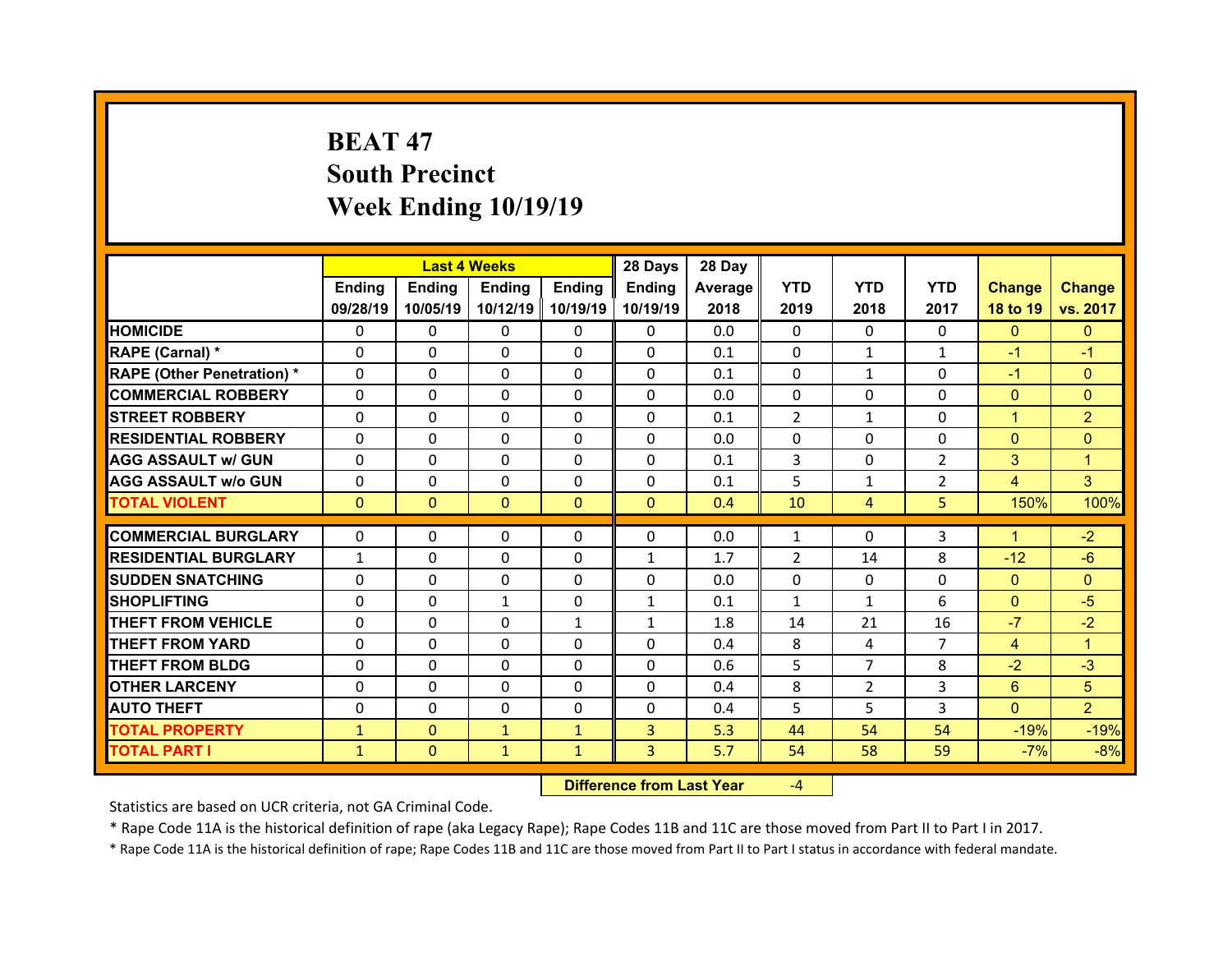# **BEAT 51 East Precinct Week Ending 10/19/19**

|                                                        |                          | <b>Last 4 Weeks</b> |                |                | 28 Days                  | 28 Day  |                |               |                |                |                 |
|--------------------------------------------------------|--------------------------|---------------------|----------------|----------------|--------------------------|---------|----------------|---------------|----------------|----------------|-----------------|
|                                                        | <b>Ending</b>            | <b>Ending</b>       | <b>Ending</b>  | <b>Endina</b>  | <b>Ending</b>            | Average | <b>YTD</b>     | <b>YTD</b>    | <b>YTD</b>     | <b>Change</b>  | <b>Change</b>   |
|                                                        | 09/28/19                 | 10/05/19            | 10/12/19       | 10/19/19       | 10/19/19                 | 2018    | 2019           | 2018          | 2017           | 18 to 19       | vs. 2017        |
| <b>HOMICIDE</b>                                        | $\Omega$                 | 0                   | $\Omega$       | $\mathbf{1}$   | $\mathbf{1}$             | 0.2     | $\overline{2}$ | $\mathcal{P}$ | $\mathcal{P}$  | $\Omega$       | $\Omega$        |
| RAPE (Carnal) *                                        | $\Omega$                 | $\Omega$            | $\Omega$       | $\Omega$       | $\Omega$                 | 0.2     | $\mathbf{1}$   | 3             | $\overline{2}$ | $-2$           | $-1$            |
| <b>RAPE (Other Penetration) *</b>                      | $\Omega$                 | 0                   | $\overline{2}$ | $\mathbf{1}$   | 3                        | 0.2     | 3              | $\mathcal{P}$ | $\mathcal{P}$  | $\mathbf{1}$   | $\mathbf{1}$    |
| <b>COMMERCIAL ROBBERY</b>                              | 0                        | 0                   | 0              | $\Omega$       | $\Omega$                 | 0.1     | $\mathbf{0}$   | $\mathbf{1}$  | $\mathbf{1}$   | $-1$           | $-1$            |
| <b>STREET ROBBERY</b>                                  | $\Omega$                 | $\overline{2}$      | $\Omega$       | $\mathbf{1}$   | 3                        | 0.5     | 13             | 6             | 10             | $\overline{7}$ | 3               |
| <b>RESIDENTIAL ROBBERY</b>                             | $\Omega$                 | $\Omega$            | $\Omega$       | $\Omega$       | $\Omega$                 | 0.0     | $\mathbf{1}$   | $\Omega$      | $\mathbf{1}$   | $\mathbf{1}$   | $\Omega$        |
| <b>AGG ASSAULT w/ GUN</b>                              | $\Omega$                 | 3                   | $\overline{2}$ | $\Omega$       | 5                        | 1.4     | 21             | 14            | 11             | $\overline{7}$ | 10 <sup>°</sup> |
| <b>AGG ASSAULT w/o GUN</b>                             | $\Omega$                 | $\mathbf{1}$        | $\Omega$       | $\Omega$       | $\mathbf{1}$             | 1.8     | 26             | 21            | 14             | 5              | 12              |
| <b>TOTAL VIOLENT</b>                                   | $\mathbf{0}$             | 6                   | $\overline{4}$ | 3              | 13                       | 4.3     | 67             | 49            | 43             | 37%            | 56%             |
| <b>COMMERCIAL BURGLARY</b>                             | $\Omega$                 | $\Omega$            | $\Omega$       | $\Omega$       | $\Omega$                 | 0.3     | 2              | 4             | $\overline{7}$ | $-2$           | $-5$            |
|                                                        |                          |                     | $\Omega$       | $\Omega$       |                          | 2.0     | 31             | 20            | 31             | 11             | $\Omega$        |
| <b>RESIDENTIAL BURGLARY</b><br><b>SUDDEN SNATCHING</b> | $\mathbf{1}$<br>$\Omega$ | 0<br>0              | $\Omega$       | $\Omega$       | $\mathbf{1}$<br>$\Omega$ | 0.4     | $\Omega$       | 5.            | $\mathcal{P}$  | $-5$           | $-2$            |
| <b>SHOPLIFTING</b>                                     | $\Omega$                 | 0                   | $\mathbf{1}$   | $\mathbf{1}$   | $\overline{2}$           | 2.0     | 23             | 24            | 29             | $-1$           | $-6$            |
| <b>THEFT FROM VEHICLE</b>                              | $\mathbf{1}$             | $\Omega$            | $\Omega$       | $\mathbf{1}$   | $\overline{2}$           | 5.2     | 21             | 51            | 26             | $-30$          | $-5$            |
| <b>THEFT FROM YARD</b>                                 | $\mathbf{1}$             | 0                   | $\Omega$       | $\Omega$       | $\mathbf{1}$             | 1.2     | 13             | 14            | 19             | $-1$           | $-6$            |
| <b>THEFT FROM BLDG</b>                                 |                          |                     | $\Omega$       | $\Omega$       | $\overline{2}$           | 2.1     | 15             | 21            | 28             | $-6$           | $-13$           |
|                                                        | $\mathbf{1}$             | $\mathbf{1}$        |                |                |                          |         |                |               |                |                |                 |
| <b>OTHER LARCENY</b>                                   | $\Omega$                 | $\mathbf{1}$        | $\Omega$       | $\Omega$       | $\mathbf{1}$             | 1.2     | 15             | 11            | 3              | $\overline{4}$ | 12              |
| <b>AUTO THEFT</b>                                      | 0                        | $\mathbf{1}$        | $\Omega$       | $\Omega$       | $\mathbf{1}$             | 2.4     | 23             | 25            | 21             | $-2$           | $\overline{2}$  |
| <b>TOTAL PROPERTY</b>                                  | $\overline{4}$           | 3                   | $\mathbf{1}$   | $\overline{2}$ | 10                       | 16.7    | 143            | 175           | 166            | $-18%$         | $-14%$          |
| <b>TOTAL PART I</b>                                    | $\overline{4}$           | 9                   | 5              | 5 <sup>1</sup> | 23                       | 21.0    | 210            | 224           | 209            | $-6%$          | 0%              |

 **Difference from Last Year**r -14

Statistics are based on UCR criteria, not GA Criminal Code.

\* Rape Code 11A is the historical definition of rape (aka Legacy Rape); Rape Codes 11B and 11C are those moved from Part II to Part I in 2017.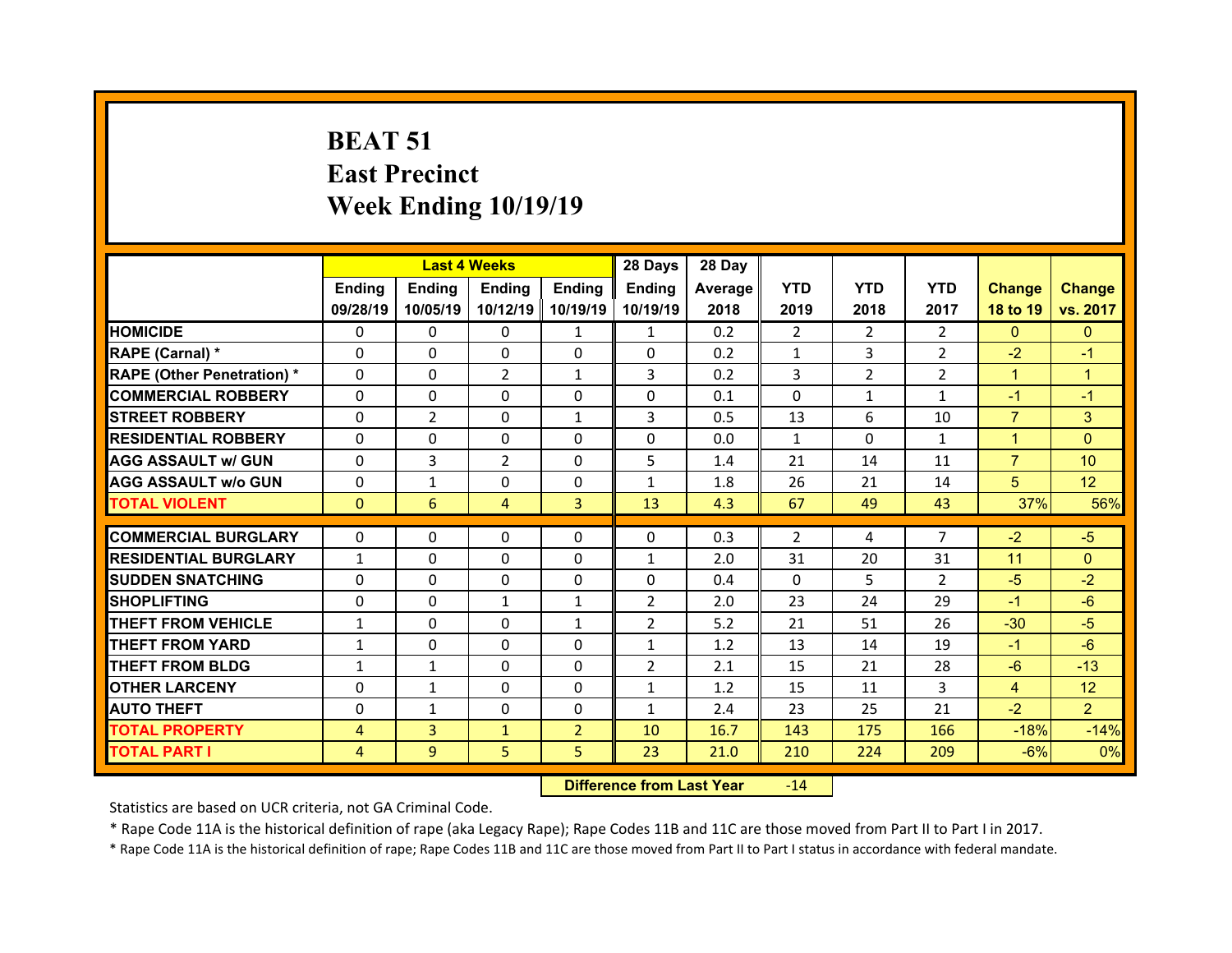# **BEAT 52 East Precinct Week Ending 10/19/19**

|                                  |                | <b>Last 4 Weeks</b> |                |                | 28 Days        | 28 Day  |                |                |                |                 |                |
|----------------------------------|----------------|---------------------|----------------|----------------|----------------|---------|----------------|----------------|----------------|-----------------|----------------|
|                                  | Ending         | Ending              | <b>Ending</b>  | <b>Ending</b>  | Ending         | Average | <b>YTD</b>     | <b>YTD</b>     | <b>YTD</b>     | <b>Change</b>   | <b>Change</b>  |
|                                  | 09/28/19       | 10/05/19            | 10/12/19       | 10/19/19       | 10/19/19       | 2018    | 2019           | 2018           | 2017           | 18 to 19        | vs. 2017       |
| <b>HOMICIDE</b>                  | $\Omega$       | 0                   | $\Omega$       | $\Omega$       | 0              | 0.1     | 1              | 1              | $\Omega$       | $\mathbf{0}$    | 1              |
| RAPE (Carnal) *                  | 0              | $\Omega$            | $\mathbf{0}$   | $\Omega$       | 0              | 0.2     | 4              | $\overline{2}$ | $\mathbf{1}$   | $\overline{2}$  | 3              |
| <b>RAPE (Other Penetration)*</b> | 0              | $\Omega$            | $\Omega$       | $\Omega$       | 0              | 0.0     | 0              | $\Omega$       | $\overline{2}$ | $\overline{0}$  | $-2$           |
| <b>COMMERCIAL ROBBERY</b>        | $\Omega$       | 0                   | $\mathbf{0}$   | $\Omega$       | 0              | 0.1     | $\mathbf{1}$   | 1              | $\Omega$       | $\mathbf{0}$    | $\mathbf{1}$   |
| <b>STREET ROBBERY</b>            | $\mathbf{1}$   | $\mathbf{1}$        | $\mathbf{1}$   | $\Omega$       | 3              | 0.5     | 10             | 4              | 10             | 6               | $\Omega$       |
| <b>RESIDENTIAL ROBBERY</b>       | $\Omega$       | $\Omega$            | $\mathbf{0}$   | $\Omega$       | $\Omega$       | 0.0     | $\mathcal{P}$  | $\Omega$       | 3              | $\overline{2}$  | $-1$           |
| <b>AGG ASSAULT w/ GUN</b>        | $\mathbf{1}$   | 0                   | $\mathbf{1}$   | $\Omega$       | $\overline{2}$ | 1.1     | 14             | 12             | 6              | $\overline{2}$  | 8              |
| <b>AGG ASSAULT w/o GUN</b>       | $\Omega$       | $\mathbf{1}$        | $\mathbf{0}$   | $\Omega$       | $\mathbf{1}$   | 1.2     | 16             | 16             | 14             | $\overline{0}$  | $\overline{2}$ |
| <b>TOTAL VIOLENT</b>             | $\overline{2}$ | $\overline{2}$      | $\overline{2}$ | $\mathbf{0}$   | 6              | 3.1     | 48             | 36             | 36             | 33%             | 33%            |
|                                  |                |                     |                |                |                |         |                |                |                |                 |                |
|                                  |                |                     |                |                |                |         |                |                |                |                 |                |
| <b>COMMERCIAL BURGLARY</b>       | 0              | 0                   | 1              | 0              | $\mathbf{1}$   | 0.3     | 1              | $\overline{2}$ | 1              | $-1$            | $\mathbf{0}$   |
| <b>RESIDENTIAL BURGLARY</b>      | $\Omega$       | 3                   | 0              | 1              | 4              | 4.2     | 51             | 41             | 29             | 10 <sup>°</sup> | 22             |
| <b>SUDDEN SNATCHING</b>          | 0              | $\Omega$            | $\Omega$       | $\Omega$       | 0              | 0.2     | $\overline{2}$ | $\mathbf{1}$   | 4              | $\mathbf{1}$    | $-2$           |
| <b>SHOPLIFTING</b>               | 0              | $\Omega$            | 0              | $\Omega$       | 0              | 0.2     | 5              | $\overline{2}$ | 3              | 3               | $\overline{2}$ |
| <b>THEFT FROM VEHICLE</b>        | $\mathbf{1}$   | $\overline{2}$      | 0              | $\mathbf{1}$   | 4              | 4.6     | 54             | 43             | 84             | 11              | $-30$          |
| <b>THEFT FROM YARD</b>           | 3              | $\mathbf{1}$        | 2              | $\Omega$       | 6              | 1.3     | 31             | 15             | 20             | 16              | 11             |
| <b>THEFT FROM BLDG</b>           | 0              | $\overline{2}$      | 2              | $\Omega$       | 4              | 1.5     | 31             | 17             | 14             | 14              | 17             |
| <b>OTHER LARCENY</b>             | 0              | 0                   | $\Omega$       | $\Omega$       | $\Omega$       | 0.8     | $\overline{7}$ | 9              | 5.             | $-2$            | $\overline{2}$ |
| <b>AUTO THEFT</b>                | 0              | $\mathbf{1}$        | $\mathbf{0}$   | 1              | $\overline{2}$ | 2.1     | 24             | 24             | 23             | $\mathbf{0}$    | $\mathbf{1}$   |
| <b>TOTAL PROPERTY</b>            | 4              | $\overline{9}$      | 5              | $\overline{3}$ | 21             | 15.3    | 206            | 154            | 183            | 34%             | 13%            |
| <b>TOTAL PART I</b>              | 6              | 11                  | $\overline{7}$ | 3              | 27             | 18.3    | 254            | 190            | 219            | 34%             | 16%            |

 **Difference from Last Year**r 64

Statistics are based on UCR criteria, not GA Criminal Code.

\* Rape Code 11A is the historical definition of rape (aka Legacy Rape); Rape Codes 11B and 11C are those moved from Part II to Part I in 2017.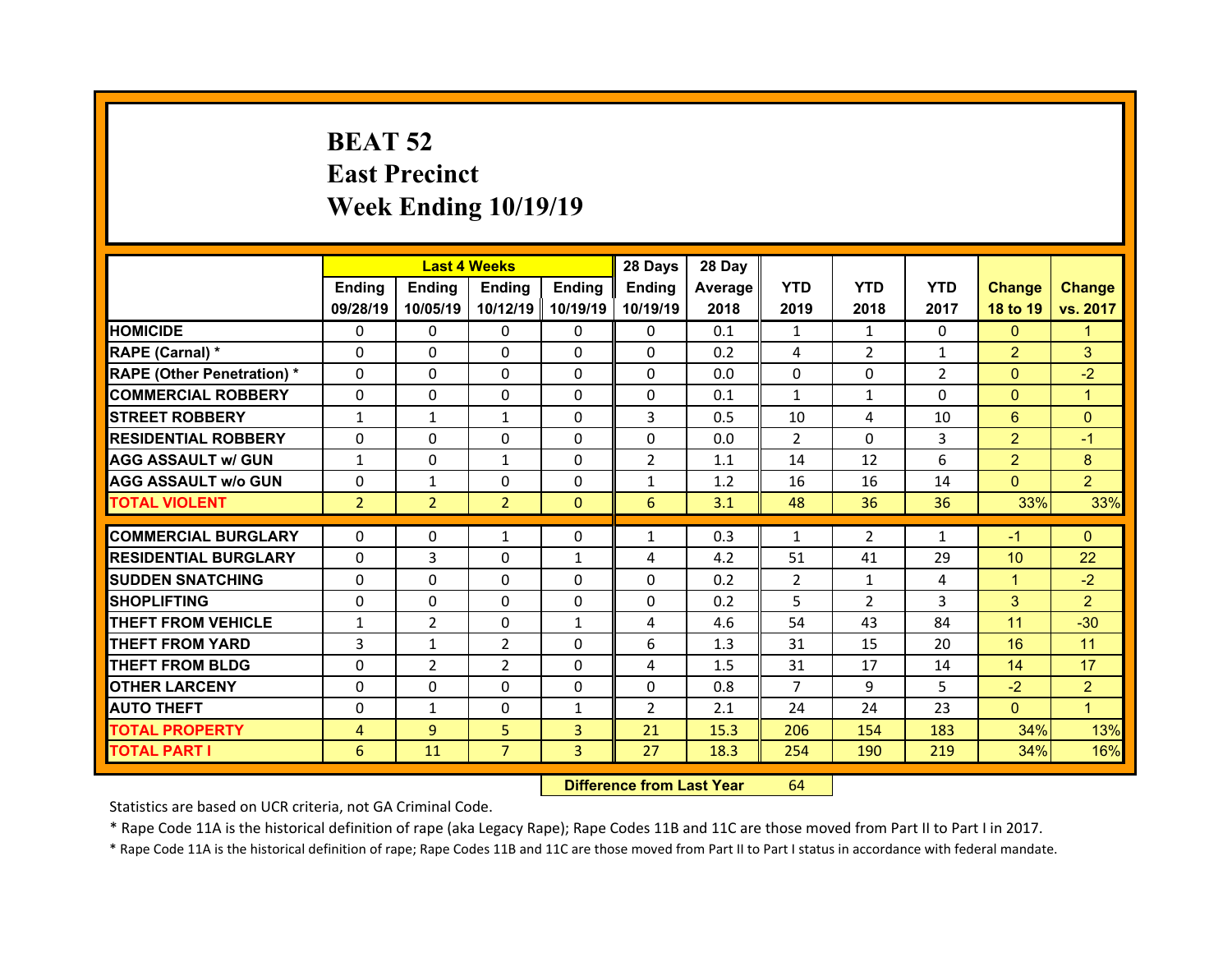# **BEAT 53 East Precinct Week Ending 10/19/19**

|                                  |              |                | <b>Last 4 Weeks</b> |                | 28 Days        | 28 Day  |                |                |                |                |                 |
|----------------------------------|--------------|----------------|---------------------|----------------|----------------|---------|----------------|----------------|----------------|----------------|-----------------|
|                                  | Ending       | Ending         | <b>Ending</b>       | <b>Ending</b>  | Ending         | Average | <b>YTD</b>     | <b>YTD</b>     | <b>YTD</b>     | <b>Change</b>  | <b>Change</b>   |
|                                  | 09/28/19     | 10/05/19       | 10/12/19            | 10/19/19       | 10/19/19       | 2018    | 2019           | 2018           | 2017           | 18 to 19       | vs. 2017        |
| <b>HOMICIDE</b>                  | $\Omega$     | 0              | $\Omega$            | $\Omega$       | 0              | 0.1     | $\Omega$       | $\Omega$       | 6              | $\mathbf{0}$   | $-6$            |
| RAPE (Carnal) *                  | 0            | $\Omega$       | $\mathbf{0}$        | $\Omega$       | 0              | 0.2     | $\Omega$       | $\overline{2}$ | $\mathbf{1}$   | $-2$           | $-1$            |
| <b>RAPE (Other Penetration)*</b> | 0            | $\Omega$       | $\Omega$            | $\Omega$       | $\Omega$       | 0.0     | $\Omega$       | $\Omega$       | 3              | $\overline{0}$ | $-3$            |
| <b>COMMERCIAL ROBBERY</b>        | $\Omega$     | 0              | $\Omega$            | $\Omega$       | 0              | 0.0     | $\Omega$       | $\Omega$       | $\mathbf{1}$   | $\mathbf{0}$   | $-1$            |
| <b>STREET ROBBERY</b>            | $\Omega$     | $\Omega$       | $\mathbf{0}$        | $\mathbf{1}$   | $\mathbf{1}$   | 0.5     | 8              | 6              | 4              | $\overline{2}$ | $\overline{4}$  |
| <b>RESIDENTIAL ROBBERY</b>       | $\Omega$     | $\Omega$       | $\mathbf{0}$        | $\Omega$       | $\Omega$       | 0.1     | $\Omega$       | $\Omega$       | $\overline{2}$ | $\overline{0}$ | $-2$            |
| <b>AGG ASSAULT w/ GUN</b>        | $\Omega$     | 0              | $\mathbf{1}$        | $\Omega$       | $\mathbf{1}$   | 1.7     | 14             | 14             | 19             | $\mathbf{0}$   | $-5$            |
| <b>AGG ASSAULT w/o GUN</b>       | $\Omega$     | $\mathbf{1}$   | $\mathbf{0}$        | $\Omega$       | $\mathbf{1}$   | 1.2     | 24             | 13             | 15             | 11             | 9 <sup>°</sup>  |
| <b>TOTAL VIOLENT</b>             | $\mathbf{0}$ | $\mathbf{1}$   | $\mathbf{1}$        | $\mathbf{1}$   | 3 <sup>1</sup> | 3.6     | 46             | 35             | 51             | 31%            | $-10%$          |
| <b>COMMERCIAL BURGLARY</b>       | 0            | 0              | 0                   | 0              | 0              | 0.3     | $\overline{2}$ | 3              | $\mathbf{1}$   | $-1$           | 1.              |
|                                  |              |                |                     |                |                |         |                |                |                |                |                 |
| <b>RESIDENTIAL BURGLARY</b>      | 3            | 0              | $\overline{2}$      | $\Omega$       | 5              | 4.1     | 43             | 38             | 30             | 5              | 13              |
| <b>SUDDEN SNATCHING</b>          | 0            | $\mathbf{1}$   | $\Omega$            | $\Omega$       | $\mathbf{1}$   | 0.3     | 3              | 3              | $\overline{2}$ | $\mathbf{0}$   | 1               |
| <b>SHOPLIFTING</b>               | 0            | $\Omega$       | 0                   | $\Omega$       | 0              | 0.9     | 4              | 10             | $\Omega$       | $-6$           | 4               |
| <b>THEFT FROM VEHICLE</b>        | 0            | $\mathbf{1}$   | 2                   | $\overline{2}$ | 5              | 4.8     | 46             | 52             | 66             | $-6$           | $-20$           |
| <b>THEFT FROM YARD</b>           | $\mathbf{1}$ | $\mathbf{1}$   | 0                   | 1              | 3              | 2.5     | 13             | 26             | 24             | $-13$          | $-11$           |
| <b>THEFT FROM BLDG</b>           | 0            | 0              | $\mathbf{1}$        | $\Omega$       | $\mathbf{1}$   | 2.6     | 28             | 28             | 47             | $\mathbf{0}$   | $-19$           |
|                                  |              |                |                     |                |                |         |                |                |                |                |                 |
| <b>OTHER LARCENY</b>             | $\mathbf{1}$ | 0              | $\mathbf{1}$        | $\Omega$       | $\overline{2}$ | 1.4     | 13             | 10             | 3              | 3              | 10 <sup>°</sup> |
| <b>AUTO THEFT</b>                | 0            | 0              | $\mathbf{0}$        | $\Omega$       | 0              | 2.4     | 16             | 24             | 22             | $-8$           | $-6$            |
| <b>TOTAL PROPERTY</b>            | 5            | $\overline{3}$ | 6                   | $\overline{3}$ | 17             | 19.3    | 168            | 194            | 195            | $-13%$         | $-14%$          |
| <b>TOTAL PART I</b>              | 5            | $\overline{4}$ | $\overline{7}$      | $\overline{4}$ | 20             | 22.9    | 214            | 229            | 246            | $-7%$          | $-13%$          |

 **Difference from Last Year**r - 15

Statistics are based on UCR criteria, not GA Criminal Code.

\* Rape Code 11A is the historical definition of rape (aka Legacy Rape); Rape Codes 11B and 11C are those moved from Part II to Part I in 2017.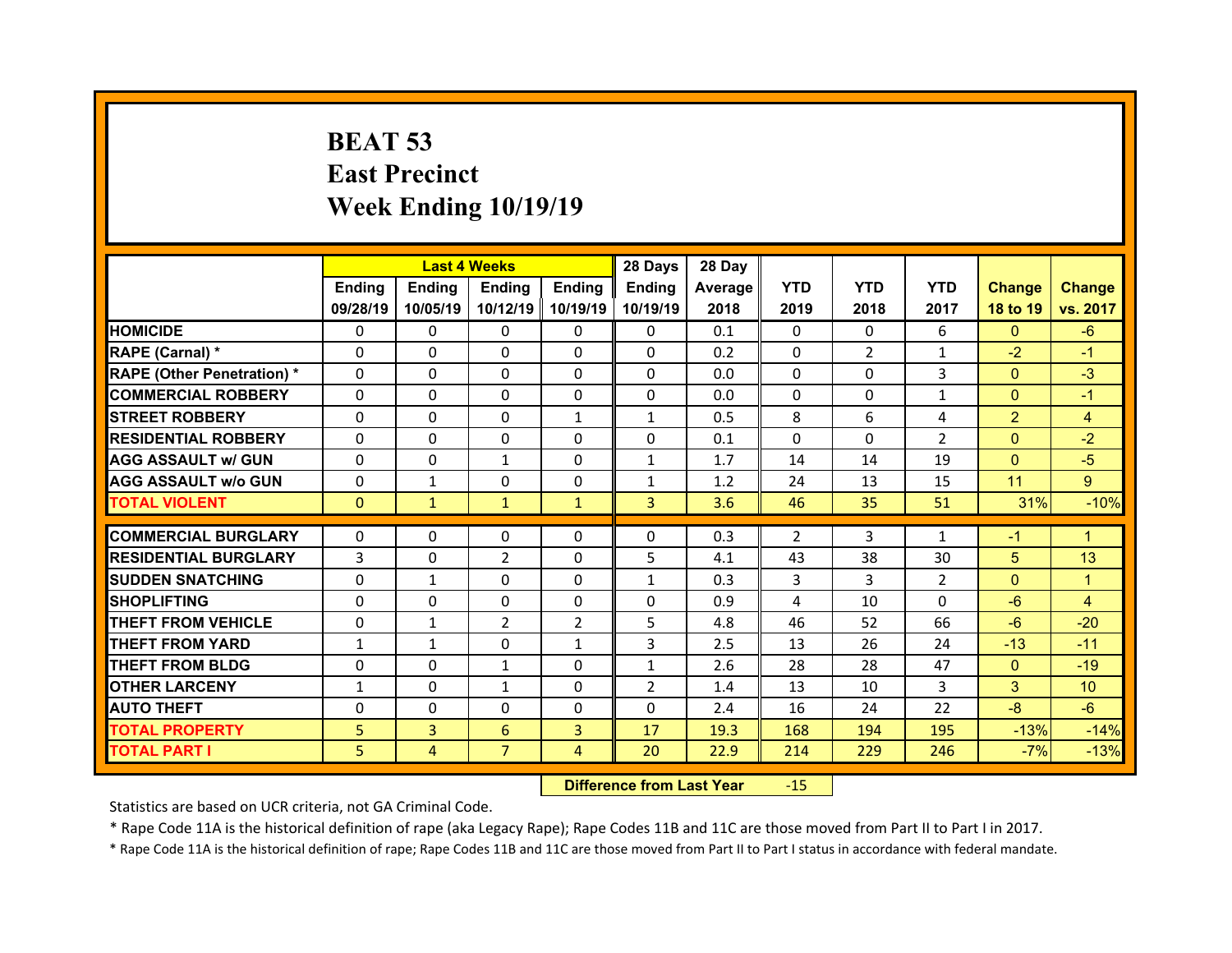# **BEAT 54 East Precinct Week Ending 10/19/19**

|                                  |                | <b>Last 4 Weeks</b> |               |                | 28 Days             | 28 Day  |                |                |               |                |                 |
|----------------------------------|----------------|---------------------|---------------|----------------|---------------------|---------|----------------|----------------|---------------|----------------|-----------------|
|                                  | Ending         | Ending              | <b>Ending</b> | <b>Ending</b>  | Ending              | Average | <b>YTD</b>     | <b>YTD</b>     | <b>YTD</b>    | <b>Change</b>  | <b>Change</b>   |
|                                  | 09/28/19       | 10/05/19            | 10/12/19      | 10/19/19       | 10/19/19            | 2018    | 2019           | 2018           | 2017          | 18 to 19       | vs. 2017        |
| <b>HOMICIDE</b>                  | $\Omega$       | 0                   | $\Omega$      | $\Omega$       | 0                   | 0.4     | $\Omega$       | 4              | 3             | $-4$           | $-3$            |
| RAPE (Carnal) *                  | 0              | $\Omega$            | $\mathbf{0}$  | $\Omega$       | 0                   | 0.1     | 3              | $\Omega$       | $\mathbf{1}$  | 3              | $\overline{2}$  |
| <b>RAPE (Other Penetration)*</b> | 0              | $\Omega$            | $\Omega$      | $\Omega$       | 0                   | 0.1     | 0              | $\mathbf{1}$   | $\Omega$      | $-1$           | $\Omega$        |
| <b>COMMERCIAL ROBBERY</b>        | $\Omega$       | 0                   | $\mathbf{0}$  | $\Omega$       | 0                   | 0.3     | 2              | 3              | 11            | $-1$           | $-9$            |
| <b>STREET ROBBERY</b>            | $\Omega$       | $\Omega$            | $\mathbf{1}$  | $\Omega$       | $\mathbf{1}$        | 1.0     | $\overline{7}$ | 9              | 11            | $-2$           | $-4$            |
| <b>RESIDENTIAL ROBBERY</b>       | $\Omega$       | $\Omega$            | $\mathbf{0}$  | $\Omega$       | $\Omega$            | 0.2     | $\mathbf{1}$   | $\mathcal{P}$  | $\Omega$      | $-1$           | $\mathbf{1}$    |
| <b>AGG ASSAULT w/ GUN</b>        | $\Omega$       | 0                   | $\mathbf{1}$  | $\Omega$       | $\mathbf{1}$        | 1.3     | 17             | 11             | 13            | 6              | 4               |
| <b>AGG ASSAULT w/o GUN</b>       | $\mathbf{1}$   | $\Omega$            | $\mathbf{1}$  | $\Omega$       | $\overline{2}$      | 1.3     | 20             | 16             | 10            | $\overline{4}$ | 10 <sup>°</sup> |
| <b>TOTAL VIOLENT</b>             | $\mathbf{1}$   | $\mathbf{0}$        | 3             | $\mathbf{0}$   | $\overline{4}$      | 4.6     | 50             | 46             | 49            | 9%             | 2%              |
| <b>COMMERCIAL BURGLARY</b>       | 0              | 0                   | 0             |                |                     | 0.2     |                | $\overline{2}$ | 9             | $\overline{2}$ | $-5$            |
|                                  |                |                     |               | 1              | $\mathbf{1}$        |         | 4              |                |               |                |                 |
| <b>RESIDENTIAL BURGLARY</b>      | $\overline{2}$ | 0                   | $\mathbf{1}$  | 1              | 4                   | 4.8     | 33             | 47             | 56            | $-14$          | $-23$           |
| <b>SUDDEN SNATCHING</b>          | 0              | $\Omega$            | $\mathbf{0}$  | $\Omega$       | 0<br>$\overline{2}$ | 0.0     | 4              | $\Omega$       | $\mathbf{1}$  | 4              | 3               |
| <b>SHOPLIFTING</b>               | $\overline{2}$ |                     |               |                |                     |         |                |                |               |                | $-14$           |
|                                  |                | $\Omega$            | 0             | $\Omega$       |                     | 4.8     | 31             | 55             | 45            | $-24$          |                 |
| <b>THEFT FROM VEHICLE</b>        | 3              | 3                   | 0             | $\overline{2}$ | 8                   | 5.5     | 75             | 49             | 60            | 26             | 15              |
| <b>THEFT FROM YARD</b>           | $\mathbf{1}$   | $\Omega$            | 2             | 1              | 4                   | 3.0     | 24             | 29             | 23            | $-5$           | 1               |
| <b>THEFT FROM BLDG</b>           | $\overline{2}$ | 0                   | 3             | $\mathbf{1}$   | 6                   | 2.5     | 22             | 25             | 30            | $-3$           | $-8$            |
| <b>OTHER LARCENY</b>             | 0              | 0                   | $\Omega$      | $\Omega$       | $\Omega$            | 1.3     | 4              | 13             | $\mathcal{P}$ | $-9$           | $\overline{2}$  |
| <b>AUTO THEFT</b>                | 0              | $\mathbf{1}$        | $\mathbf{0}$  | $\Omega$       | $\mathbf{1}$        | 2.3     | 24             | 26             | 30            | $-2$           | $-6$            |
| <b>TOTAL PROPERTY</b>            | 10             | $\overline{4}$      | 6             | 6              | 26                  | 24.3    | 221            | 246            | 256           | $-10%$         | $-14%$          |
| <b>TOTAL PART I</b>              | 11             | $\overline{4}$      | 9             | 6              | 30                  | 28.9    | 271            | 292            | 305           | $-7%$          | $-11%$          |

 **Difference from Last Year**‐21

Statistics are based on UCR criteria, not GA Criminal Code.

\* Rape Code 11A is the historical definition of rape (aka Legacy Rape); Rape Codes 11B and 11C are those moved from Part II to Part I in 2017.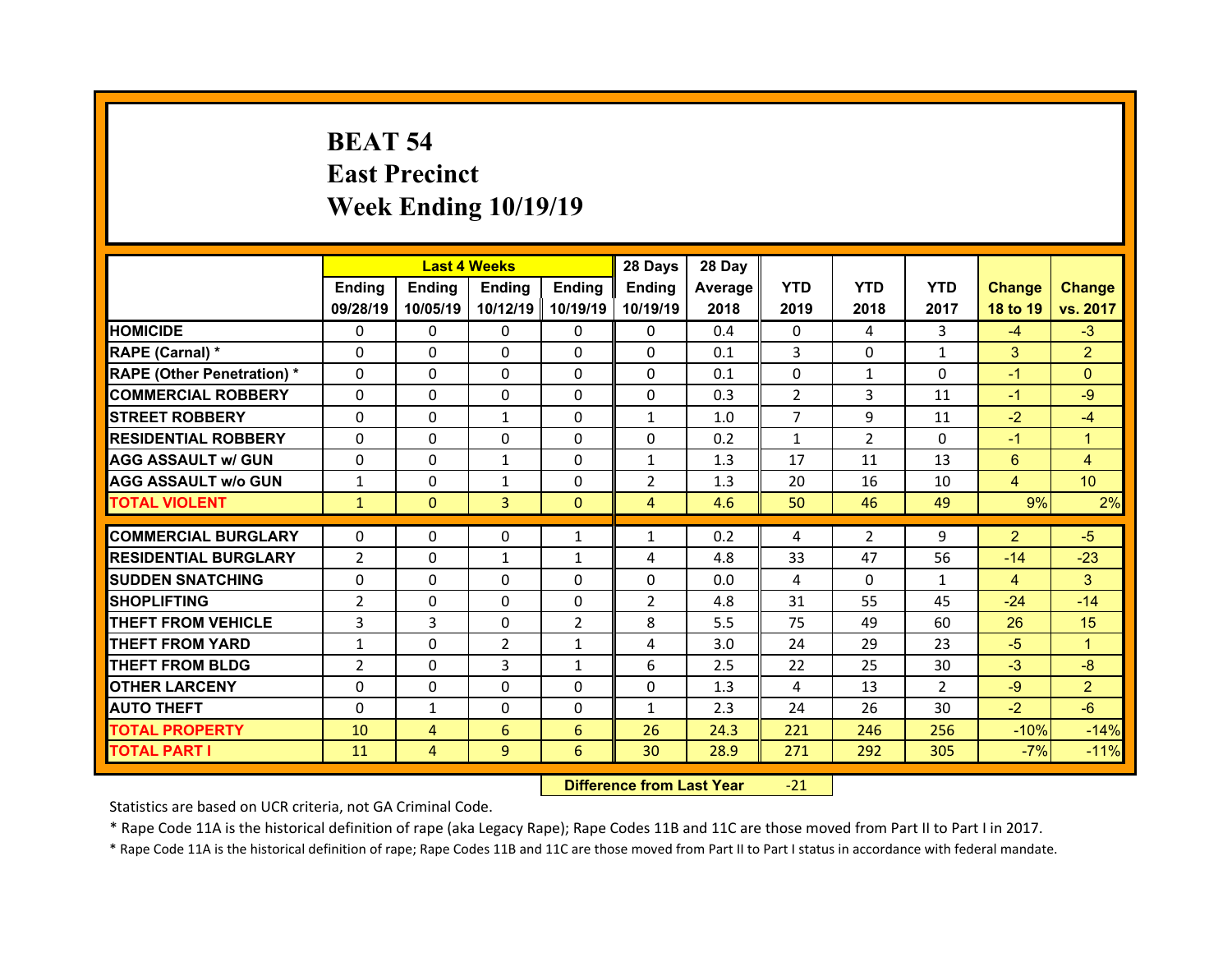## **BEAT 55 East Precinct Week Ending 10/19/19**

|                                   |                | <b>Last 4 Weeks</b> |               |              | 28 Days        | 28 Day  |                |                |                |                |                |
|-----------------------------------|----------------|---------------------|---------------|--------------|----------------|---------|----------------|----------------|----------------|----------------|----------------|
|                                   | Ending         | <b>Ending</b>       | <b>Ending</b> | Ending       | Ending         | Average | <b>YTD</b>     | <b>YTD</b>     | <b>YTD</b>     | <b>Change</b>  | <b>Change</b>  |
|                                   | 09/28/19       | 10/05/19            | 10/12/19      | 10/19/19     | 10/19/19       | 2018    | 2019           | 2018           | 2017           | 18 to 19       | vs. 2017       |
| <b>HOMICIDE</b>                   | $\Omega$       | 0                   | $\Omega$      | $\Omega$     | 0              | 0.1     | $\Omega$       | $\mathbf{1}$   | $\Omega$       | $-1$           | $\mathbf{0}$   |
| RAPE (Carnal) *                   | $\Omega$       | $\Omega$            | $\mathbf{0}$  | $\Omega$     | 0              | 0.0     | 3              | $\Omega$       | $\Omega$       | 3              | 3              |
| <b>RAPE (Other Penetration) *</b> | $\Omega$       | $\Omega$            | $\Omega$      | $\Omega$     | 0              | 0.0     | $\Omega$       | $\Omega$       | $\Omega$       | $\Omega$       | $\Omega$       |
| <b>COMMERCIAL ROBBERY</b>         | $\Omega$       | $\Omega$            | $\mathbf{0}$  | $\Omega$     | $\Omega$       | 0.1     | $\Omega$       | $\Omega$       | 10             | $\overline{0}$ | $-10$          |
| <b>STREET ROBBERY</b>             | $\mathbf{1}$   | $\Omega$            | $\Omega$      | $\Omega$     | $\mathbf{1}$   | 0.3     | 4              | 4              | $\mathbf{1}$   | $\mathbf{0}$   | 3              |
| <b>RESIDENTIAL ROBBERY</b>        | $\Omega$       | $\Omega$            | $\mathbf{0}$  | $\Omega$     | $\Omega$       | 0.1     | $\mathbf{1}$   | $\Omega$       | $\mathbf{1}$   | $\mathbf{1}$   | $\Omega$       |
| <b>AGG ASSAULT w/ GUN</b>         | $\Omega$       | $\Omega$            | $\Omega$      | $\Omega$     | $\Omega$       | 0.9     | $\overline{7}$ | $\overline{7}$ | 5              | $\overline{0}$ | $\overline{2}$ |
| <b>AGG ASSAULT w/o GUN</b>        | 0              | $\mathbf{1}$        | $\mathbf{0}$  | $\Omega$     | $\mathbf{1}$   | 0.4     | 9              | 4              | $\overline{2}$ | 5              | $\overline{7}$ |
| <b>TOTAL VIOLENT</b>              | $\mathbf{1}$   | $\mathbf{1}$        | $\mathbf{0}$  | $\mathbf{0}$ | $\overline{2}$ | 1.8     | 24             | 16             | 19             | 50%            | 26%            |
|                                   |                |                     |               |              |                |         |                |                |                |                |                |
|                                   |                |                     |               |              |                |         |                |                |                |                |                |
| <b>COMMERCIAL BURGLARY</b>        | 0              | 0                   | 0             | $\mathbf{0}$ | 0              | 0.3     | 6              | 3              | 4              | 3              | $\overline{2}$ |
| <b>RESIDENTIAL BURGLARY</b>       | 0              | $\Omega$            | 0             | $\Omega$     | 0              | 1.6     | 18             | 17             | 43             | $\mathbf{1}$   | $-25$          |
| <b>SUDDEN SNATCHING</b>           | $\mathbf{0}$   | 0                   | $\mathbf{1}$  | $\Omega$     | $\mathbf{1}$   | 0.2     | 2              | $\overline{2}$ | 4              | $\mathbf{0}$   | $-2$           |
| <b>SHOPLIFTING</b>                | $\overline{2}$ | $\mathbf{1}$        | 2             | 9            | 14             | 15.0    | 170            | 152            | 153            | 18             | 17             |
| <b>THEFT FROM VEHICLE</b>         | $\overline{2}$ | 2                   | 3             | $\mathbf{1}$ | 8              | 4.3     | 41             | 43             | 47             | $-2$           | $-6$           |
| <b>THEFT FROM YARD</b>            | $\mathbf{1}$   | $\mathbf{1}$        | $\Omega$      | $\Omega$     | $\overline{2}$ | 1.7     | 15             | 19             | 17             | $-4$           | $-2$           |
| <b>THEFT FROM BLDG</b>            | $\mathbf{0}$   | 0                   | $\mathbf{0}$  | $\Omega$     | 0              | 1.4     | 14             | 16             | 13             | $-2$           | $\mathbf{1}$   |
| <b>OTHER LARCENY</b>              | $\Omega$       | $\mathbf{1}$        | $\Omega$      | $\Omega$     | $\mathbf{1}$   | 0.7     | 4              | 5.             | $\overline{7}$ | $-1$           | $-3$           |
| <b>AUTO THEFT</b>                 | $\mathbf{0}$   | $\mathbf{1}$        | $\mathbf{0}$  | $\Omega$     | $\mathbf{1}$   | 1.5     | 8              | 14             | 13             | $-6$           | $-5$           |
| <b>TOTAL PROPERTY</b>             | 5              | 6                   | 6             | 10           | 27             | 26.7    | 278            | 271            | 301            | 3%             | $-8%$          |
| TOTAL PART I                      | 6              | $\overline{7}$      | 6             | 10           | 29             | 28.5    | 302            | 287            | 320            | 5%             | $-6%$          |

 **Difference from Last Year**r 15

Statistics are based on UCR criteria, not GA Criminal Code.

\* Rape Code 11A is the historical definition of rape (aka Legacy Rape); Rape Codes 11B and 11C are those moved from Part II to Part I in 2017.